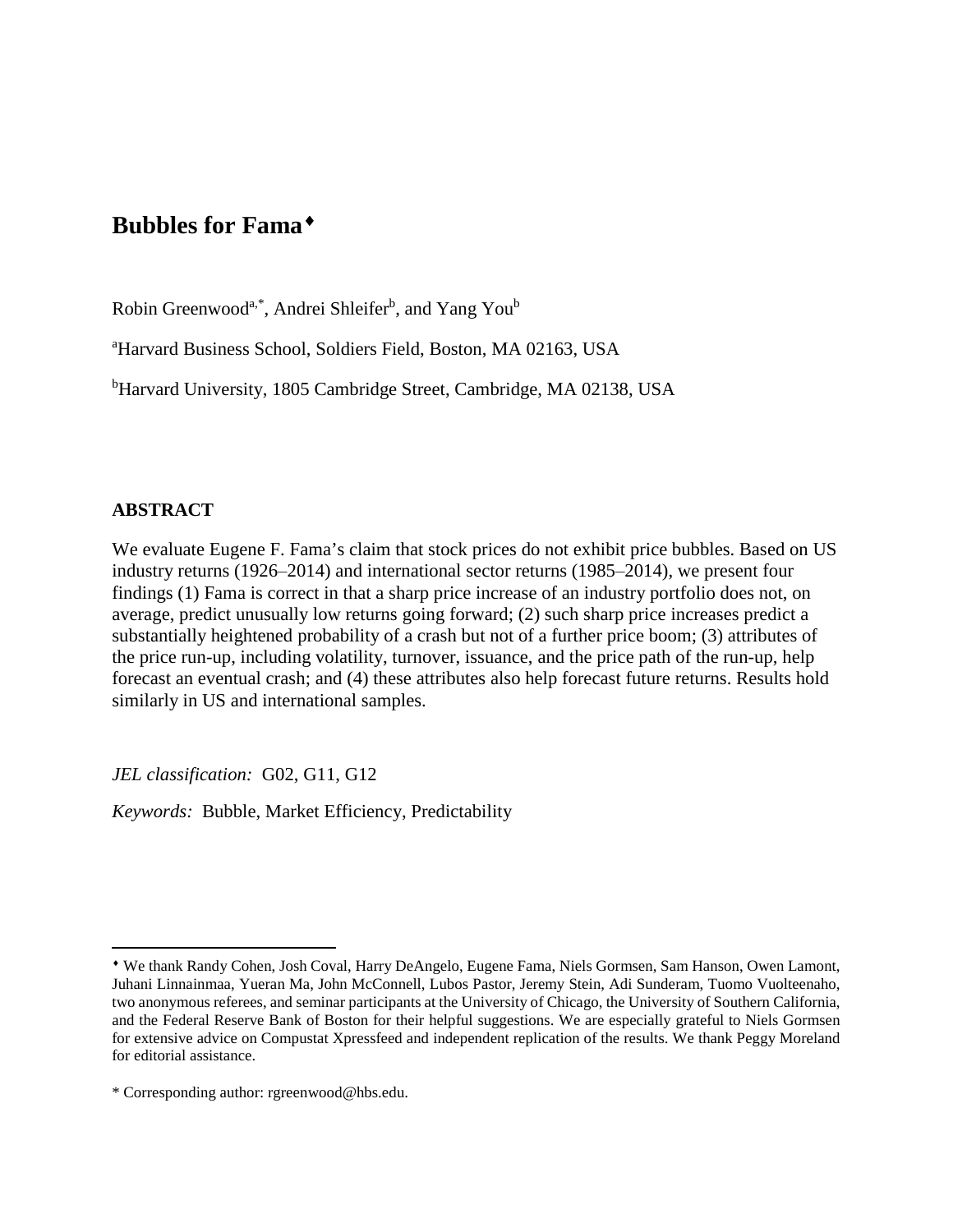"For bubbles, I want a systematic way of identifying them. It's a simple proposition. You have to be able to predict that there is some end to it. All the tests people have done trying to do that don't work. Statistically, people have not come up with ways of identifying bubbles."

— Eugene F. Fama, June  $2016<sup>1</sup>$  $2016<sup>1</sup>$  $2016<sup>1</sup>$ 

### **1. Introduction**

l

The eminent financial economist Eugene F. Fama does not believe that security prices exhibit price bubbles, which he defines in his Nobel Lecture as an "irrational strong price increase that implies a predictable strong decline" (Fama, 2014, p. 1475). He calls the term "treacherous." Fama's argument, in essence, is that if one looks at stocks or portfolios that have gone up substantially in price, then, going forward, returns on average are not unusually low. Fama's conclusion runs contrary to a long literature studying bubbles historically (e.g., Mackay, 1841; Galbraith, 1954; Kindleberger, 1978; Shiller, 2000), as well as many modern theoretical, empirical, and experimental investigations. But is it correct?

In this paper, we look at all episodes since 1928 in which stock prices of a US industry have increased over 100% in terms of both raw and net of market returns over the previous two years. We identify 40 such episodes. We examine the characteristics of these portfolios and their performance going forward, just as Fama recommends. We then repeat the exercise for international sector portfolios between 1985 and 2014 to see if the US findings obtain out of sample.

We present four main findings. First, Fama is mostly right in that a sharp price increase of an industry portfolio does not, on average, predict unusually low returns going forward. Average returns following a price run-up approximately match those of the broader market in the following two years, and they are unremarkable in raw terms as well. The historical accounts are typically based on burst bubbles and do not consider the fact that many industries that have gone up notably in price just keep going up. The famed technology bubble of the late 1990s is one that has burst. Health sector stocks rose by over 100% between April 1976 and April 1978, and

<span id="page-1-0"></span><sup>1</sup> See *Chicago Booth Review*, June 30, 2016, available at http://review.chicagobooth.edu/economics/2016/video/aremarkets-efficient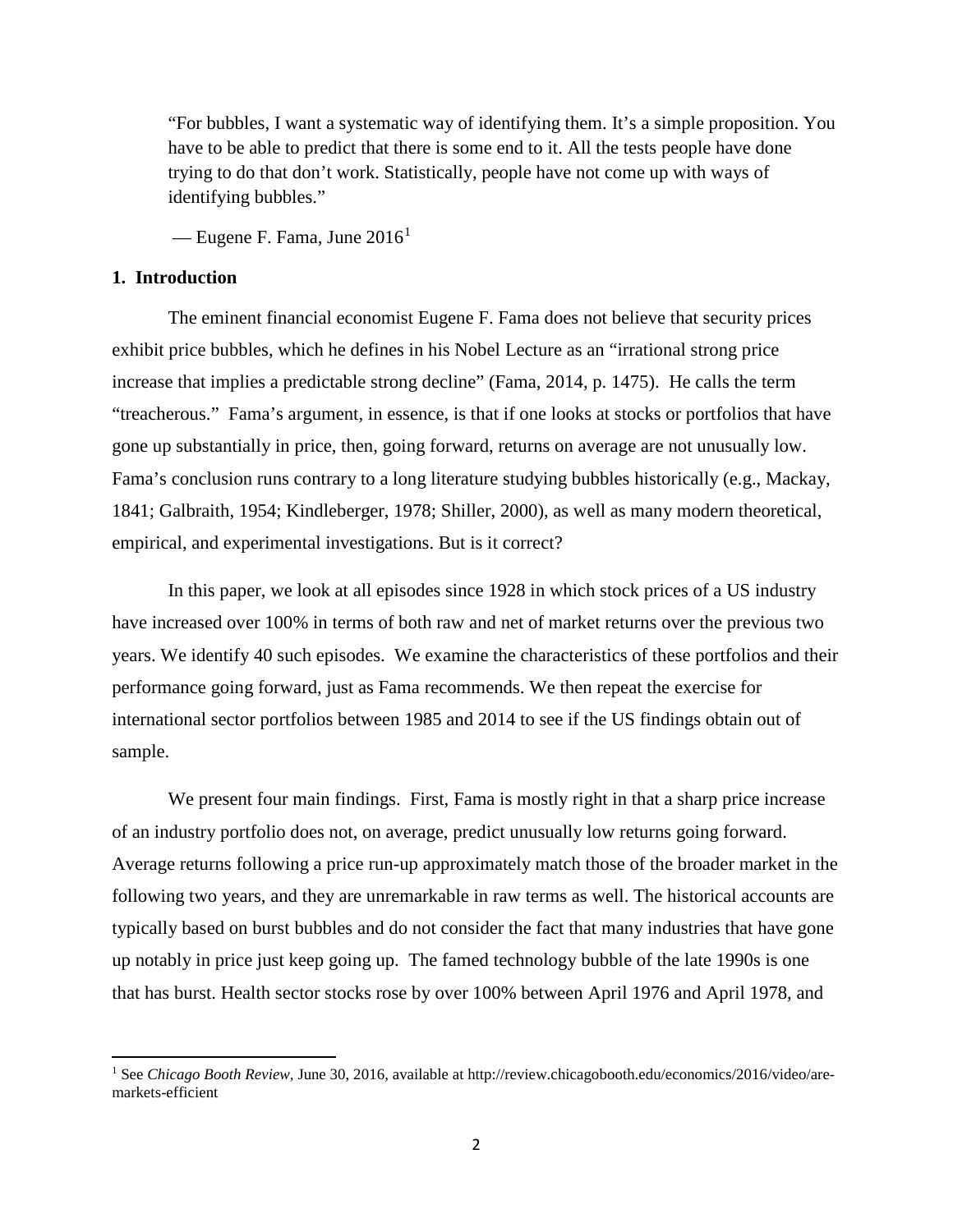continued going up by more than 65% per year on average in the next three years, not experiencing a significant drawdown until 1981.

Second, although sharp price increases do not predict unusually low future returns, they do predict a heightened probability of a crash. If we define a crash as a 40% drawdown occurring within a two-year period (a definition that captures many famous price run-ups and their crashes), then, going from 50% industry net of market return in the previous two years to 100%, the probability of a crash rises from 20% to 53%. For episodes with a 150% industry net of market return, the probability of a crash rises to 80%. We show that this increase in the likelihood of a crash goes beyond what one would expect based solely on the past volatility of returns and far exceeds the unconditional probability of an industry crashing. At the same time, the probability of a further 40% price increase falls after very high past returns. In our data, following a sharp price run-up, investors can expect a substantial left-shift in the distribution of future returns. The predictability of a future crash from past industry returns suggests that Fama's conclusion should be interpreted carefully, as it implicitly draws a distinction between future returns and the likelihood of a crash.

The reasons for the difference in results between returns and crash probabilities are twofold. First, some industries just keep going up and do not crash at all. Second, bubble peaks are notoriously hard to tell, and prices often keep going up for a while before they crash, leading to good net returns for an investor who stays all the way through. As Fama (2014, p. 1476) points out, Robert Shiller first drew attention to high US stock prices in December 1996, and prices proceeded to double after that, eventually falling much later. In our data, even of the 21 episodes in which a crash does occur ex post, on average prices peak six months after we first identify the industry as a potential bubble candidate. The average return between the first identification of the price run-up and the peak price is 30%, confirming the adage that it is difficult to bet against the bubble, even if one can call it correctly ex ante.

This leads to a third lens through which we evaluate Fama's conclusions. Curiously for the inventor of three forms of market efficiency, Fama looks only at the weak form in his assessment of bubbles. Investors looking at industries with large price increases have a good deal of other information, such as turnover, issuance, patterns of volatility, and fundamentals. This raises the semi-strong form market efficiency question: In conjunction with an observation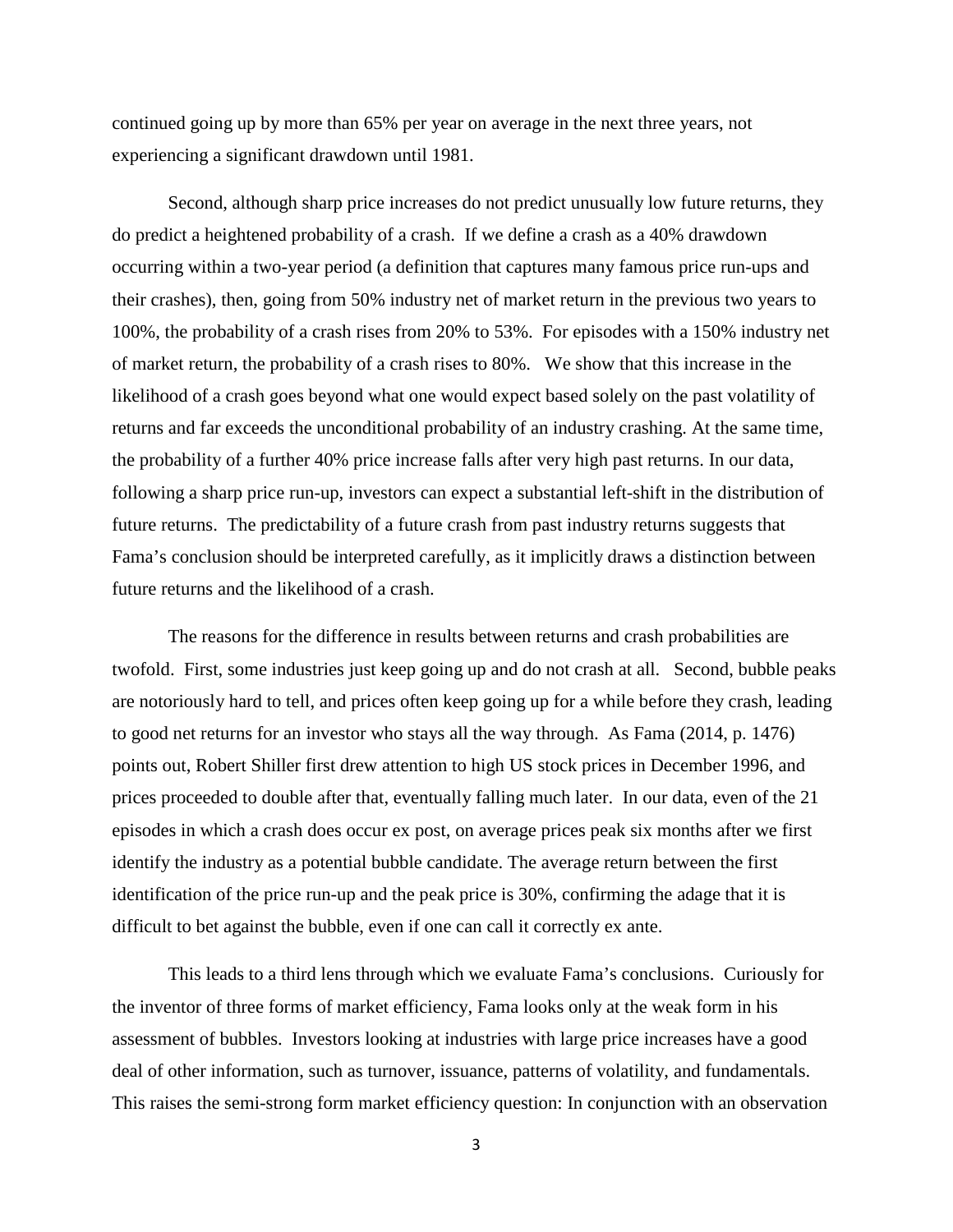of a rapid price increase, can any additional information be helpful for predicting future performance?

To answer this question, we again distinguish between forecasting crashes and forecasting future returns. We examine characteristics of industry portfolio growth episodes, most of which have been recognized to some extent in earlier work. These include volatility (in levels and changes), turnover (in levels and changes), age of firms in the industry, the return on new companies versus old companies, stock issuance, the book-to-market ratio, sales growth, and the market price earnings (P/E) ratio. We also propose a new variable, *Acceleration*, based on the abruptness of the price run-up.

We find that many of these characteristics vary systematically between episodes in which prices keep rising and those in which they ultimately crash. Run-ups that end in a crash are more likely to have increases in volatility, stock issuance, acceleration, associated increases in the market P/E ratio, and disproportionate price rises among newer firms.

We then investigate whether these characteristics can help predict future returns. In other words, with all the difficulties of calling the top, can one still identify characteristics of portfolios that will earn low returns, on average? Our fourth conclusion is that some characteristics of sharp price rise episodes do help predict future returns. Looking at the same characteristics as before, we find that, in line with Fama's broad thrust, some of these attributes are not predictive of future returns. Share turnover tends to be high not only in the price run-ups that crash, but also in the price run-ups that do not. Sales growth, which presumably measures fundamentals, does not help identify which episodes will crash (although it has some forecasting power in the international sample). At the same time, several variables do help predict which bubbles both crash and earn low returns. Increases in volatility, issuance, the relative performance of new versus old firms, and acceleration tend to be predictive characteristics. It is still the case that we cannot call the peak of the bubble, and some of the portfolios we examine keep going up. However, returns are predictable.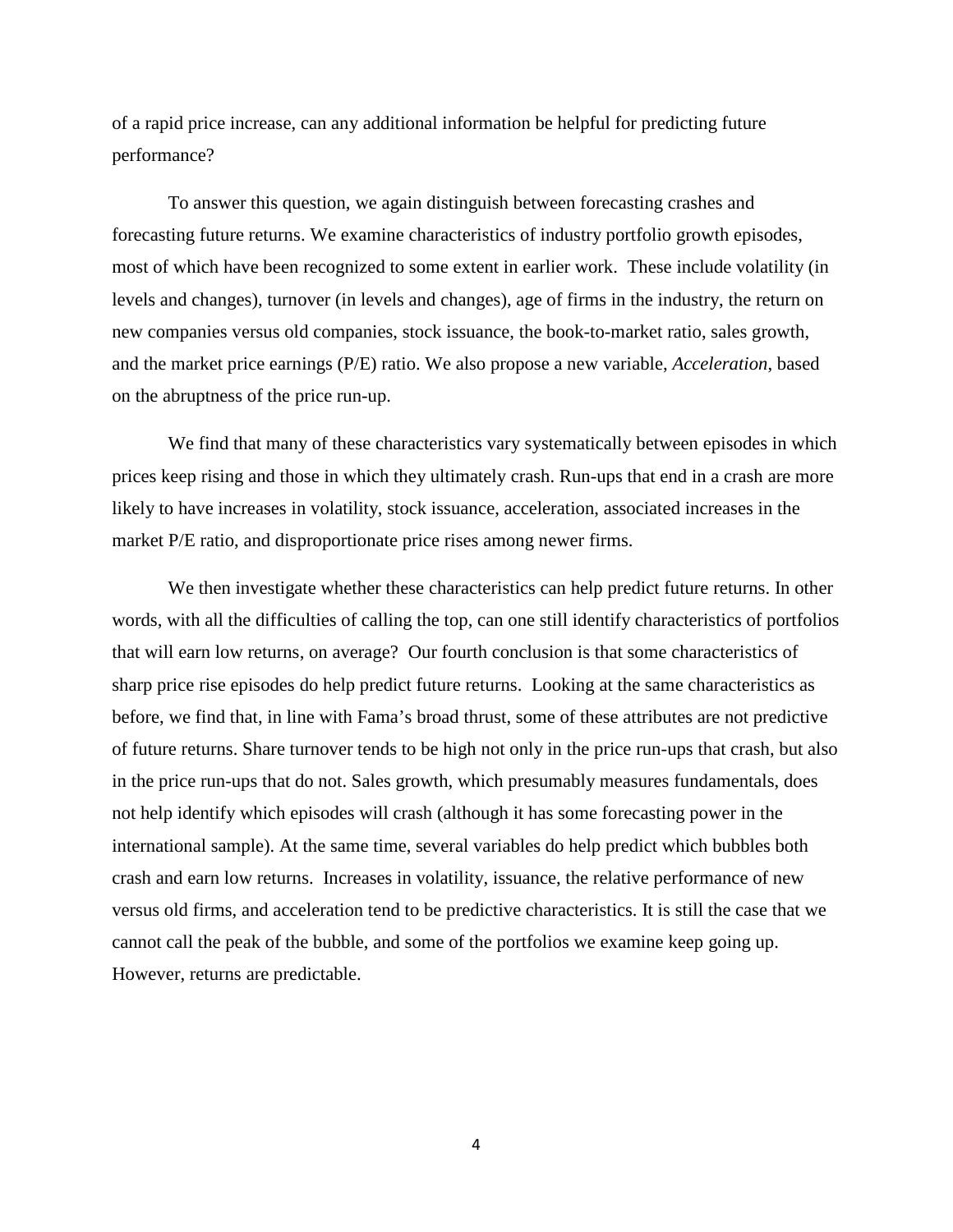A significant concern with our analysis is statistical power. Large price run-ups, by nature, are rare. We identify only 40 of them in all of US stock market history since 19[2](#page-4-0)8.<sup>2</sup> With the benefit of hindsight, we can point to some common elements in these events, with potentially dubious predictive value going forward. We have two responses to this concern. First, we examine international industry data between 1985 and 2014 as an out-of-sample test. We confirm that, in the international data as well, price run-ups do not forecast average returns, but they are associated with a substantially elevated probability of a crash. More important, several of the features of price run-ups that predict crashes in the US (high volatility and share issuance) also have predictive value in the international data. Second, in the spirit of Bonferroni (1936) and Dunn (1959), we conduct statistical tests to adjust for the multiple comparison problem, which holds that some of the characteristics predicting returns we uncover do so by chance because we are studying many at the same time. We address this problem by controlling for the false discovery rate, which is the percentage of characteristics that are expected to be Type I errors. Even with these adjustments, and despite the limited number of observations, at least five characteristics emerge as predictive of future returns.

To sum up, our evidence suggests that Fama is correct in his claim that a mere price increase does not predict low returns in the future. But even from this perspective, he is not correct that no predictability exists, because sharp price increases do predict a heightened likelihood of a crash. More important, other attributes of well-performing portfolios help distinguish portfolios that earn low and high returns going forward. Based on this information, there is some statistically significant predictability of returns.

Our broad conclusion is one that historians, particularly Kindleberger, have reached already. There is much more to a bubble than a mere security price increase: innovation, displacement of existing firms, creation of new ones, and more generally a paradigm shift as entrepreneurs and investors rush toward a new Eldorado. Our contribution is to show that this

l

<span id="page-4-0"></span> $2$  For this reason, bubbles are not a particularly fertile field for testing market efficiency. Market efficiency is much more effectively tested by looking at the violations of the law of one price [e.g., Lee, Shleifer, and Thaler (1991) for closed-end funds, Froot and Dabora (1999) for dual-listed stocks, or Lamont and Thaler (2003) for spinoffs].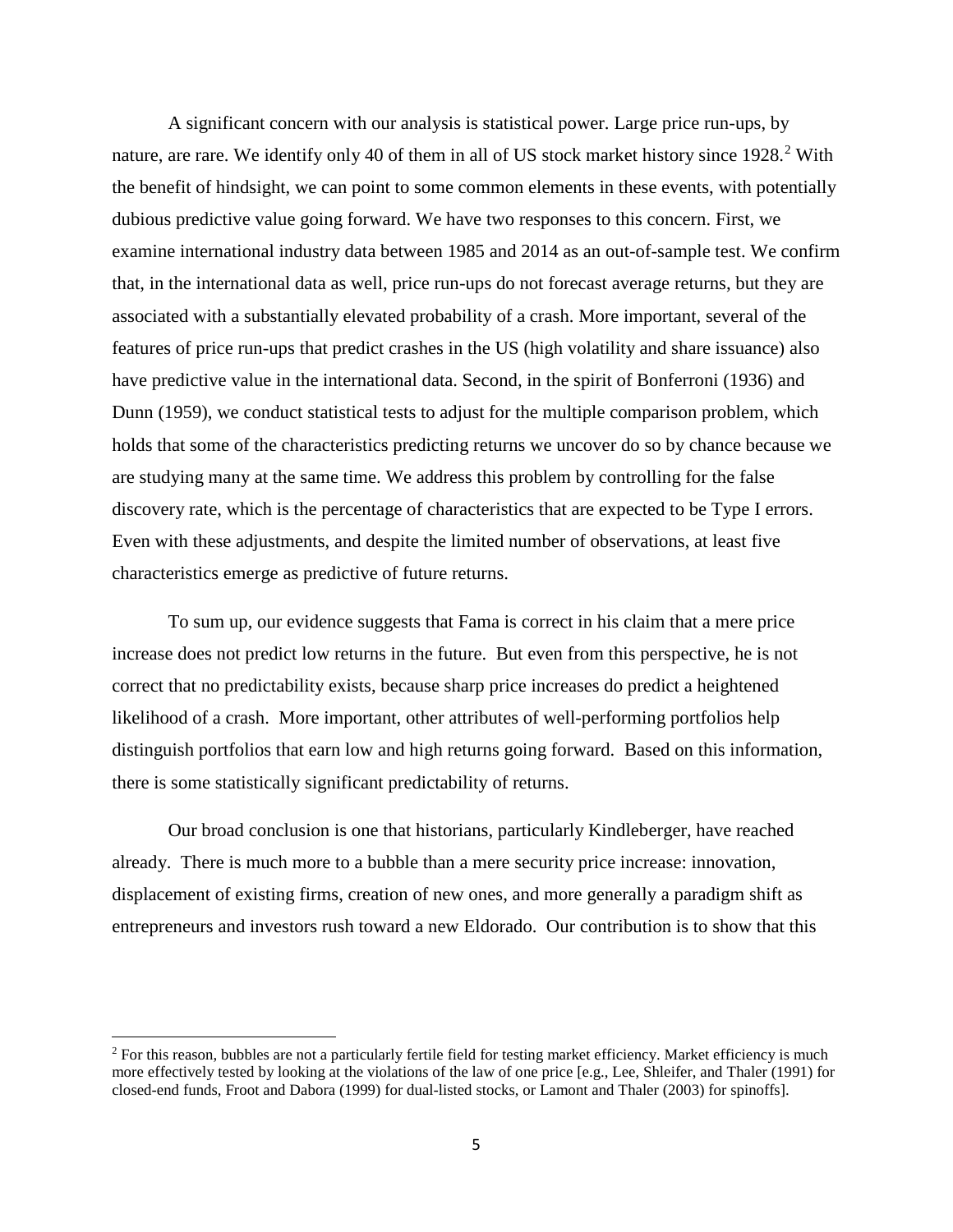shift is to some extent measurable in financial data. And because one can measure it, one can also identify, imperfectly, but well enough to predict returns, asset price bubbles in advance.

Our paper is related to several lines of research. First, a large literature uses characteristics to forecast industry returns, especially industry momentum, although we differ from most of these papers by focusing on episodes subsequent to a large price run-up.<sup>[3](#page-5-0)</sup> More recently, Daniel, Klos, and Rottke (2017) show that some high momentum stocks subsequently experience crashes. Second, many empirical studies examine individual bubbles, and especially the most recent .com episode of the late 1990s.<sup>[4](#page-5-1)</sup> Our paper asks whether some of their findings (such as patterns of high issuance and trading volume) generalize. A few papers also suggest that some apparent bubble episodes can be reconciled with rational asset pricing, either because of cash flow forecasts or changes in discount rates (Garber, 1990; Pastor and Veronesi, 2006, 2009). Others suggest that high prices during bubble episodes could be driven by a combination of risk premia and learning (Pastor and Veronesi, 2006, 2009). Third, some research has tried to forecast market crashes using characteristics such as past skewness, returns, or trading volume (Chen, Hong, and Stein 2001). Fourth, Goetzmann (2016) studies rapid price increases of national stock markets and their subsequent returns, but not characteristics of these markets beyond the price run-up. Finally, our paper connects to a vast theoretical literature on bubbles, including De Long, Shleifer, Summers, and Waldmann (1990), Abreu and Brunnermeier (2003), Scheinkman and Xiong (2003), and Barberis, Greenwood, Jin, and Shleifer (2017). Some of this research deals with so-called rational bubbles (e.g., Blanchard and Watson, 1982; Tirole, 1985), but recent evidence has not been kind to these theories (Giglio, Maggiori, and Stroebel, 2016).

#### **2. Average returns after price run-ups**

l

We start by identifying in US industry data all episodes in which an industry experienced value-weighted returns of 100% or more in the past two years, in both raw and net of market terms, as well as 50% or more raw return over the past five years. We require high returns at

<span id="page-5-0"></span><sup>&</sup>lt;sup>3</sup> See Grinblatt and Moskowitz (1999), Asness, Porter, and Stevens (2000), Hou and Robinson (2006), Hong, Torous, and Valkanov (2007), among others.

<span id="page-5-1"></span><sup>&</sup>lt;sup>4</sup> See Ofek and Richardson (2003), Brunnermeier and Nagel (2004), Pastor and Veronesi (2006), and Griffin, Harris, Shu, and Topaloglu (2011).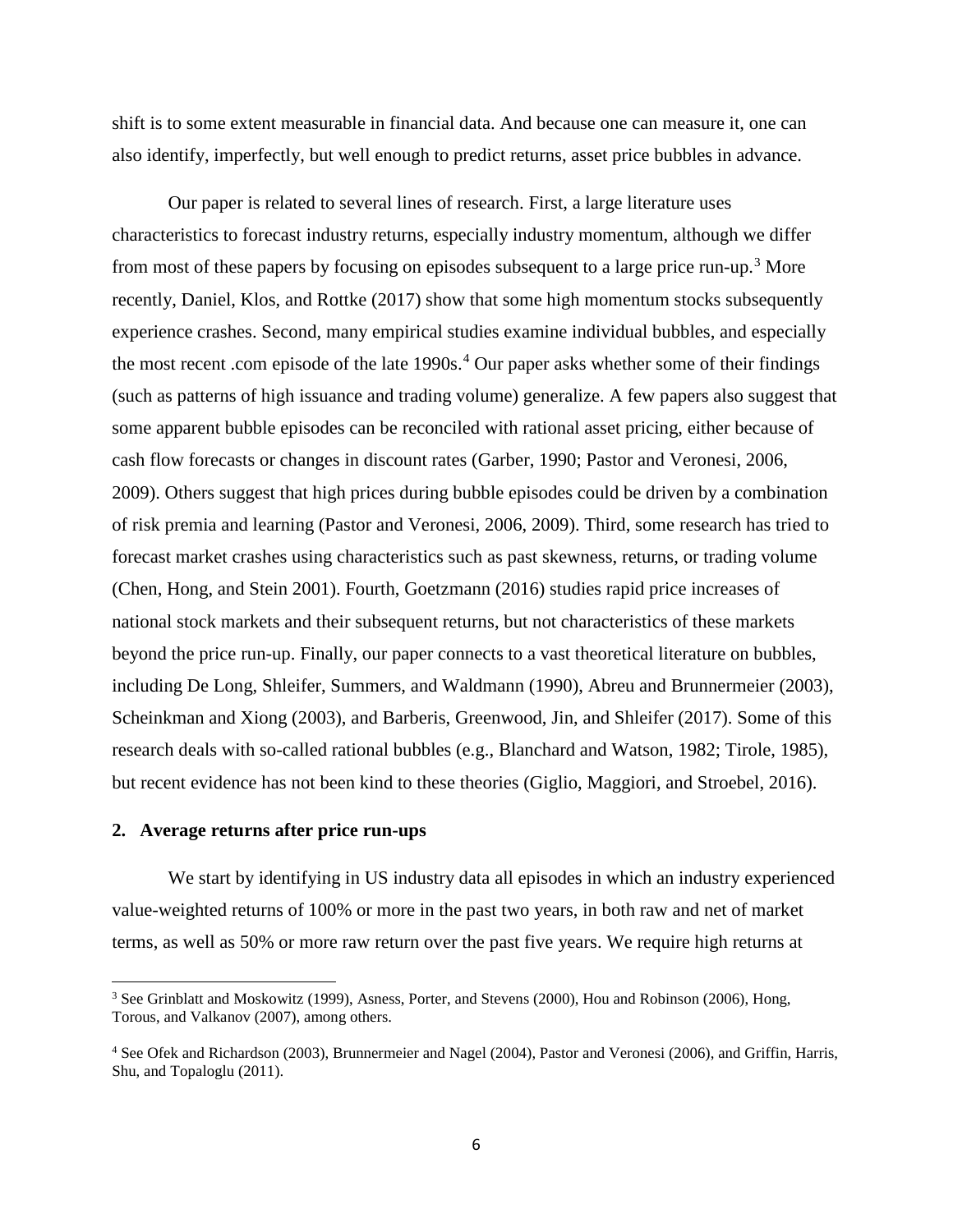both a two- and five-year horizon to avoid picking up recoveries from periods of poor performance. Our database contains returns from January 1926 to March 2014. This allows us to identify every price run-up episode between January 1928 and March 2012, because we require a two-year return to identify price run-ups and a two-year price path afterward to classify collapses and evaluate the performance of trading strategies. [5](#page-6-0)

Our choice of 100% returns is meant to conform to Fama and others' notion that a bubble, if it exists, begins with a large price run-up. A return threshold of 100% is able to pick up most episodes that historians have suggested were bubbles ex post, such as utility stocks in 1929 and .com stocks in the late 1990s. We require both high raw and high net of market performance so as to avoid classifying as a potential bubble an industry with modest or flat performance during a time when the market performed poorly. Below we discuss how our conclusions depend on the return threshold we choose.

Our definition of price run-up based on past returns suggests that we would identify many overlapping two-year intervals in consecutive months. For example, if we identify a price run-up in Computer Software in March 1999, the two-year interval ending in September 1999 would also qualify as a run-up. For this reason, we choose the first instance for which a run-up is observed and do not allow for a new run-up to be identified until two years later.

Our unit of analysis is an industry, identified according to the Fama and French (1997) 49 industry classification scheme (although the precise industry identification scheme is not important for our results). [6](#page-6-1) We use the first 48 of their industries, excluding the residual industry "other," and restrict attention to industries with ten or more firms, to ensure that the price run-up is experienced by enough firms. Following standard procedure, returns are measured monthly

l

<span id="page-6-0"></span><sup>&</sup>lt;sup>5</sup> We do not impose the five-year return requirement until 1931, because stock returns in the Center for Research in Security Prices database begin in 1926.

<span id="page-6-1"></span><sup>6</sup> One subtle complication is that bubbles often tend to be associated with relatively new industries, such as utilities in the 1920s or .com stocks in the 1990s. No single ex ante industry definition is likely to perfectly match to the theme of any particular bubble. For example, Fama and French's 49 industries of Computer Software, Hardware, Chips, and Electrical Equipment all include firms that were ostensibly part of the technology bubble. We have experimented with different definitions of industries, notably two-digit Standard Industrial Classification code and broader Fama-French industry aggregates, as well as Global Industry Classification Standard definitions popular among investment professionals.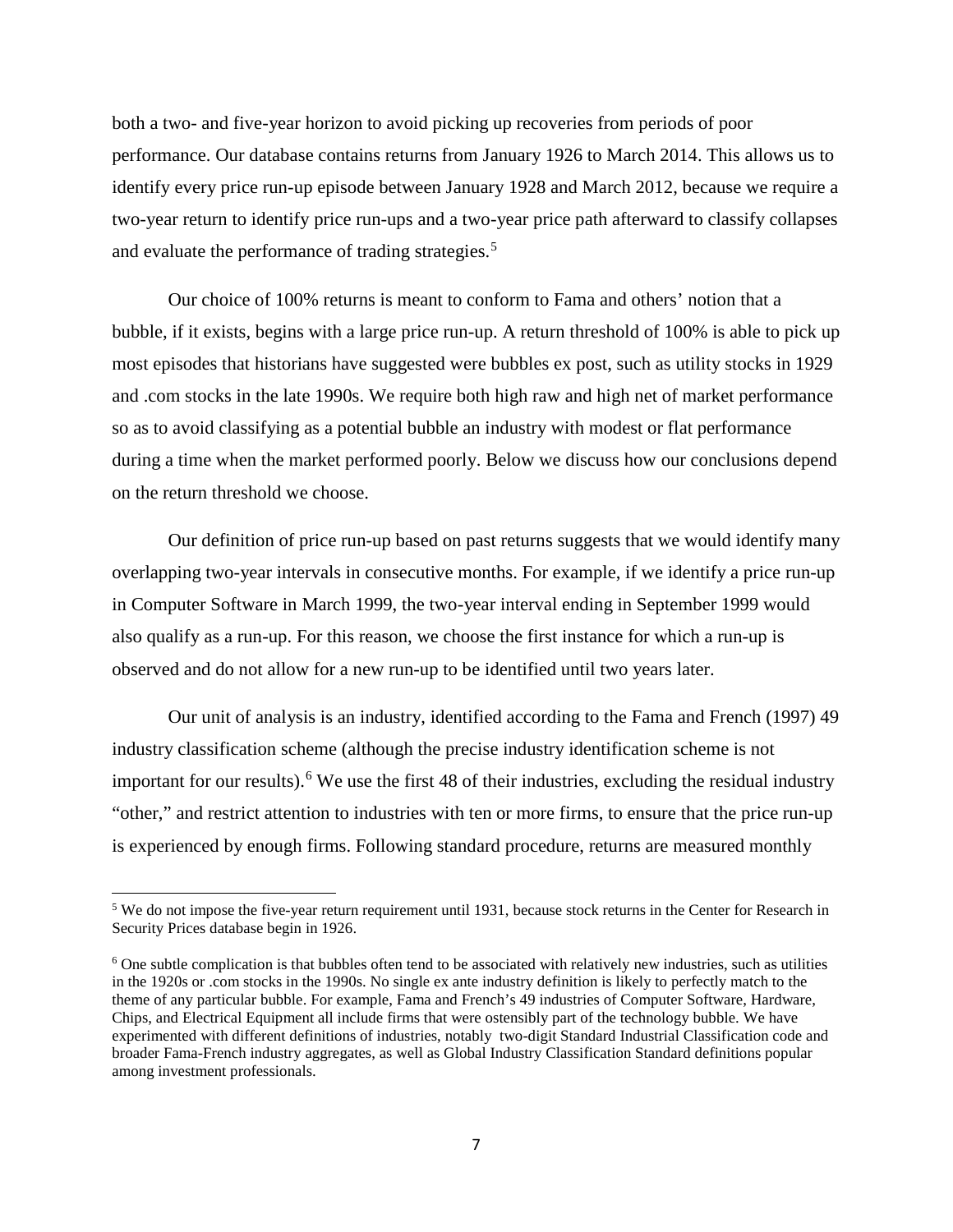and based on all stocks with share codes of 10 or 11 in the Center for Research in Security Prices (CRSP) database. Stocks are matched to industries each month using the most recent Standard Industrial Classification code on Compustat, or CRSP if not available.[7](#page-7-0) Returns are value weighted across stocks.

Fama does not specify whether the term "bubble" applies at the individual stock, industry, or market level, and the industry or sector perhaps is not his ideal unit of analysis. However, the two examples cited in his Nobel Lecture include the .com bubble of the 1990s and the real estate boom of the 2000s. We study industries for three reasons. First, most historical accounts of bubbles have a strong industry component. The White (1990) descriptions of the 1929 stock market boom and subsequent bust, for example, emphasize utilities and telecommunications stocks and suggest that old-economy railroad stocks languished. The stock market boom of the late 1990s was concentrated in .com stocks, which far outperformed the value-weighted index (Ofek and Richardson, 2003). Second, analyzing industries gives us more statistical power than analyzing the entire stock market, although many of the price run-ups we identify occurred during periods of good market performance. For example, in only three episodes since 1925 has the aggregate US stock market returned more than 100% in a two-year period.[8](#page-7-1) Third, we can compare potential bubble industries with other stocks trading at the same time. This matters because many of the industry features that we study, such as trading volume, vary substantially over time.

Price run-ups of 100% or more are rare. We observe only 40 since 1928. This is not surprising, given that the average price run-up represents a 5.5 standard deviation event<sup>[9](#page-7-2)</sup>. These 40 price run-ups tend to be concentrated during particular periods, a reflection of the relatively

 $\overline{\phantom{a}}$ 

<span id="page-7-0"></span> $<sup>7</sup>$  We do not match exactly the industry returns reported by Ken French on his website</sup>

<sup>(</sup>http://mba.tuck.dartmouth.edu/pages/faculty/ken.french/data\_library.html), because our industries include recently listed firms, which have historically been an important part of stock market bubbles. Fama and French compute industry returns from July of year *t* until June of year *t*+1 based on industry affiliation in June of year *t*. The unconditional correlation between their reported monthly value-weighted industry returns and ours is 97.6%.

<span id="page-7-1"></span><sup>&</sup>lt;sup>8</sup> See tabulation in the Online Appendix. The international data have slightly more episodes with high past returns also associated with elevated probability of a crash. See Goetzmann (2016) for additional historical analysis at the market level.

<span id="page-7-2"></span><sup>9</sup> Across all episodes, we compute the ratio between returns from *t*-24 to *t* and the square root of 24 times the standard deviation of monthly returns between *t*-36 and *t*-24. The average value of this ratio is 5.5.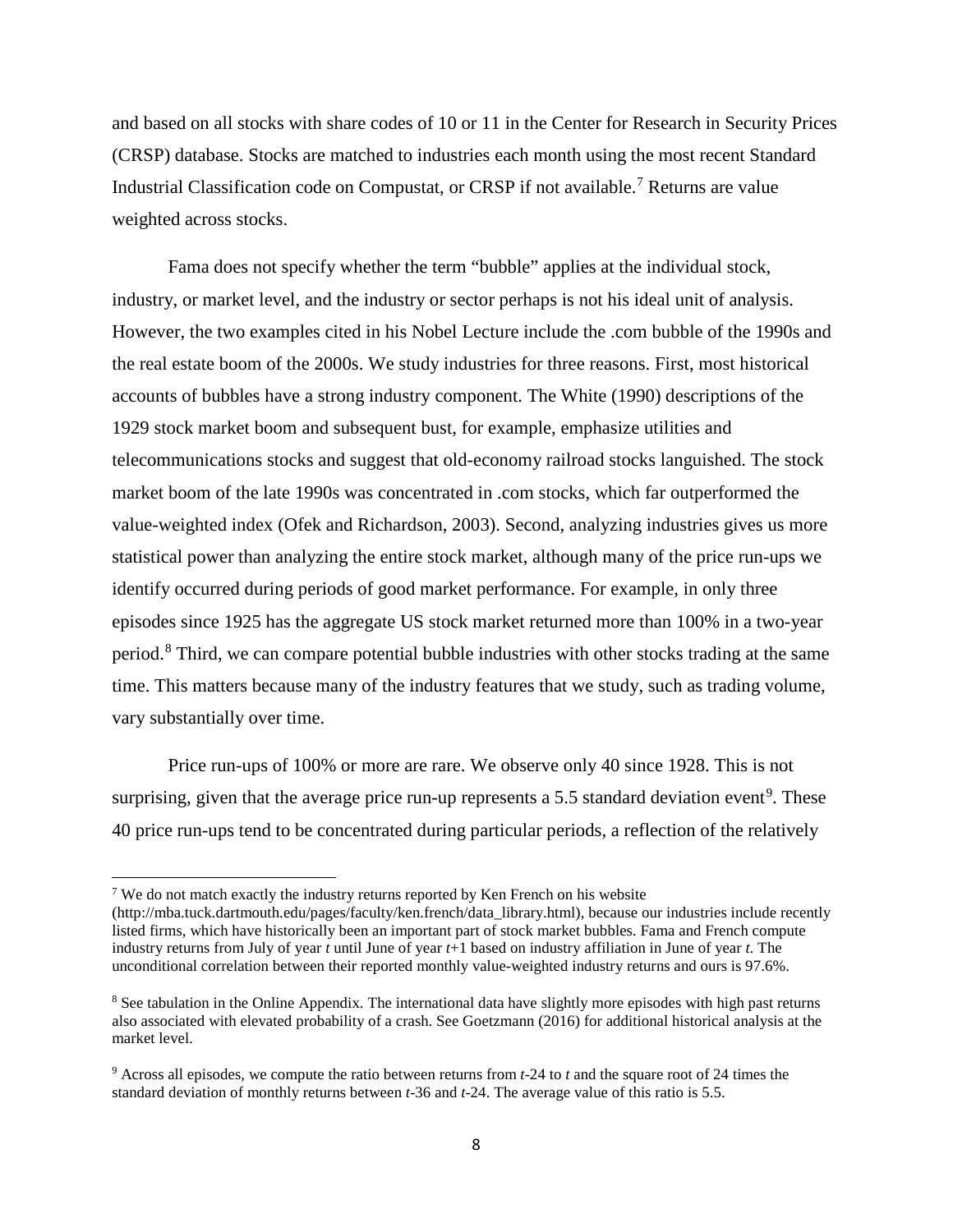fine industry classifications we are using. Because the Fama-French 49 industry definitions are narrow, our methodology sometimes separately identifies industries that are part of a broader sectoral bubble. For example, our procedure separately identifies four Fama-French industries with price run-ups in the late 1990s: Computer Software, Computer Hardware. Electronic Equipment, and Measure & Control Equipment, but all four were components of the broader .com bubble. Ex post, categorizing the industry run-ups into a few number of episodes, each of which encompassed a particular time and theme, such as the 1929 stock market boom which included Automobiles, Chemicals, Electrical Equipment, and Utilities, could seem reasonable. Such ex post consolidation limits our ability to use the data for predictive purposes. Nevertheless, we recognize that price run-up episodes are not all independent and adjust statistical inference by reporting standard errors and *t*-statistics clustered by calendar year throughout.<sup>[10](#page-8-0)</sup> For the international data, we cluster standard errors by country-calendar year.

Our definition of a price run-up is based on the industry value-weighted return. This does not mean that the price run-up is limited only to the large firms in the industry. Across the price run-ups that we study, an average of 61% of firms in the industry experience price increases of 100% or more during the run-up period.

We separate the 40 episodes into 21 that crash in the subsequent two years and 19 that do not. We define a crash as a 40% or more drawdown in absolute terms beginning at any point after we have first identified the price increase. This successfully identifies a number of episodes that historians have described ex post as having been stock price bubbles and a few more episodes that are not as well known. Automobiles, Chemicals, and Electrical Equipment were all part of the bubble economy of the late 1920s (White, 1990). Software, Hardware, and Electrical Equipment all denote industries affected by the .com bubble of the late 1990s and early 2000s (Ofek and Richardson, 2003). Coal reflects the commodity price run-up during 2006 and 2007, followed by its dramatic collapse in 2008. All of these are cleanly identified as sharing a rapid price run-up and subsequent collapse.

l

<span id="page-8-0"></span><sup>&</sup>lt;sup>10</sup> In the Online Appendix, we also show *t*-statistics based on standard errors clustered by episode, with "episode" defined ex post for all run-ups during a two-year time period.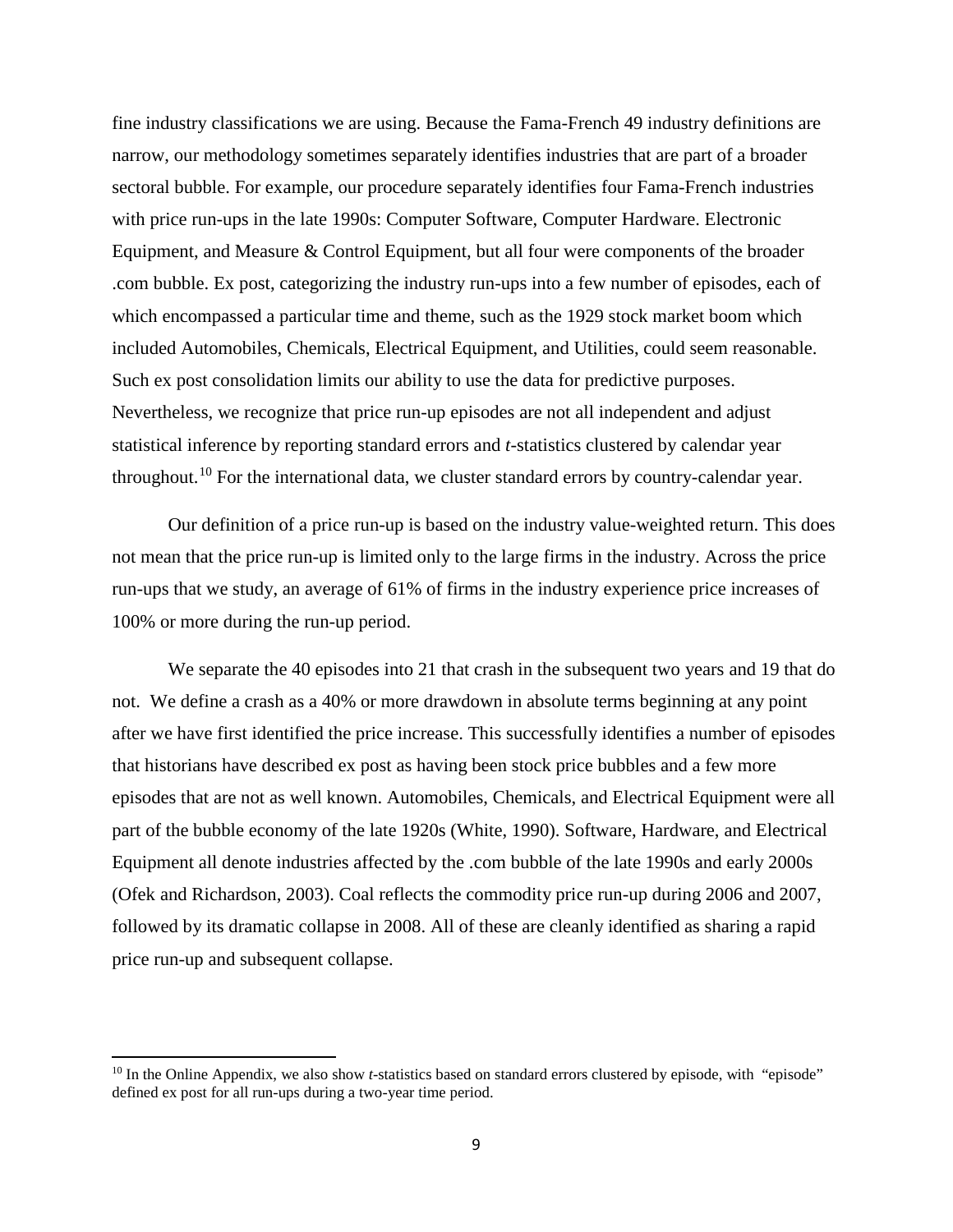The cutoff of two years for analyzing subsequent performance is meant to set a high bar for calling the bubble. This relatively short window prevents us from, for example, calling an industry a potential bubble in 1996 and claiming vindication when it crashes in 2000. This conservative approach exposes us to Type II errors, that is, concluding that an episode is not a bubble, even if, for example, an industry with a price run-up in year *t* experiences returns of - 20% per year in each year from *t*+1 through *t*+4. Because our threshold for a crash is high, some of the industries we classify as not having crashed nevertheless experience mediocre subsequent returns. For example, airlines experience a large price run-up prior to 1980 and slightly negative returns in the 24 months thereafter, but this performance is not sufficiently poor to be classified as a crash.

Although our criterion of a 40% drawdown does not require the crash to be sudden, in most cases it is. In 17 of the 21 episodes with a crash, the industry experiences a single-month return of -20% or worse during the drawdown period.

Fig. 1 summarizes the average returns for the 40 price run-ups. It confirms Fama's central claim: A sharp price increase of an industry portfolio does not, on average, predict unusually low returns going forward. On average, industries that experienced a price run-up continue to go up by 7% over the next year (5% net of market) and 0% over the next two years (0% net of market). Neither raw nor market adjusted returns are statistically distinguishable from zero.

### **[Insert Fig. 1 near here]**

Fig. 1 also shows average market returns during and after the industry price run-up. Although industry run-ups tend to coincide with broad market rallies, they are associated with poor average subsequent market returns. Across all episodes, the value-weighted market earns only 2% in the first year post-run-up and 0% over two years. After netting out the risk-free return, market excess returns are -2% in the first year and -10% over two years. The market performs particularly poorly during the episodes that we record as experiencing industry crashes. The average two-year market return in these 21 cases is -13% and the average two-year excess market return is -24%. Overall, the substantial correlation between large industry crashes and market under-performance supports our approach of studying industry portfolios.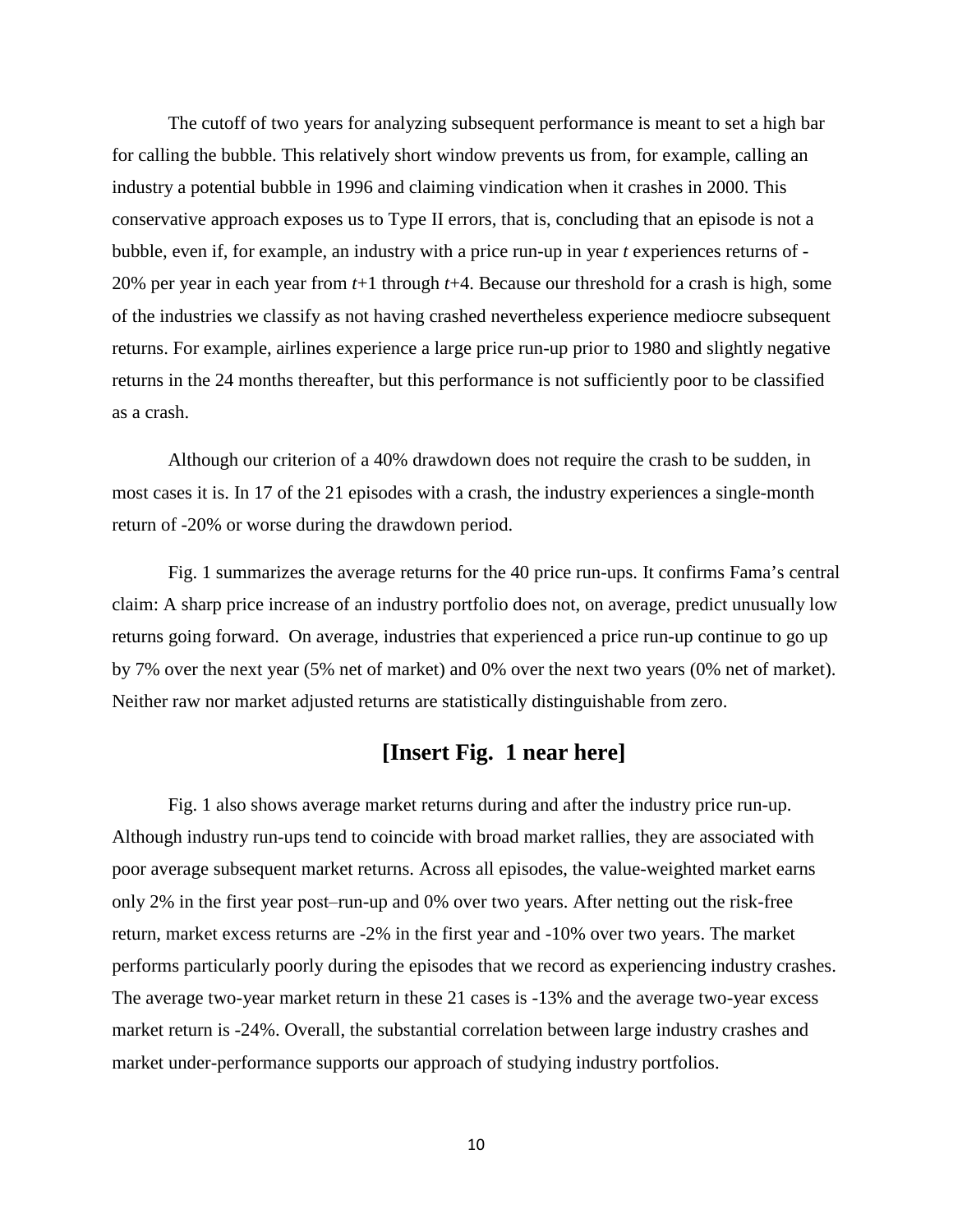Table 1 summarizes returns for each episode, grouping episodes by whether or not a crash ultimately occurred. For the 21 industries that do crash, average returns are -5% (-3% net of market) in the next year and -42% in the next two years (-29% net of market). The two-year returns are more impressively negative than the one-year returns because the crash does not necessarily come right away. This can be seen in Fig. 1, which shows that the crash begins an average of five months after we call a potential bubble. Overall, if we study only the cases in which a crash does occur, the average return experienced between the initial price run-up and the subsequent peak price is 30% (and is as much as 107% in the case of precious metal stocks in the late 1970s). This confirms the adage that it is difficult to bet against the bubble, even if one has correctly identified it as such ex ante.

# **[Insert Table 1 near here]**

Panel B of Table 1 shows the 19 industries that experienced a price run-up but no major crash in the subsequent two years. These industries continue to go up by an average of 21% in the subsequent year (13% net of market) and 46% in the next two years (31% net of market).

#### *2.1 International sectors*

We repeat our analysis using a sample of all international firms with complete volume and returns in the Compustat Xpressfeed database. The international data do not constitute a fully independent test, as many of the price run-ups are common across countries. For example, many countries experienced rapid price run-ups in materials- and commodities-related stocks in 2007 and early 2008. However, even in episodes that are shared across industries in different countries, the timing of the price boom and bust varies substantially.

We use all non-US stocks with complete volume and returns in the Compustat Xpressfeed database. Stocks are matched to sectors based on their Global Industry Classification Standard (GICS) code. The GICS sector is a broader definition of industry than that of Fama and French (11 GICS sectors versus 49 Fama-French industries), which helps ensure that for smaller stock markets such as Sweden, an industry includes a sufficient number of firms to be meaningful. As for the US data, we restrict our attention to sectors with ten or more firms. Returns are measured in US dollars (the return in US dollar is 99.9% correlated with the return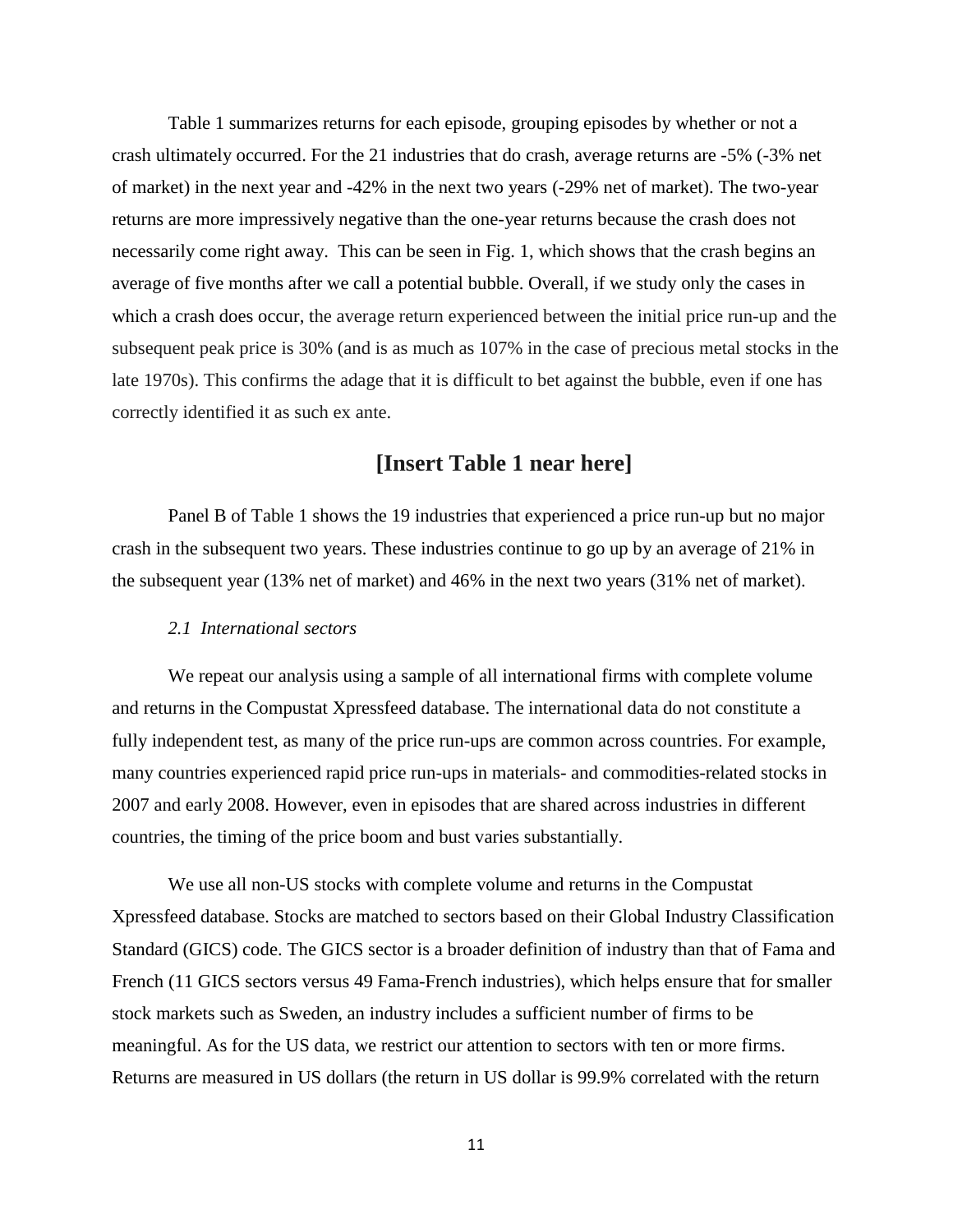computed in local currency) and are value weighted within sectors. For these portfolios, the market benchmark is the local market value-weighted return, measured in dollars, and the risk-free rate is the dollar return on US Treasury bills. <sup>[11](#page-11-0)</sup> The data begin in October 1985, with 88% of the observations in 1996 or later. Overall, the starting point is 85,226 sector-months of returns, compared with 49,541 industry-months in our US analysis.

Following an otherwise identical methodology, we identify 107 price run-ups in 31 countries between October 1987 and December 2012, summarized in Table 2. Of these price runups, 53 crash and 54 do not. Average returns to the crashed and non-crashed samples are surprisingly close to those of the US sample despite different industry definitions and sample years. Fig. 2 shows that Fama's central claim holds up in the international data. That is, a sharp price increase of an industry portfolio does not, on average, predict unusually low returns going forward. Across all price run-ups, these sectors experience an average return of 1% (2% net of market) in the next year and 7% (0% net of market) in the next two years. In short, our conclusion about average returns drawn from US industries also holds in the international data.

## **[Insert Table 2 and Fig. 2 near here]**

Because international episodes are too numerous to list individually, Table 2 summarizes price run-up episodes by country. As before, we start with the episodes with a subsequent crash. For these episodes, average one-year returns following the price run-up are -23% (-5% net of market) and average two-year returns are -38% (-13% net of market). These sectors experience an average maximal drawdown of -65% in the two-year period following the price run-up. As in the US sample, the drawdown is more severe than average return because the price run-up is not a sufficient statistic to perfectly identify the peak. Consider the .com bubble, which is identified at different times in Australia, France, Germany, Hong Kong, India, Japan, Malaysia, Sweden, Switzerland, and the United Kingdom. In Germany, we first observe a large price run-up in March 1998, a full 23 months before the bubble peaks in February 2000. In Switzerland, our price run-up screen of 100% correctly identifies the peak. On average, the period between the

 $\overline{\phantom{a}}$ 

<span id="page-11-0"></span><sup>&</sup>lt;sup>11</sup> We use dollar returns instead of than local currency returns to avoid picking up potential bubbles during high inflation periods in some countries. Stocks are classified by country of their headquarters. We use only securities that are traded on exchanges in their home country, i.e., we exclude American Depositary Receipts and equivalents.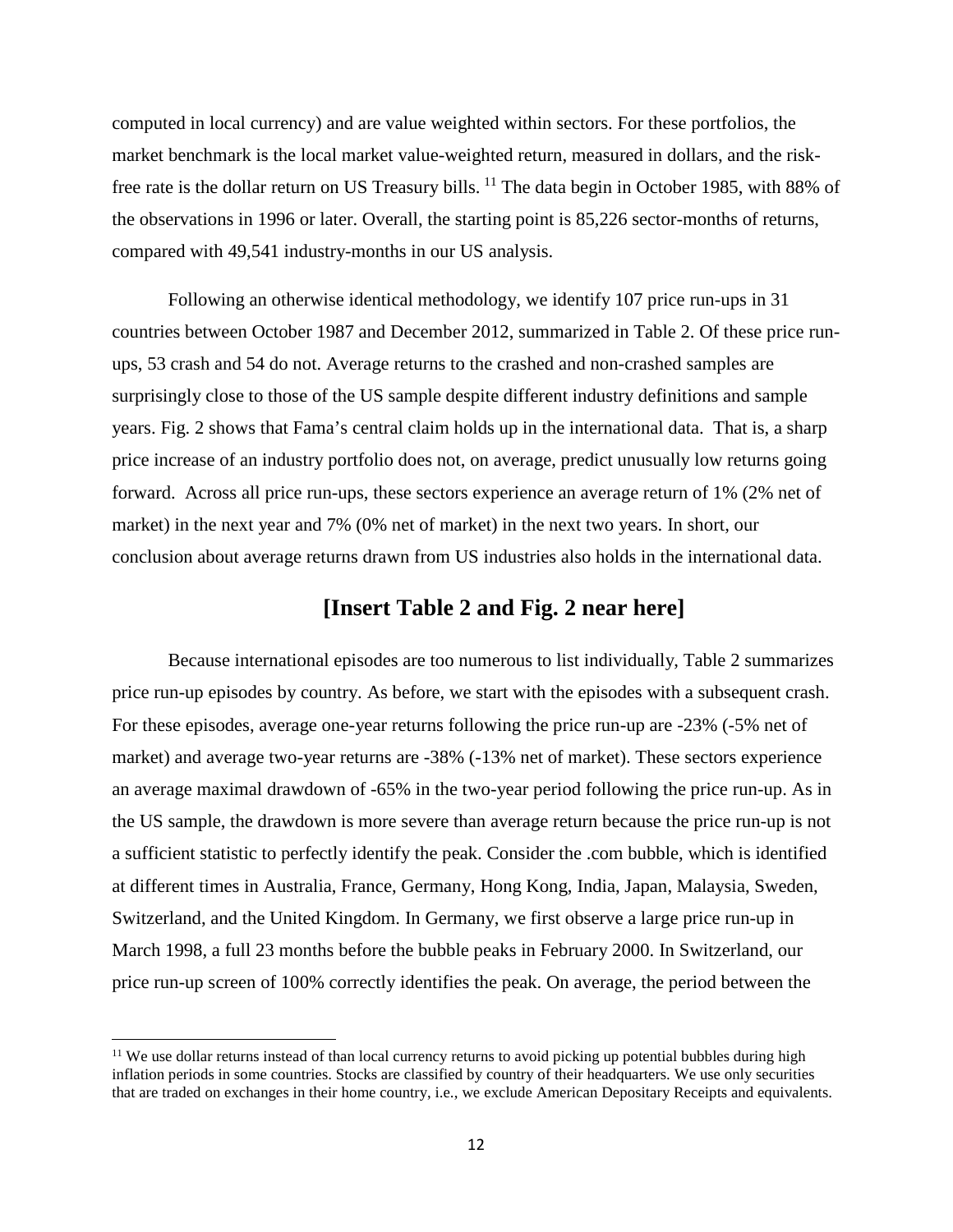initial price run-up and the price peak is 4.1 months, with a 38% subsequent return until the price peak, similar to that in the US sample.

Turning to the international episodes with no crash in the two years post-price run-up, average one-year returns are 24% (10% net of market) and average two-year returns are 51% (13% net of market), and these industries experience an average maximal drawdown of only 22%. The best performing industries include information technology in India, which experienced a first price run-up of 100% between June 1997 and June 1999 and subsequent returns of 436% until the price peaked, in part because the entire stock market boomed, and consumer-related stocks in Austria, which continue to rise by another 307% (172% net of market) in the two years after the initial price run-up.

#### *2.2 Sensitivity to degree of price run-up*

How sensitive is our conclusion about average returns to the 100% past return cutoff? In Table 3, we present raw, excess (of the risk-free rate) and net of market returns for the 12-and 24-month periods subsequent to the price run-up. Average post-run-up returns for both US industries and international sectors are based on different return thresholds. As in Table 1 and Table 2, for a given return threshold, we require both value-weighted raw and net of market industry returns to exceed this threshold in a two-year period. In the Online Appendix, we provide summary statistics for different ways of identifying price run-ups (such as based on raw returns alone or based on price run-ups of three standard deviations or greater), with similar results.

# **[Insert Table 3 near here]**

For return cutoffs under 100%, Fama remains correct about average returns. Average net of market returns in the 24 months following the price run-up average less than 4%, whether our cutoff for a price run-up is 50%, 75%, or 100%. But, if we increase the cutoff to 125% or 150%, these returns drop below -13% in US sample. In the 15 incidents of a 150% price run-up in US data, average net of market returns were -9% and -10% and average excess returns were -17%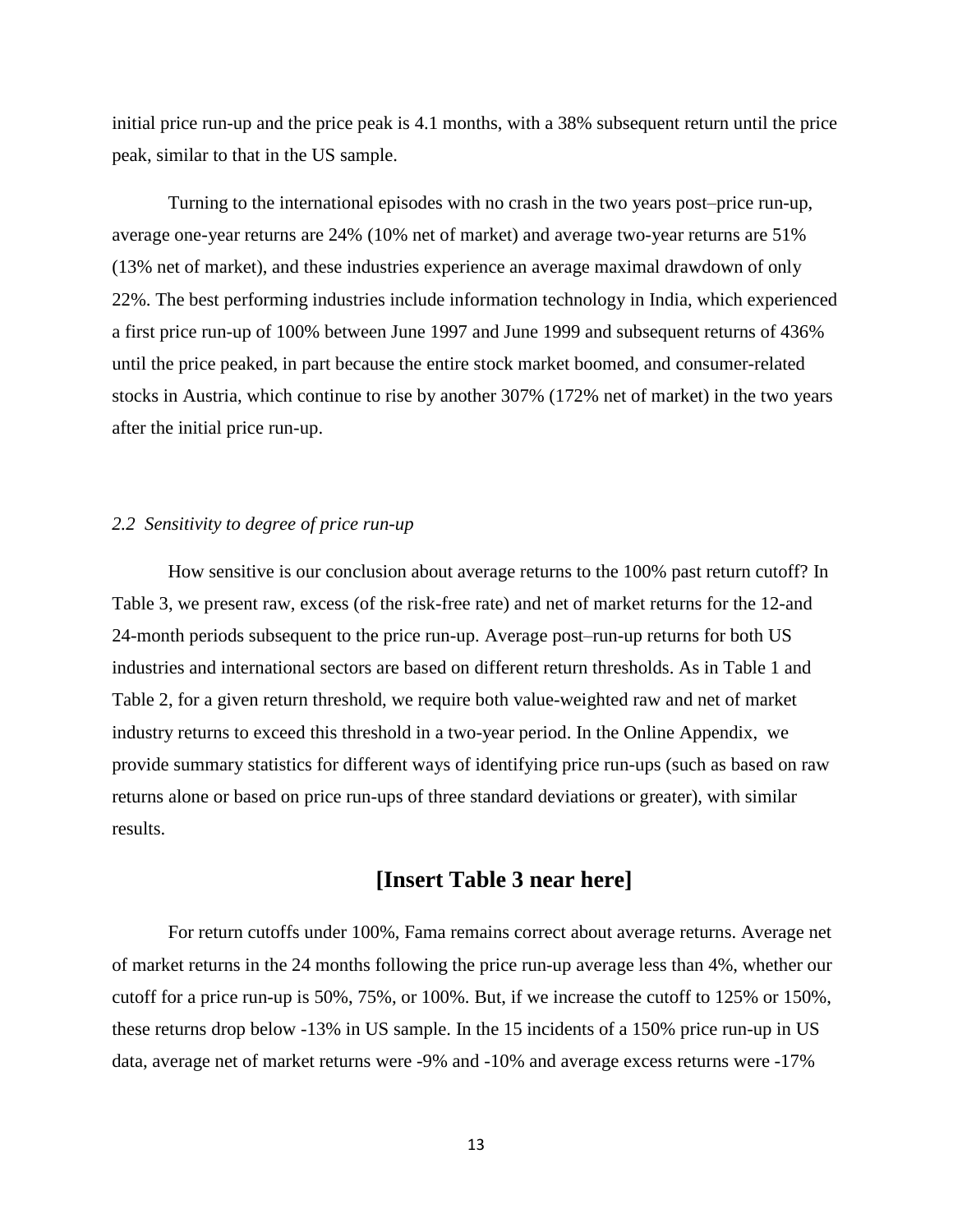and -28%. The general pattern is that subsequent returns fall as the ex ante threshold rises, although the statistical significance is marginal.

Panel B of Table 3 shows that we obtain similar findings when we study international sectors. Using a 150% return threshold, we identify 51 price run-ups, with subsequent excess returns of -18% and -23%, with both statistically below zero at the 10% significance level.

In short, our earlier conclusion that Fama is correct about average returns must be tempered for high past return thresholds, although the statistical significance is marginal.

#### **3. Probability of crashes or booms following a price run-up**

While average returns following a 100% price run-up are roughly zero, Table 1 shows that slightly more than half of the industries experience a crash in the subsequent two years, with a similar proportion crashing among international sectors. A crash probability of one half is substantially higher than the unconditional probability of a crash in our data. Averaging across all industry-months between 1926 and 2014, the unconditional probability of a crash in any twoyear period is 14%, and 11% after 1970, the midpoint in the sample. The unconditional probability of a crash among international sectors is higher, at 24%.

In this section, we show that the probability of a crash is strongly associated with high past returns. For very high past returns (such as 150% in a two-year period), a crash is nearly certain, although its timing is not. We also show that the increased probability of a crash is not matched by an increased probability of a further boom. The distribution of returns post–run-up shifts to the left.

Fig. 3 presents the simple kernel density plots of the probability of a crash conditional on past returns. The underlying sample contains all industry-months in which past returns were positive and the industry in question had at least ten firms. Panel A shows the probability of a crash as a function of the industry return net of market; Panel B, the probability as a function of the past raw return. As before, a crash event takes on a value of one if the industry experiences a 40% or greater drawdown at any point in the next 24 months. Panel A shows that the probability of such a crash is approximately 20% at past net of market returns of 50% or less but then rises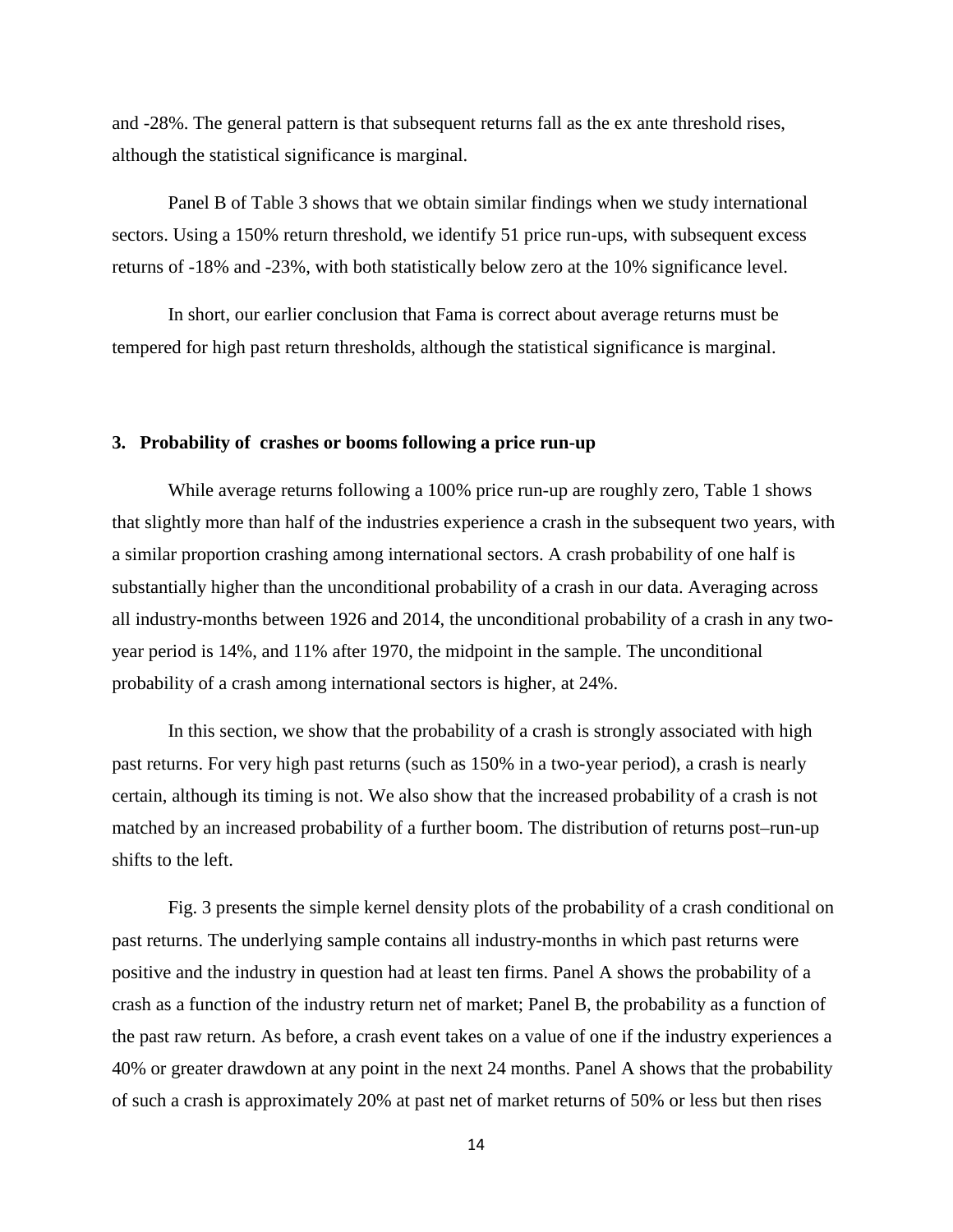rapidly to 35% at past net of market returns of 100% and increases further at higher return thresholds. Panel C and D repeat the analysis using international sector returns, with nearly identical results.

# **[Insert Fig. 3 near here]**

Table 3 summarizes the crash probability as a function of past industry return. As in Tables 1 and 2, for a given return threshold, we require both value-weighted raw and net of market industry returns to exceed the return threshold in a two-year period.<sup>[12](#page-14-0)</sup> At a past return threshold of 50%, only 20% of episodes crash in US industries and 36% in international countrysectors, only slightly above the unconditional crash probabilities. However, the probability of a crash increases substantially with past returns, from 20% to 53% in US industries and from 36% to 50% in international sectors. As the threshold increases further to 150%, we identify fewer price run-ups of this magnitude, but a higher percentage of them crash. Of the 15 episodes with a 150% price run-up observed in US data, 80% crashed in the subsequent two years. Among international sectors, 67% of the 51 episodes with 150% price run-ups subsequently experienced a crash. Our findings of elevated crash probabilities following price run-ups are similar to those in Goetzmann (2016), who studies returns following one-year 100% price increases in national stock markets. He, too, finds an elevated probability of a crash, but the magnitudes are modest.<sup>[13](#page-14-1)</sup>

Is the elevated likelihood of a crash following a price run-up matched by an increased probability of a continued price boom, perhaps because of higher volatility? To investigate this possibility, we define a price boom symmetrically to a crash as a 40% excess return in the twoyear period post–run-up. Table 3 shows that the probability of a boom is only 18% following a

 $\overline{\phantom{a}}$ 

<span id="page-14-0"></span> $12$  Because we require both net of market returns and raw returns to exceed the threshold, the crash probabilities do not match those shown in the kernel density plots in Fig. 3, but the overall pattern of crash probability substantially increasing as a function of past returns is evident in both the figure and the table.

<span id="page-14-1"></span><sup>&</sup>lt;sup>13</sup> Apart from the differences in sample, our results are different from Goetzmann's because we distinguish between a crash and low returns. Our definition of a crash is a 40% drawdown at any point in the subsequent two years. If such a drawdown occurs after continued price run-up, total returns post–price run-up can be modest (even positive) despite the presence of a crash.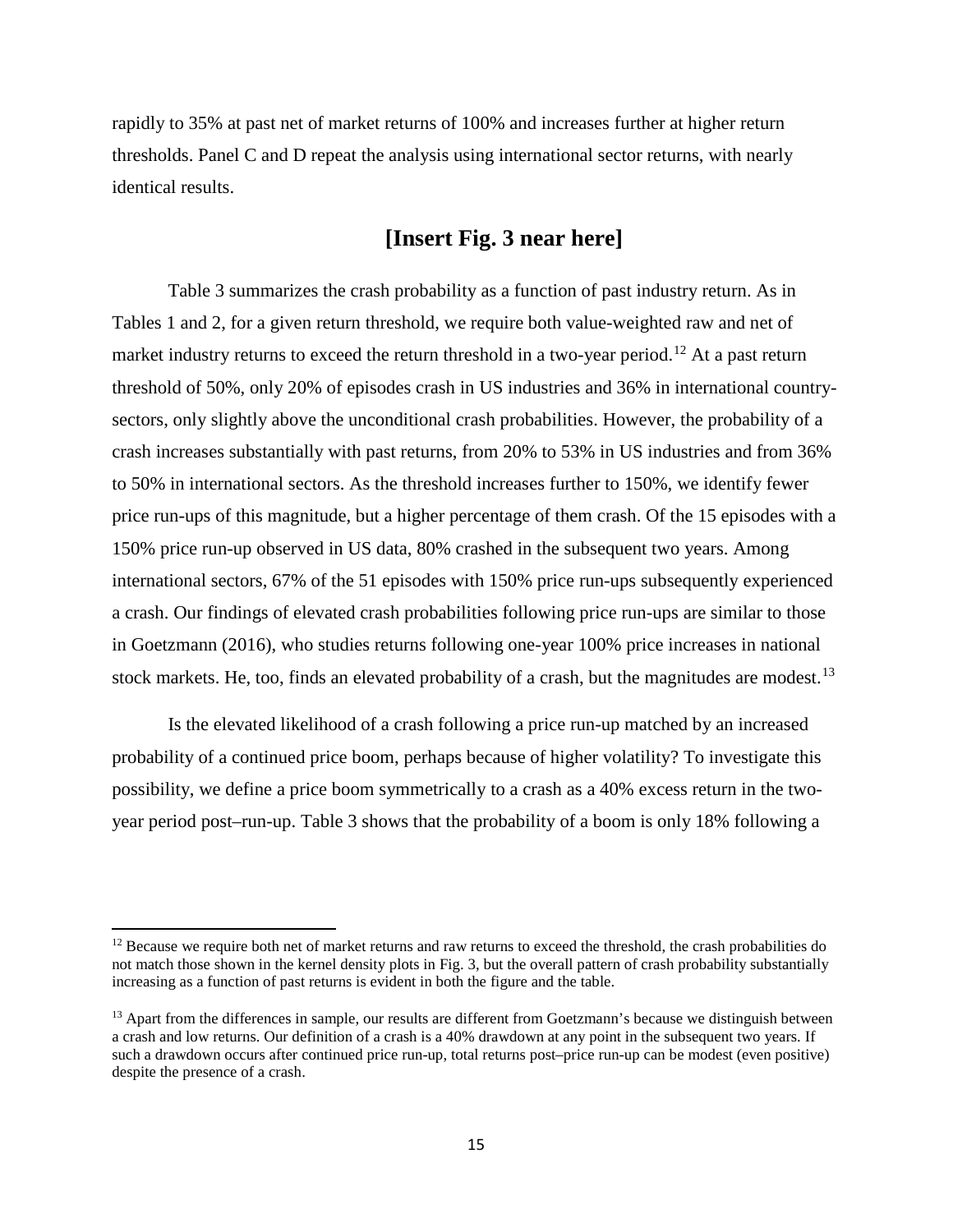100% price run-up and 26% in international data. As we increase the past return threshold, the probability of a boom falls somewhat.

Fig. 4 combines our findings about post–price run-up crash and boom probabilities by plotting the kernel density of the 24-month excess return. For comparison, we also plot the unconditional distribution of 24-month excess returns for the entire industry panel. Large price run-ups are followed by a dramatic leftward shift in the distribution of returns.<sup>[14](#page-15-0)</sup> Formally, Table 3 shows that, compared with the unconditional distribution of 24-month returns, after a 100% price run-up, the conditional return distribution has lower skewness (i.e, higher crash risk) and lower kurtosis.

# **[Insert Fig. 4 near here]**

To further evaluate the role of volatility predicting crashes, we examine the probability of a crash as a function of both past volatility and a price run-up. Fig. 5 shows the probability of a crash as a function of past volatility using the full panel of industry returns. This relation is upward-sloping. The dashed line presents the same relation of the subset of industries that have experienced a 100% price run-up. The figure reveals that, even conditional on the level of volatility, a price run-up predicts a dramatically higher probability of a crash. Similar results can be seen in Panel B, which uses the international data.<sup>[15](#page-15-1)</sup>

# **[Insert Fig. 5 near here]**

The data thus show that crashes are much more predictable than returns. What explains this? Some industries just keep going up and do not crash at all, although true booms are not

 $Crash_{it} = a + b \cdot [R_{it-1} > X\%] + c\sigma_{it-1} + u_{it},$ 

l

<span id="page-15-0"></span><sup>&</sup>lt;sup>14</sup> Compared with unconditional log-return distribution, the log-return distribution conditional on price run-up is more left-skewed and fatter-tailed. See Online Appendix Table OA3.

<span id="page-15-1"></span><sup>&</sup>lt;sup>15</sup> We can investigate this more formally by estimating regressions of the form

where *Crash* takes a value of one if the industry experiences a 40% drawdown at any point between month *t* and month  $t+24$ .  $[R_{it-1} > X\%]$  denotes a dummy variable that takes a value of one if the industry's return (or net-ofmarket return) is greater than a threshold *X*, and  $\sigma$  denotes volatility of returns prior to the price run-up. We estimate this specification with and without the volatility term on the right-hand side. Whether our past return threshold *X* is 50%, 75%, 100%, 125%, or 150%, we find that controlling for lagged volatility slightly attenuates the coefficient on past returns, but the effect is modest. The results for all return thresholds are presented in the Online Appendix.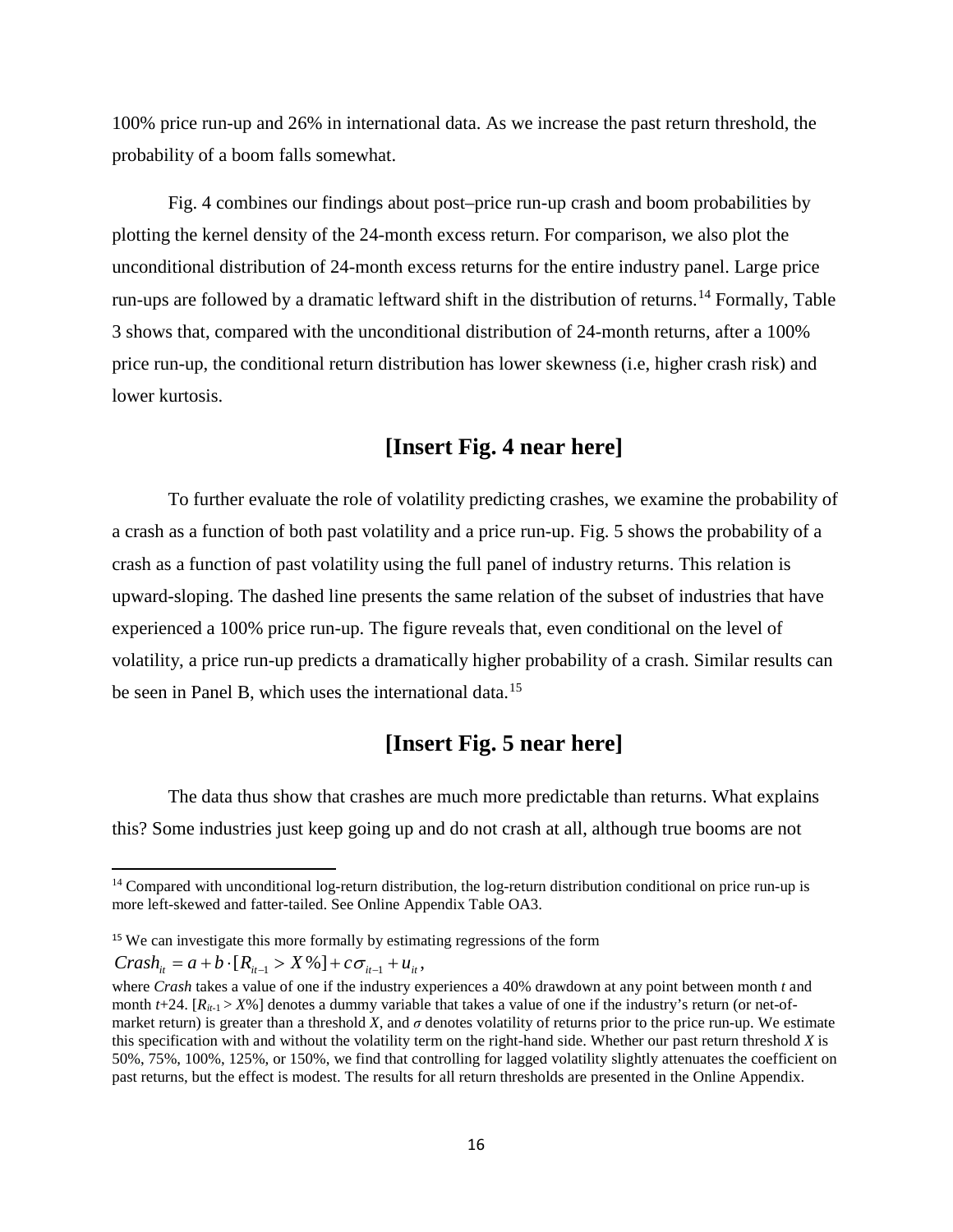likely. For the episodes with a crash, prices often keep going up, at least for a while before the crash occurs. This leads to modest returns for an investor who holds the full way through. Fig. 6 shows this result more formally across all 21 of our crash episodes (the Online Appendix plots returns for the remaining 19 non-crash episodes). We plot event-time normalized price paths for the 21 episodes with an eventual crash (the Online Appendix shows price paths for the remaining episodes). In each episode, event-time of zero denotes the end of the month in which we first notice a large price run-up. Then, for each price run-up, we mark with a square the month with the peak cumulative return prior to the start of the crash. As can be seen, there is considerable heterogeneity between episodes in how long it takes before the crash starts. Not surprisingly, average returns are much lower for the episodes in which the crash comes sooner. For example, for the nine episodes in which the crash begins within three months, average one-year raw returns are -41% and, for the remaining episodes, average one-year raw returns are 22%, vastly different experiences for an investor betting against the bubble. At a two-year horizon, the question of when the crash begins is less important. For the nine episodes in which the crash begins within three months, average two-year returns are -49%, compared with -37% for the remaining episodes.

# **[Insert Fig. 6 near here]**

The evidence that larger industry stock prices increases are associated with sharply higher probabilities of a crash is not, by itself, dispositive on the question of market efficiency. After all, investors can update their valuations of new industries in response to positive news until and unless they learn something that disappoints them. Still, the crash evidence is consistent with models of bubbles such as Barberis, Greenwood, Jin, and Shleifer (2017), in which larger runups are associated with larger deviations of prices from fundamental values and, thus, a higher probability of a crash.

#### **4. Characteristics of price run-ups and crashes**

Investors looking at industries with large price increases have a good deal of information at their disposal beyond price, such as turnover, issuance, patterns of volatility, and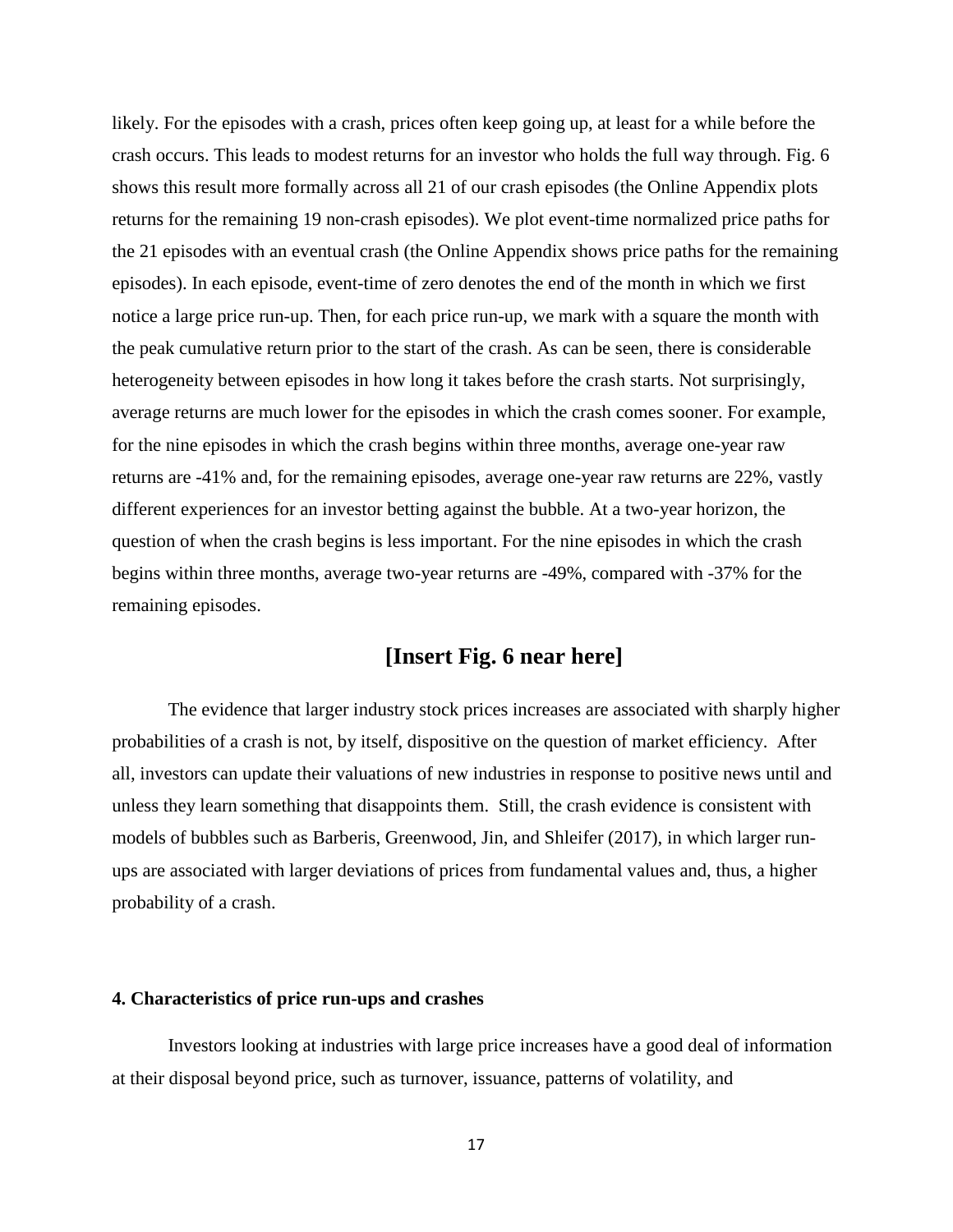fundamentals. In this section, we draw on narrative accounts of bubbles from Mackay (1852), Kindleberger (1978), and others, as well as studies of the .com bubbles of the late 1990s, to systematically construct non-price features of the price run-ups identified in Section 3. Our first objective is to establish whether any of these characteristics differ systematically between price run-ups that subsequently crash and price run-ups that do not. In Section 5, we ask whether these additional characteristics also help forecast future average returns.

We consider characteristics of six types, all but one motivated by prior accounts of bubbles and partially driven by data availability (because we require the characteristics to be available as far back 1926 in the US data). First are trading volume and volatility which some studies find to be elevated during recent bubbles (Hong and Stein, 2007). Second, bubbles can arise from new industries and paradigm shifts (Kindleberger, 1978; Garber, 1989, 1990; Pastor and Veronesi, 2006; Greenwood and Nagel, 2009; Frehen, Goetzmann, and Rouwenhorst, 2013). We construct a variable *age tilt*, which measures the extent to which the price run-up is concentrated among younger firms. Third, some authors have suggested that during periods of extreme mispricing, firms issue additional equity to take advantage of such mispricing and to fund investment opportunities (Loughran and Ritter, 1995; Baker and Wurgler, 2000; Pontiff and Woodgate, 2008). Fourth, a vast empirical literature shows that scaled price variables (such as P/E or book-to-market ratios) help forecast average return in the cross section of equities (Fama and French, 1992, 1993). Fama and French provide book equity value for firms between 1926 and the 1960s (when they become available more broadly on Compustat), allowing us to compute book-to-market ratios for most industries in our sample. We also include a measure of market valuations, the Shiller cyclically adjusted price-earnings ratio (CAPE). Fifth, we measure fundamentals using sales growth across the industry, beginning in 1951 when the data become available from Compustat. Sixth, we create a new variable to capture the acceleration of the price path. Here, we have in mind that the past 24-month return only coarsely captures the path of prices. A return of 100% over three months may be more likely to end in a crash than one accrued more steadily over a two-year period.

Measuring bubble features systematically is a data challenge. We must respect secular changes in the data, such as vast increases in trading volume between 1925 and today or large time series variation in idiosyncratic volatility (Campbell, Lettau, Malkiel, Xu, 2001), while at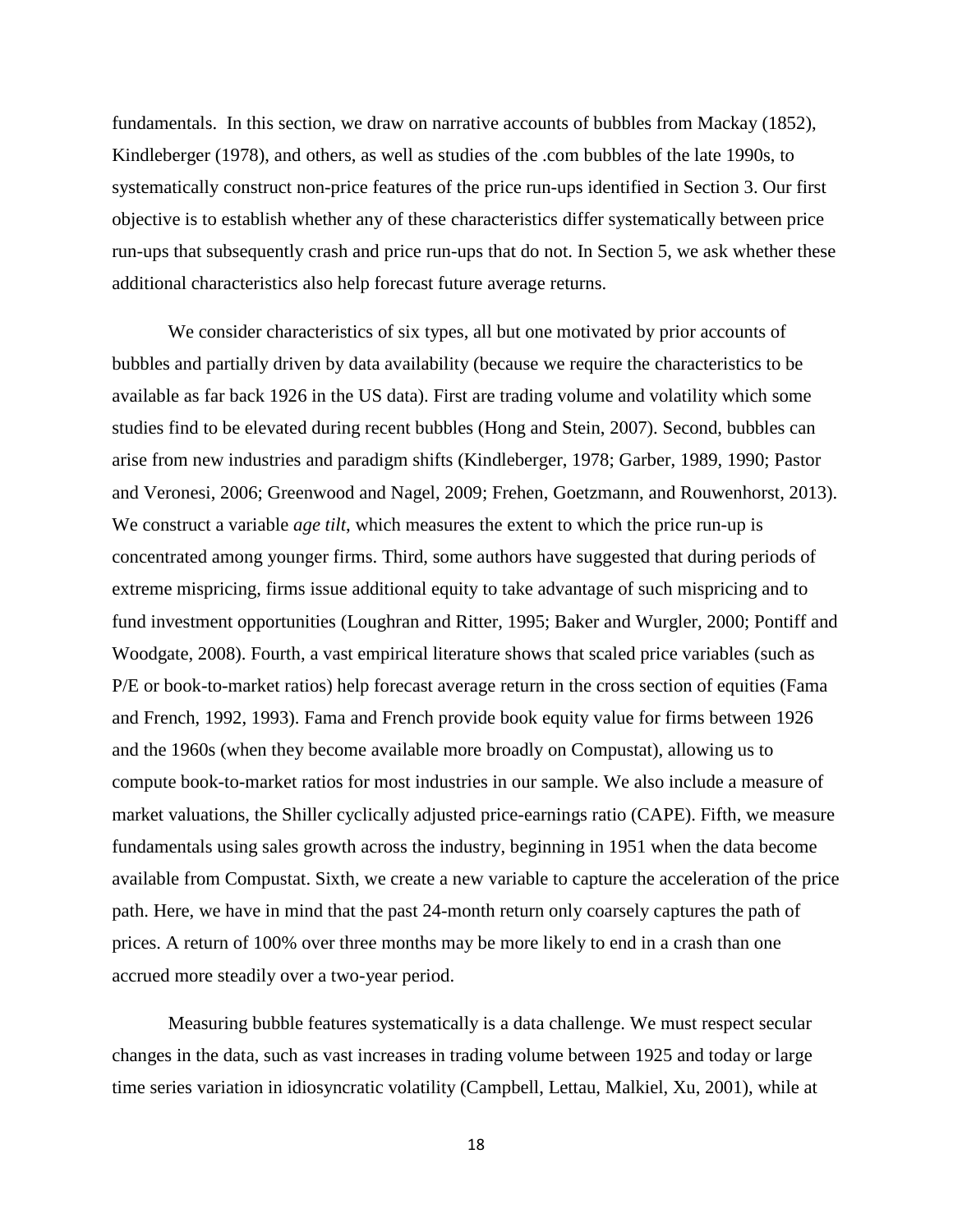the same time comparing episodes that occur at different times. For example, our construction of characteristics must allow us to compare the run-up in utility stocks in 1929 with that of .com stocks in the late 1990s. These concerns loom particularly large for volatility, turnover, and age.

We have experimented with two ways to deal with this challenge. The first is to compute the percentage change of that characteristic (say, volatility or turnover) compared with its average value in the year prior to when the price run-up began. The second approach is to use a purely cross-sectional measure of each characteristic by comparing the industry with other industries at the same time. The former emphasizes time series changes in industry attributes, and the latter emphasizes contemporaneous differences between industries. Both can be heavily impacted by the listings of new firms if the new firms differ in their characteristics from existing firms in the industry. In practice, both ways of measuring industry characteristics lead to similar conclusions. For example, as shown by Hong and Stein (2007), .com stocks not only experienced an increase in trading volume between 1997 and 1999, but also had high trading volume compared with other industries in 1999. We present results based on cross-sectional comparisons, and the Online Appendix reports results for time series–adjusted comparisons.

We define the following characteristics:

*Volatility*: Each month, we compute volatility of daily returns of each stock in the industry. Let *X* denote the percentile rank of volatility in the full cross section of firms. Industry volatility is the value-weighted mean of *X* for that industry. For example, following the 100% price run-up over a two-year period in March 1928, the volatility rank of Automobiles was 0.63, meaning that 63% of firms had lower volatility than the average firm in the automobile industry at that time.

*Turnover*: *Turnover* is shares traded divided by shares outstanding. For Nasdaq stocks, due to the well-known double-counting, we divide turnover by two (Anderson and Dyl, 2007). To compute industry turnover, we percentile rank monthly turnover for every stock in CRSP and then compute the value-weighted turnover rank for each industry. For example, turnover of the software industry in March 1999 was 0.86, meaning that value-weighted average turnover of the industry was higher than 86% of all listed stocks.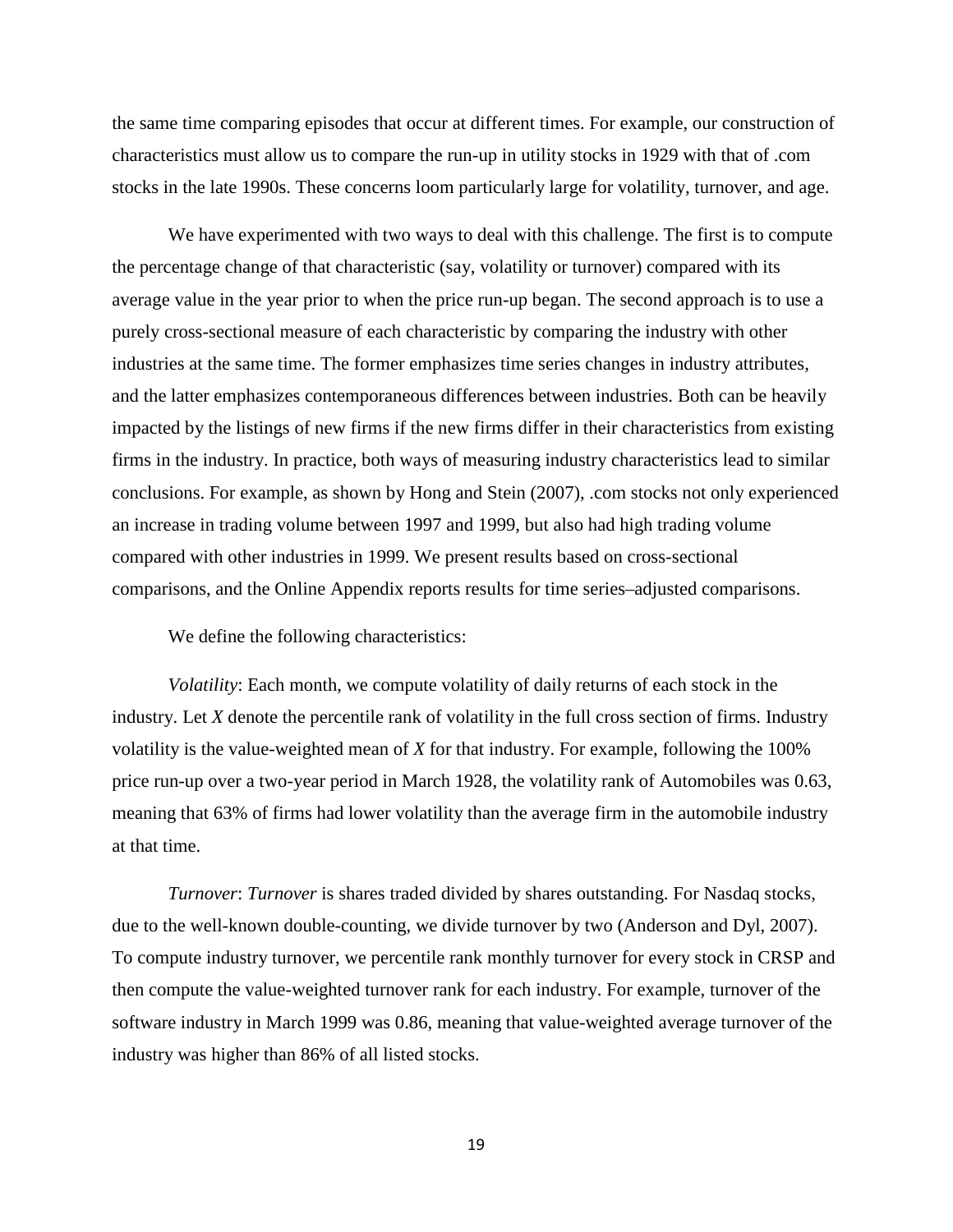*Age*: Firm age is measured as the number of months since the firm first appeared on either Compustat or CRSP. To compute industry age, we percentile rank age for every stock in CRSP and then compute the value-weighted rank for each industry.

*Age tilt*: Because industry definitions are imperfect, this variable is meant to capture whether the price run-up occurred disproportionately among the younger firms in the industry. *Age tilt* is the difference between the equal-weighted industry return and the age-weighted industry return.

*Issuance*: This variable represents the percentage of firms in the industry that issued equity in the past year. A firm is said to have issued equity if its split-adjusted share count increased by 5% or more. Issuance was elevated in many, but not all, price run-ups. In March 1999 in the Software industry, *Issuance* was 48%, meaning that 48% of the firms in the industry had either gone public or issued at least 5% new stock in the most recent year.

*Book-to-market ratio*: We use book-to-market ratio mainly because we can compute it for all stocks going back to the 1920s, relying on Ken French's book equity data for firms between 1925 and 1965.

*Sales growth*: For firms with at least two years of revenue data ending in the month of the price run-up or before, we calculate the one-year sales growth based on the most recent two observations and then compute the value-weighted rank for each industry. By construction, this omits information on newly listed firms for which we do not have two years of data.

*CAPE*: This variable is the cyclically adjusted price-earnings ratio in the month in which the price run-up is identified, available on Robert Shiller's website (http://www.econ.yale.edu/~shiller/). International CAPE series are available through Global Financial Data, covering 30 countries in our sample.

*Acceleration*: This measures the convexity of the price path. We define it as the difference between the two-year return and the return for the first year of that two-year period *Rt*- $_{24\rightarrow t}$  -  $R_{t-24\rightarrow t-12}$ . This measures how much of the price appreciation has occurred most recently.

Because our measures for volatility, age, turnover, and sales growth are based on percentile ranks, by construction the equal-weighted mean of each characteristic is 0.50 at all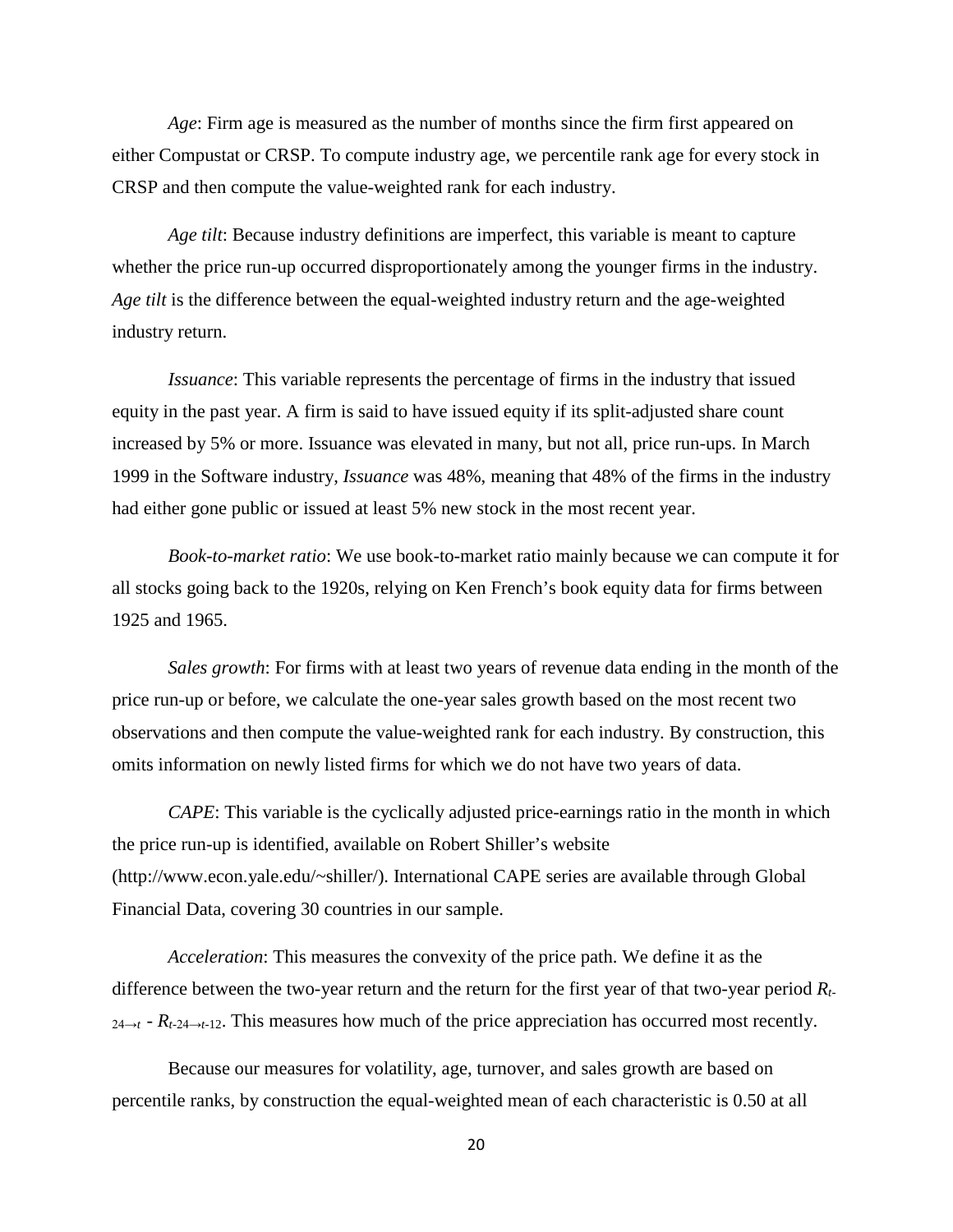times. The remaining variables have a construction that is more time invariant, and so we use these variables in their natural units.

Fig. 7 plots these characteristics for the 40 industry price run-ups that we identify in US data. For each characteristic, we plot means for the industries that crash and compare them with the industries that do not. All plots are done in event time, with the event time of zero corresponding to the end of the month in which we first noticed a 100% price run-up. The most stunning patterns in the data occur for volatility, age tilt, issuance, book-to-market ratio, and market-level CAPE ratio. For example, Panel A shows that run-ups that are followed by a crash tend to experience increases in volatility in the last year of the run-up. Panel F shows that crash episodes have much lower book-to-market ratios.

# **[Insert Fig. 7 near here]**

Table 4 summarizes features of price run-ups and crashes. For each characteristic, in Columns 1 and 2, as a benchmark, we show the mean and standard deviation of that characteristic across all industry-months. In Columns 3 and 4, we summarize the characteristic for all price run-ups and then separately show means for the price run-ups that crashed (Columns 5 and 6) and those that did not (Columns 7 and 8). Finally, in the last two columns, we show the difference in characteristics between price run-ups with and without a crash, as well as the *t*statistics on this difference. As before, standard errors account for the clustering of events in a calendar year. Significant values in Column 10 suggest that, conditional on a price run-up, these characteristics help forecast a crash. The table summarizes average pre–and post–run-up returns for these subsamples, mirroring the results in Table 1.

## **[Insert Table 4 near here]**

Table 4 shows that, in general, price run-ups are associated with highly volatile firms. Industry volatility for price run-ups is 0.50, compared with 0.33 for the full sample mean. The table shows that the average level of volatility is approximately the same among the price runups that crash and the price run-ups that do not. However, we see significant differences when we study one-year changes in volatility. On average, industries that crash have experienced rapid increases in volatility relative to other industries in the year prior (1-year  $\Delta = 0.09$ ), and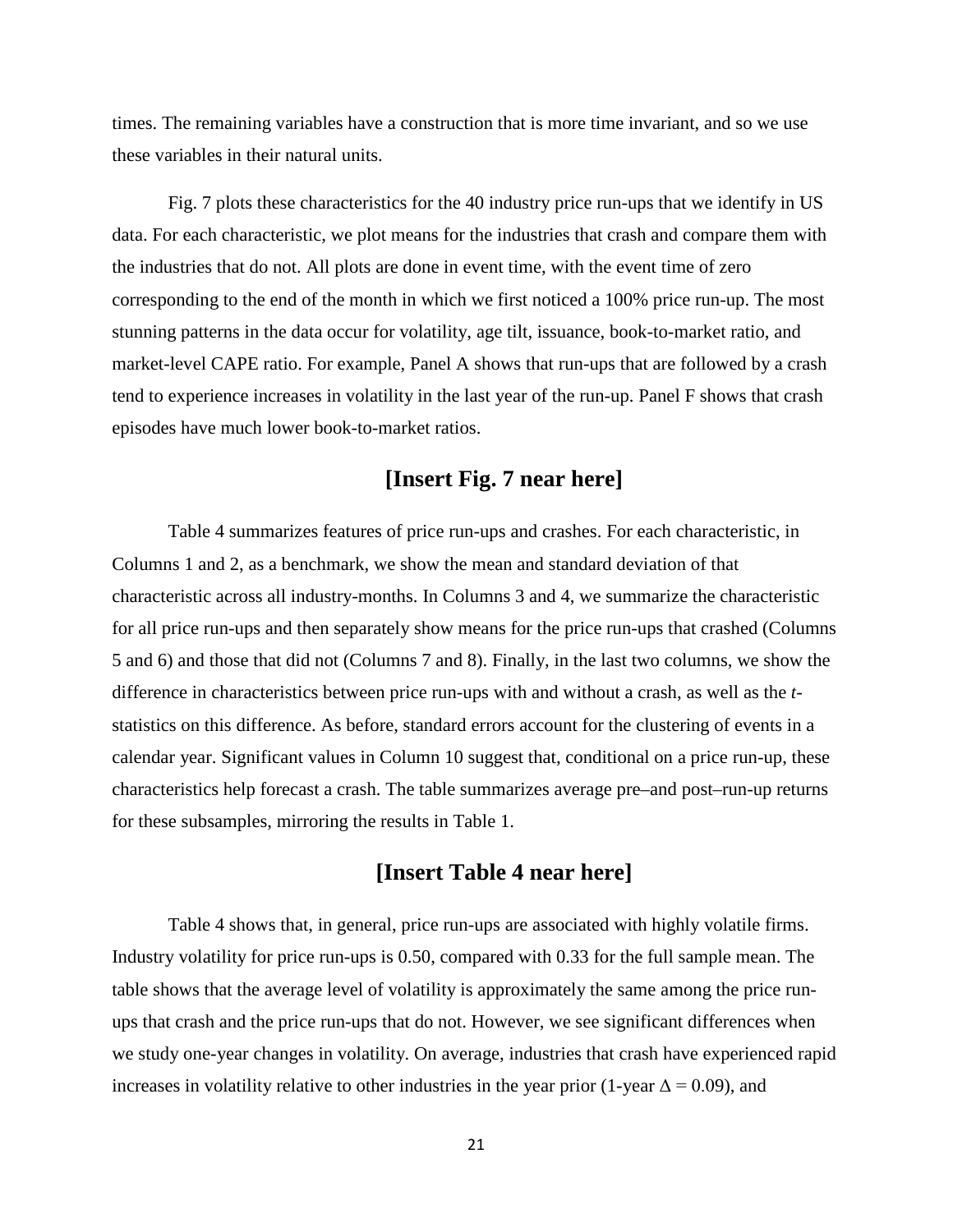industries that do not subsequently crash experience no such increase (1-year  $\Delta$  = -0.03), with the difference of 0.11 significant at the 5% level.

Proceeding in this way down Column 9 in Table 4 shows the difference between the characteristics of price run-ups that crash and those that keep going. Changes in volatility, age tilt, issuance, the market CAPE, and acceleration differ between price run-ups that crash and price run-ups that keep going at the 5% level. Firm age and industry book-to-market ratio also appear predictive, although the results are significant only at the 10% level. In short, price runups experiencing increases in volatility, involving younger firms, having higher relative returns among the younger firms, and accelerating faster and in periods of overall good stock market performance are all more likely to crash.

Surprisingly, given the attention paid to trading volume in the most recent .com bubble, turnover does not seem to be a characteristic that meaningfully distinguishes the price run-ups that ultimately crash. On average, turnover is extremely elevated among the 40 run-ups (an average of 0.68, compared with an unconditional average of 0.55), but it is equally elevated in the run-ups that keep going as it is among the episodes in which the price run-up ultimately crashes. Table 4 also shows that sales growth, our proxy for fundamentals, is of little use to distinguish between price run-ups that crash and those that continue, because all of the episodes that we study have high sales growth.

Table 4 also presents F-statistics on the joint hypothesis that no difference exists between the characteristics of crashes and non-crashes, for all of the characteristics we have considered, from volatility to acceleration. In conducting this test, we account for the fact that regressors are correlated across episodes using a seemingly unrelated regressions (SUR) methodology. One limitation of the standard F-test is that characteristics predicting crashes with the wrong economic sign also contribute to the joint significance. To address this concern, we prespecify the sign for all characteristics.<sup>[16](#page-21-0)</sup> If a predictor emerges with the wrong sign, we replace the characteristic with noise, computed by taking the residual from a regression of the crash dummy

 $\overline{\phantom{a}}$ 

<span id="page-21-0"></span><sup>&</sup>lt;sup>16</sup> To pre-sign the predictor variables, we assume that bubbles tend to have higher volatility, higher volatility one year changes, higher turnover, higher turnover one-year changes, lower firm age, larger age tilt, more issuance, lower book-to-market ratios, higher CAPE, and higher acceleration.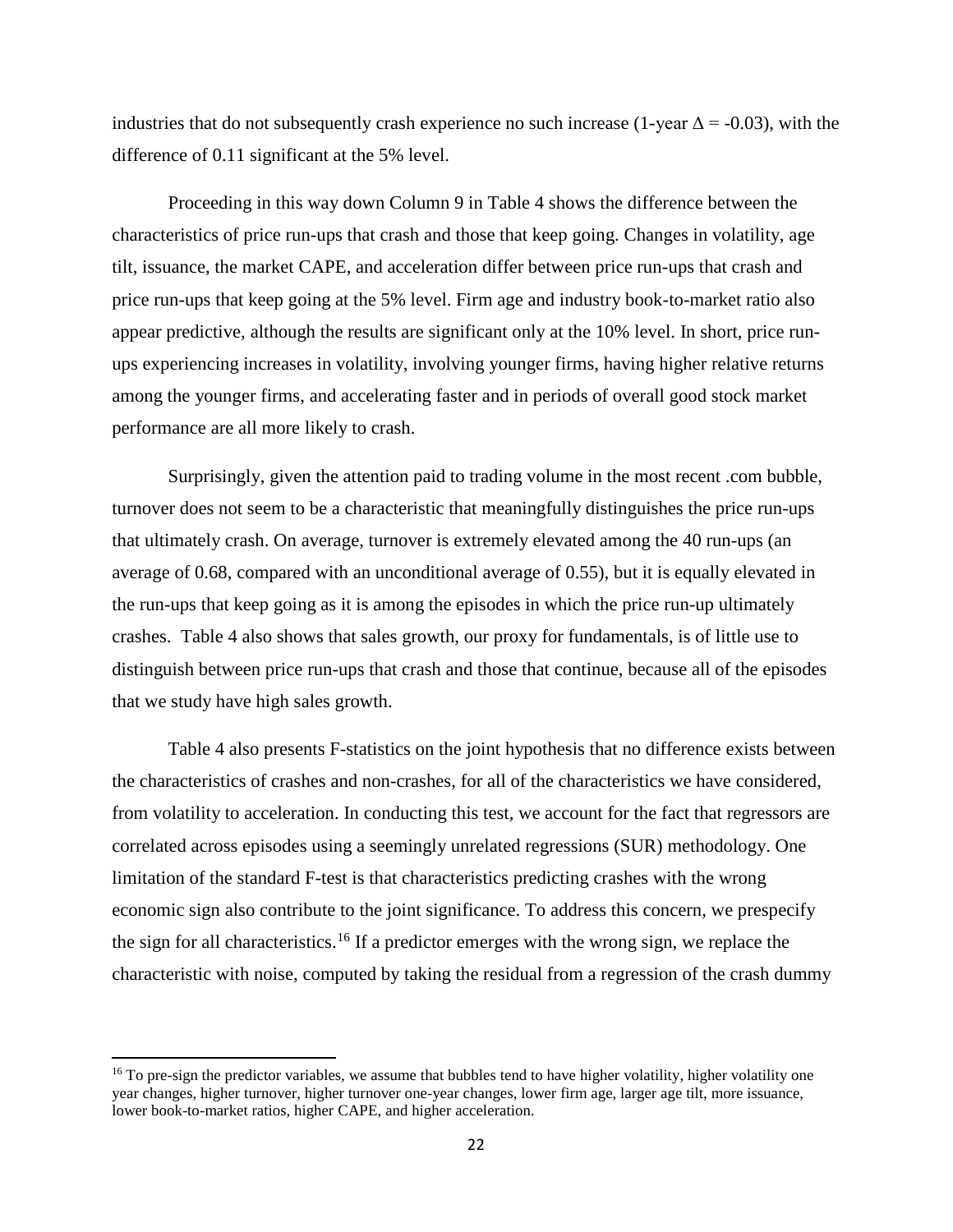on the characteristic. This adjustment eliminates the statistical contribution from the wrong sign characteristics and punishes the F-test by introducing more noise.

The F-statistic of 3.62 means that we can reject with a high level of confidence the joint hypothesis that no difference exists between the characteristics of crashes and non-crashes. In other words, while some of the characteristics we have studied, such as turnover, do not have much predictive power for crashes, overall we can easily reject the hypothesis that crashes and non-crashes are identical ex ante.

Table 5 repeats this analysis for the 107 price run-ups among international sector portfolios. Across all the characteristics we consider, the results in Panel B are broadly consistent and, in some cases, statistically somewhat stronger than our findings in the US, mainly because of the larger number of observations. For example, the one-year change in volatility is higher among the price run-ups that crash and the price run-ups that do not (a difference of 0.060, *t*-statistic of 1.68). But unlike in the US, the level of volatility of the industry also appears to be a strong signal that the price run-up will crash. The difference between run-ups with a crash and run-ups without is 15.4 percentile points, with a *t*-statistic of 5.50.

## **[Insert Table 5 near here]**

Much like in the US data, we find that price run-ups experiencing increases in volatility, involving younger firms, higher returns among the younger firms, higher issuance, lower bookto-market ratios, high market P/E, and faster acceleration, are all more likely to crash. However, issuance is a statistically weaker feature of price run-ups that crash internationally than in the US. And, as in the US, turnover is elevated during price run-ups but does not help distinguish between the price run-ups that do and do not crash. The F-statistic of 5.74 on the joint test across all characteristics confirms that, much like in the US data, we can easily reject the hypothesis that crashes and non-crashes have identical characteristics ex ante.

#### **5. Predicting returns**

The fact that volatility, age, turnover, issuance, and price acceleration are associated with price run-ups that crash does not automatically mean that they can help an investor time the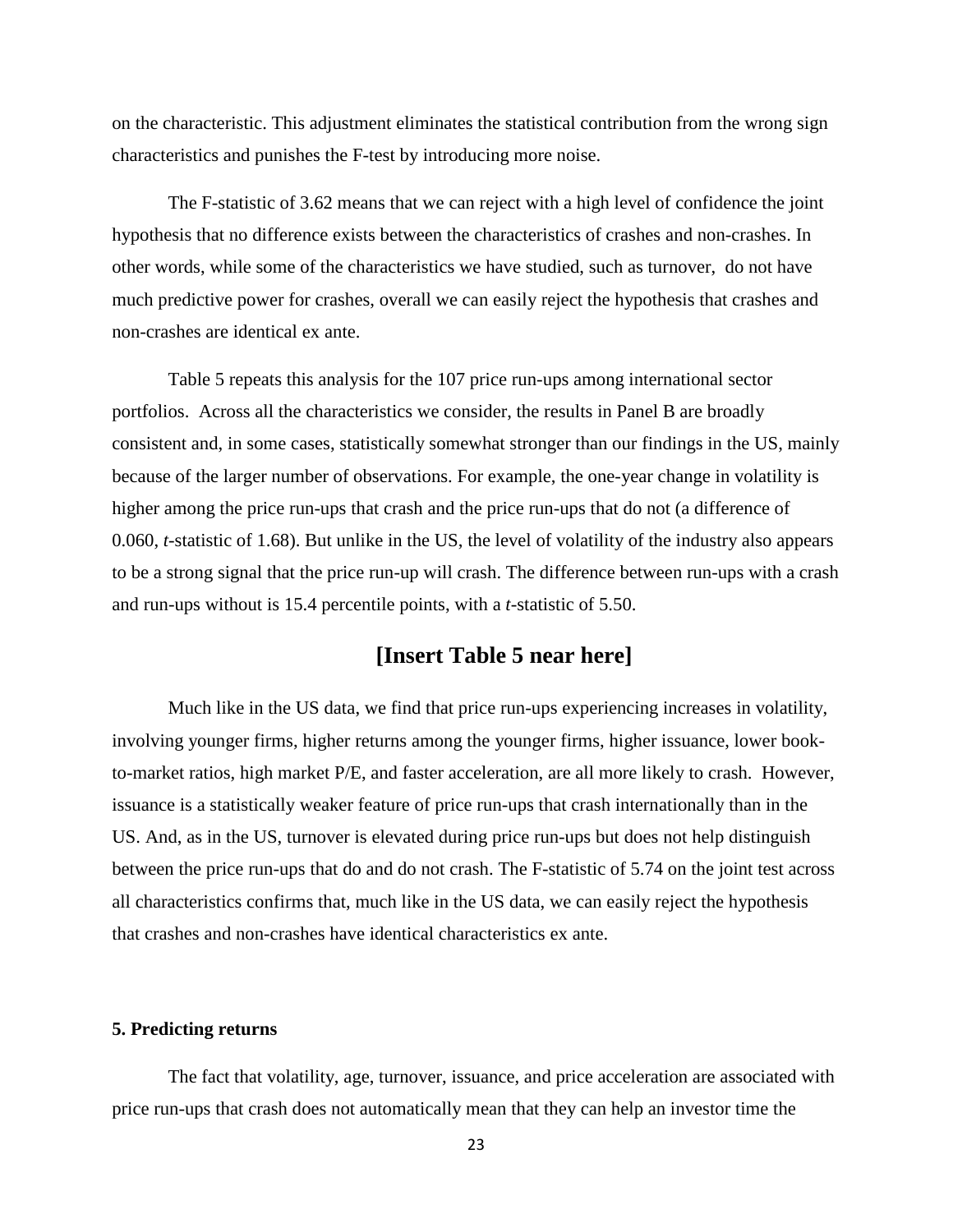bubble. In this section, we move from static correlates of a price run-up to the returns experienced by an investor who seeks to avoid the crash.

We begin by presenting simple forecasting regressions of future returns on characteristics of the price run-up. These regressions have the form

$$
R_{it \to t+24} = a + b \cdot Char_{it} + u_i, \qquad (1)
$$

for each price run-up episode *i*. The dependent variable *R* denotes either the 24-month raw return to the industry, the 24-month excess (net of risk-free) return, or the 24-month net of market return. *Char<sub>it</sub>* denotes a characteristic of the price run-up episode, such as the change in volatility or issuance, measured using data through the end of month *t*. We use the same set of characteristics as in Table 4 and Table 5.

Table 6 presents these results. Panel A presents regressions using the 40 US run-up episodes. The change in *Volatility*, *Age tilt*, *Issuance*, *Book-to-market*, *CAPE*, and *Acceleration* significantly predict both raw returns and excess returns. Only the change in *Volatility* and *Age tilt* successfully predict net of market returns, suggesting that the concept of an industry bubble is closely intertwined with that of overall market valuation. Table 6 also presents the one-sided Fstatistic $17$  on the joint test that all coefficients predicting returns are zero, a hypothesis we can reject with a high degree of confidence, even at 10% statistical significance for net of market returns in the last three columns.

# **[Insert Table 6 near here]**

 $\overline{\phantom{a}}$ 

<span id="page-23-0"></span> $17$  As before, we pre-sign the variables such that the following characteristics are associated with low future returns: higher volatility, higher volatility one-year changes, higher turnover, higher turnover one-year changes, lower firm age, larger age tilt, more issuance, lower book-to-market ratios, higher CAPE, and higher acceleration.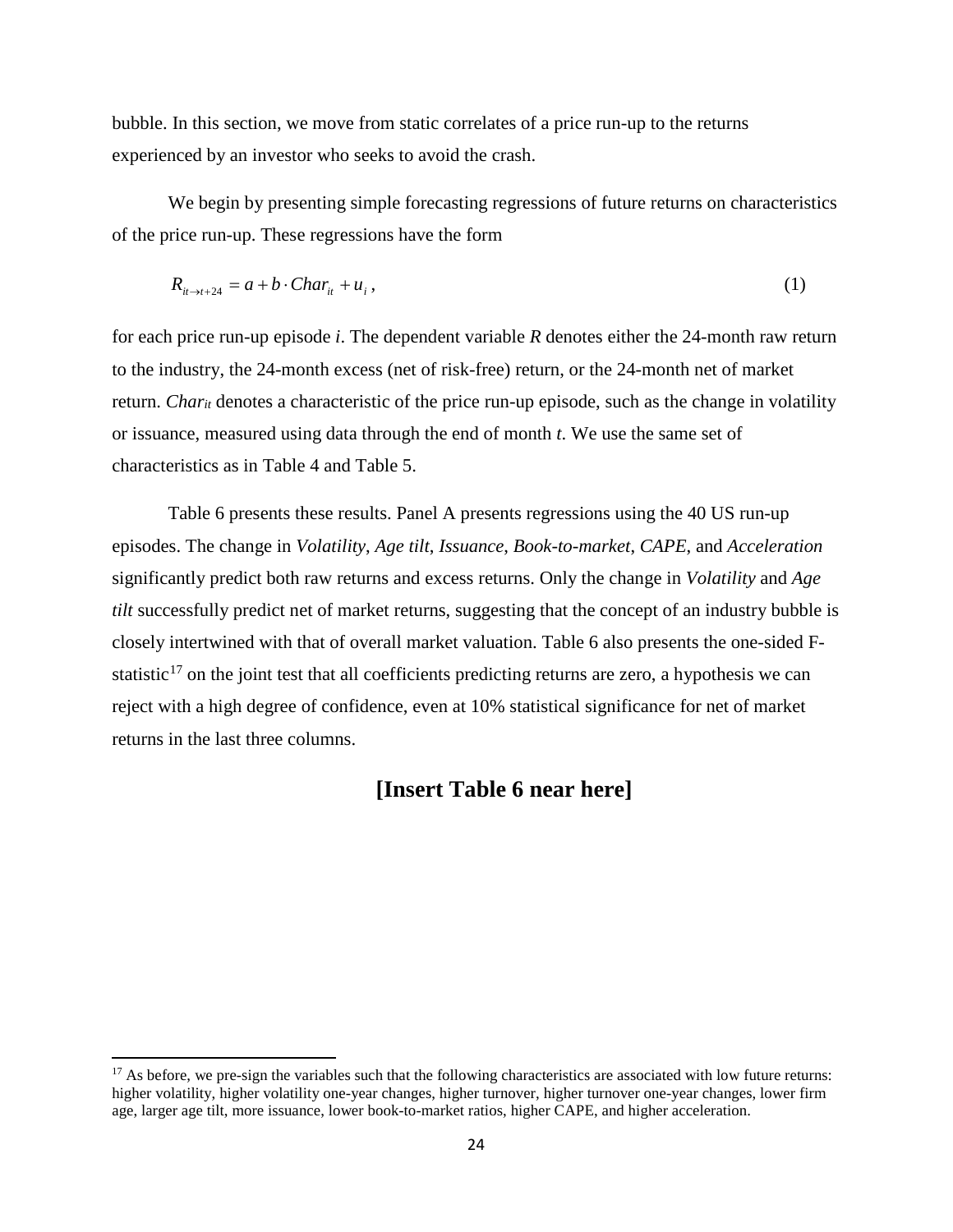Panel B of Table 6 shows that our forecasting results using US data hold similarly, if not stronger, in the international data. *Volatility*, *Age*, *Age tilt*, *Issuance*, *Book-to-market ratio*, *CAPE*, and *Acceleration* all predict excess and raw returns. Most of these characteristics also predict net of market returns as well. In contrast with the results using the US sample, *Turnover* and *Firm age* are more helpful for predicting returns. Price run-ups experiencing either high turnover or high sales growth are more likely to experience low subsequent returns.

#### *5.1 Assessing statistical significance*

We have assessed the statistical significance of our findings using conventional *t*statistics clustered by calendar year. For example, for each characteristic such as turnover or age, the *t*-statistics in Table 6 test a null hypothesis of no predictability. We have also presented the joint F-tests, which reject the null hypothesis that none of the characteristics has any predictive value for crashes (Table 4 and Table 5) or returns (Table 6).

A separate concern is the potential for data snooping. The multiple comparison problem described by Bonferroni (1936) and Dunn (1959) suggests that some of the characteristics we uncover as being predictive could arise by chance because we are studying many at the same time. For example, at a 5% significance level, 5% of the characteristics that we study would be significant merely by chance. This problem is mitigated by the fact that we have shown results for all variables that we have examined, including those that turn out not to be especially predictive (such as turnover). Data snooping is also limited by our long historical sample, limiting how many variables we can study. Nevertheless, we must be cautious in overattributing statistical significance to any individual characteristic.

To address the multiple comparison problem, we apply the Bonferroni adjustment to each of our individual findings. Let  $H_1$ , ….  $H_k$  be the family of *t*-tests in Table 4 and  $p_1...p_k$  be their corresponding *p*-values. The Bonferroni inequality states that individual hypotheses must be significant at the  $\alpha/k$  level, where  $\alpha$  is a pre-determined significance level and  $k$  ( $k = 11$  here) is the number of characteristics we study. With 11 characteristics and a desired significance level of 5%, this means requiring a *p*-value of 0.45%, or a *t*-statistic of approximately 3.01. With a desired significance level of 10%, this means requiring a *t*-statistic of 2.75.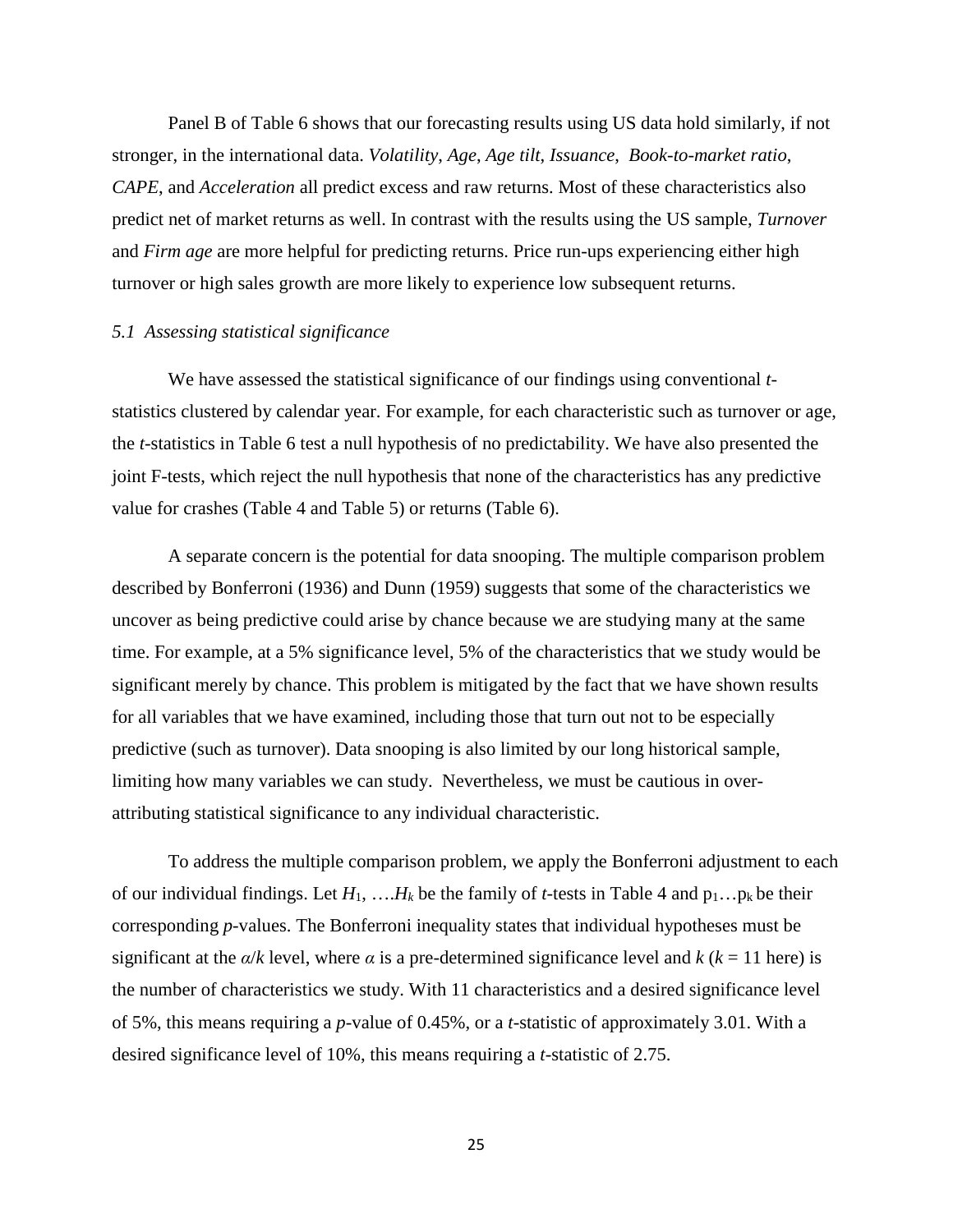Only a few of the characteristics we have studied here clear the Bonferroni adjustment. With only 40 observations in the US sample, only *Acceleration* can pass the 10% level test after Bonferroni adjustment. In the international sample, having more run-up observations increases the power of our tests: *Volatility*, *Acceleration*, *CAPE* and *Book-to-market ratio* are significant at the 10% level.

The Bonferroni adjustment controls for the probability of making a single Type I error across all the variables we test, setting a very high bar for statistical significance, which perhaps explains why it is so seldom used in empirical work. For our purposes, the Bonferroni adjustment is useful for accepting or rejecting the null hypothesis of zero predictability for each characteristic individually. For example, a *p*-value of 0.9% for each characteristic implies that only a 10% probability exists of incorrectly rejecting a single null hypothesis across all 11 *t*-tests that we run, a very high bar. Applying the Bonferroni criteria, we are far more likely to make a Type II error.

An alternative approach is to control for the fraction of rejections that are expected to be Type I errors or false discoveries in the sense that they incorrectly reject the null hypothesis of zero predictability. In essence, such an approach ensures that of all the rejections we make, only a very limited number, say 10%, can be expected to be Type I errors. For a researcher interested in the question of whether returns can be predicted at all, or whether any characteristics forecast the end of a bubble, but is less concerned with the statistical significance of any individual characteristic, this is a more appropriate approach.

We control for the false discovery rate using the Benjamini and Hochberg (1995) procedure. The essence of this procedure is to impose a tolerance for false discovery across all of the characteristics we study and to ask, given this tolerance, how many characteristics can we admit as being predictive. To implement it, we rank all 11 characteristic variables from lowest to highest by their *p*-value and then compare the *p*-value with the adjusted *p*-value, given by ( $\alpha \times$ rank) / 11. This stepwise procedure starts with the variable with the highest *p*-value. If the *p*value is higher than the adjusted *p*-value, the variable is taken to be insignificant. As soon as a variable is reached for which the *p*-value is lower than the adjusted *p*-value, the procedure concludes that this variable and all variables with lower *p*-values are significant. For the lowest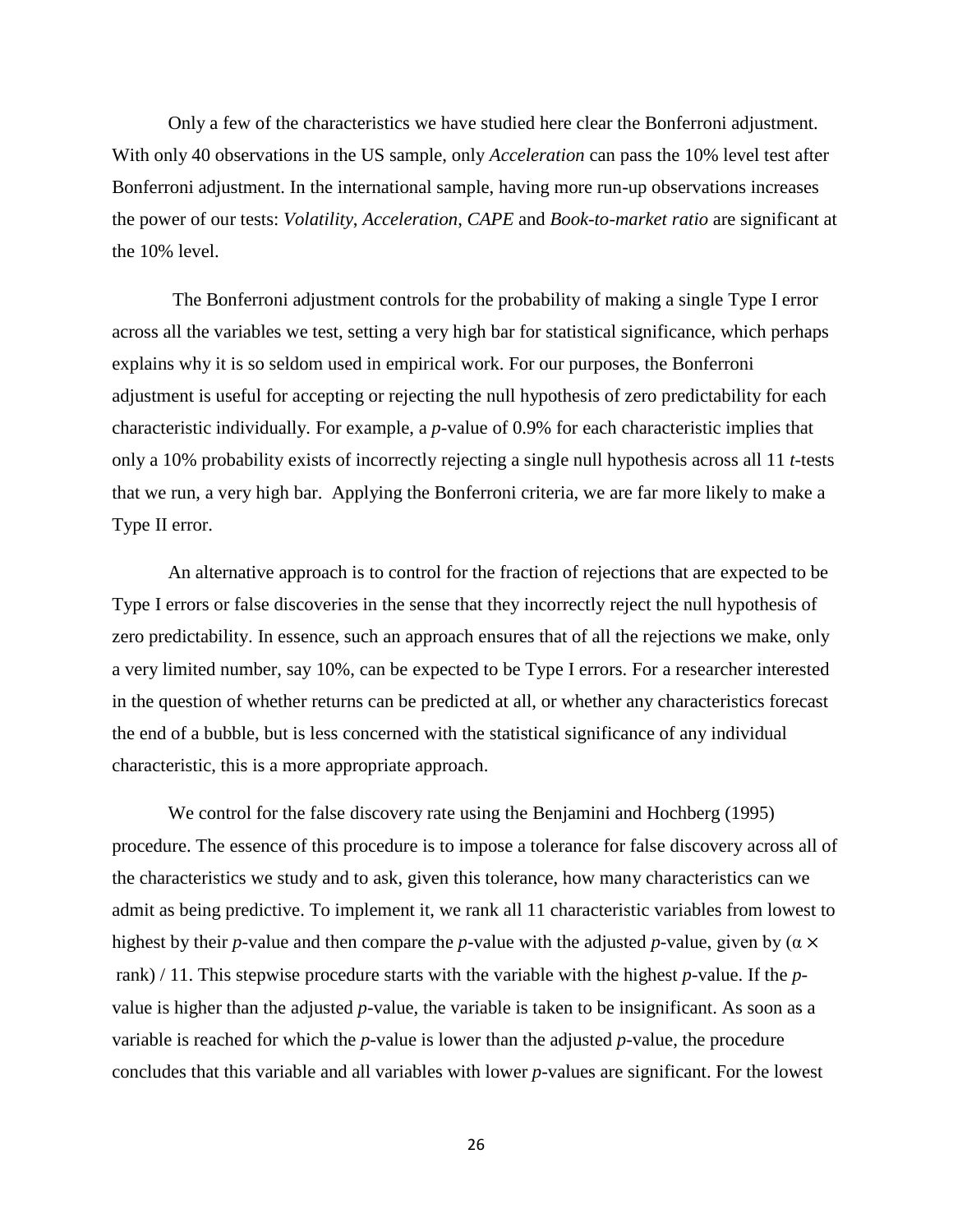*p*-value characteristic, this is the same as the Bonferroni adjustment. We apply the false discovery tests to all of the characteristic-related findings shown previously in Tables 4, 5, and 6.

Panel A of Table 7 shows the false discovery tests that correspond to our prior results in Table 4 and Table 5, in which we compared characteristics between price run-ups that did and did not crash. With a 10% false discovery rate, six characteristics (*Acceleration*, the change in *Volatility*, *Age tilt*, *Issuance*, *CAPE* and *Book-to-market ratio)* are admitted as jointly predictive. Among the six characteristics, *Acceleration*, the change in *Volatility,* and *Age tilt* are individually predictive even after Bonferroni correction. In the international data, eight characteristics (*Volatility*, *Acceleration*, *CAPE*, *Book-to-market*, *Age*, *Age tilt*, the change in *Volatility* and *Issuance*) are admitted as jointly predictive. Among the eight characteristics, *Volatility*, *Acceleration, CAPE,* and *Book-to-market ratio* are individually predictive even after Bonferroni correction. For comparison, the table also shows in boldface the characteristics that pass the stricter Bonferroni test.

## **[Insert Table 7 near here]**

Panel B of Table 7 shows the false discovery tests applied to our regressions from Table 6. We use characteristics at the time of price run-up to predict future 24-month returns. With a false discovery rate of 10%, five characteristics (the change in *Volatility, Age tilt, Issuance, Book-to-market ratio,* and *CAPE*) predict raw returns, and four characteristics (change in *Volatility, Age tilt, Issuance,* and *CAPE*) predict excess returns in US data. In the international data, six characteristics (*Volatility, Age, Issuance, Book-to-market ratio, Sales growth, CAPE* and *Acceleration*) predict raw returns, six characteristics (*Volatility, Age, Issuance, Book-tomarket ratio, CAPE,* and *Acceleration*) predict excess returns, and seven characteristics (*Volatility,* the change in *Volatility, Turnover, Age, Issuance, CAPE,* and *Acceleration*) predict net of market returns.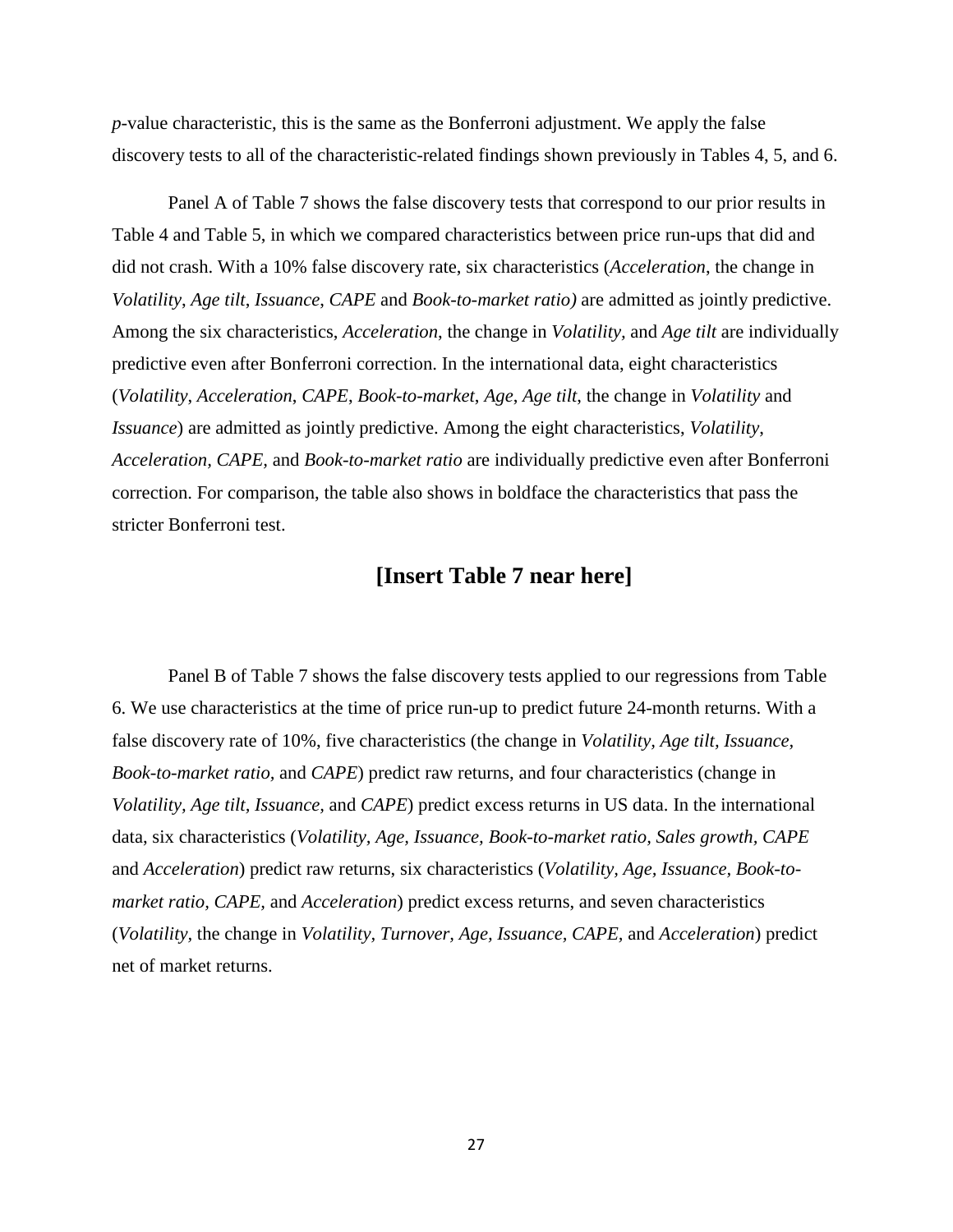#### *5.2 From forecasting regressions to trading strategies*

The fact that many characteristics predict returns following a price run-up directly implies that an investor with this information could form a trading strategy to time his exit from the bubble industry. More formally, in Table 6 we present time series forecasting relations of the form

$$
R_{t+1} = \alpha + \beta \cdot x_t + \varepsilon_{t+1},\tag{2}
$$

where  $R$  is the excess industry return and  $x$  is the forecasting variable. Consider a trading strategy that switches between the risk-free asset and the industry according to *x*. The excess returns on this market timing portfolio are given by

$$
R_{t+1}^{MktTime} = R_{t+1} \cdot (x_t - \overline{x}). \tag{3}
$$

The Sharpe ratio of this portfolio is proportional to the population *t*-statistic of the ordinary least squares estimator of βfrom Eq. (2). Put simply, higher *t*-statistics in Table 6 correspond to higher Sharpe ratios for market timers exploiting the predictability. One must exercise some caution in assessing such trading strategies, because implementing them involves look-ahead bias as to which characteristics turn out to be predictive of returns.

As a robustness exercise, we have also analyzed simpler trading strategies that exit an industry entirely following a price run-up, provided that a characterstic such as *Acceleration* or *Volatility* reaches a threshold value. An investor could monitor a price run-up and, conditional on the run-up as well as, for example, acceleration, volatility, and a high CAPE, exit the industry and shift funds into the market or the risk-free asset. As a practical matter, implementing such strategies trades off false positives and false negatives. For example, one can set high threshold values for calling a bubble, but doing so would identify only a limited number of episodes, even if such episodes crash with a high probability.

In the Online Appendix, we summarize the performance of such trading strategies. Beyond the predictability of returns that we have already discussed, we reach two additional conclusions from this analysis. First, the ability to time a bubble depends on the horizon. At a horizon of one year, it is virtually impossible to generate outperformance, reflecting our earlier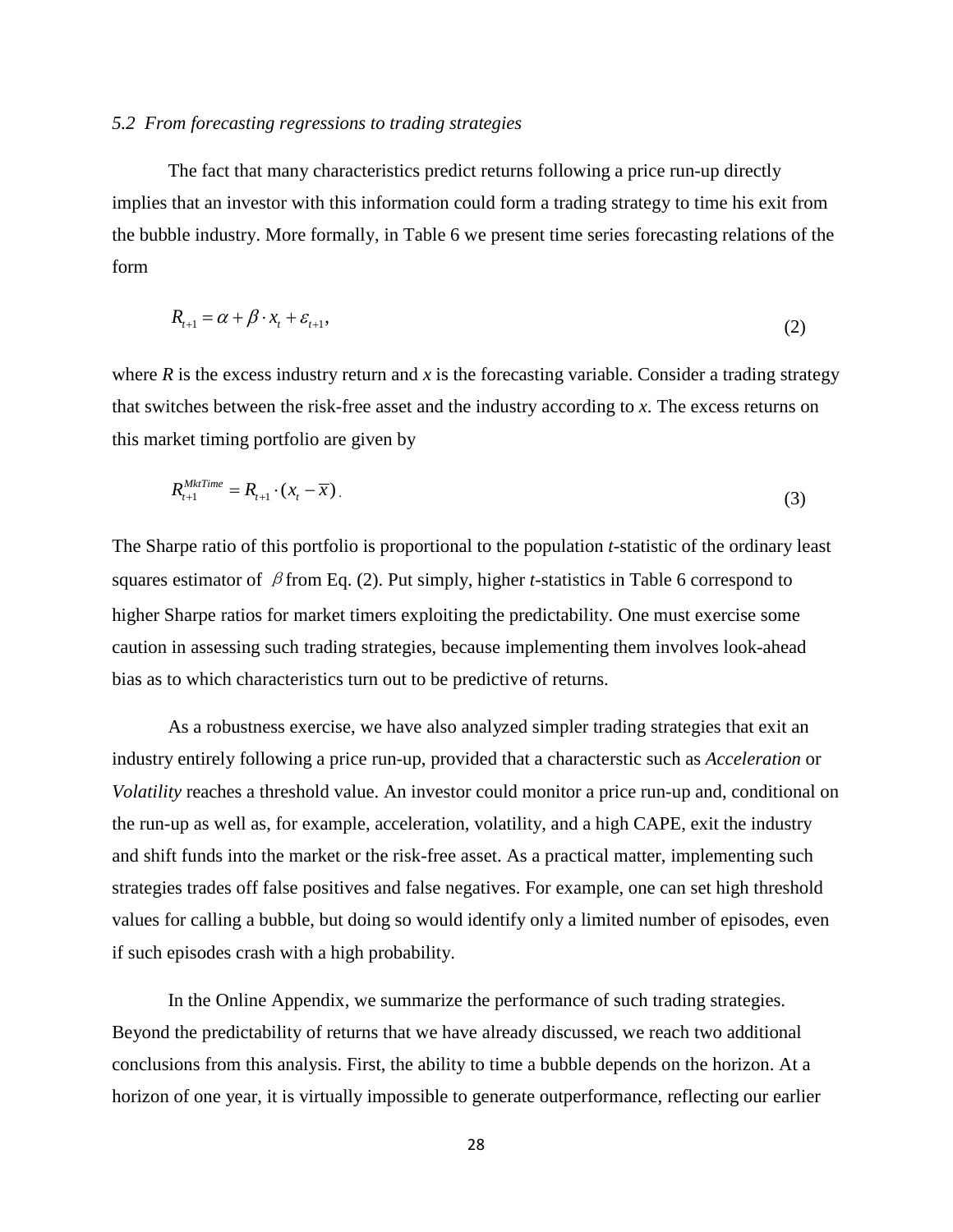observation that even a correct call of a bubble misses the peak by an average of six months. However, at a horizon of two years or more, conditioning on the price run-up together with volatility, issuance, age, age tilt, book-to-market ratio, and acceleration generates statistically significant outperformance, even with our small sample of bubble events. Second, outperformance tends to be larger, in terms of both economic and statistical significance, for trading strategies that switch out of the industry with a price run-up into the risk-free asset, instead of the broader stock market. This is because industry price run-ups tend to occur during broader market rallies. When an industry bubble is called correctly, it is best to avoid the stock market altogether.

#### **6. Conclusion**

In this paper, we address Fama's challenge of whether stock market bubbles can be identified ex ante. We use industry-level data for both the US and internationally, and we ask whether we can predict what happens after a 100% industry return. We present four findings. First, Fama is correct that returns going forward are largely unpredictable from the mere fact that an industry has gone up 100%. Some of the industries with such run-ups crash, but others keep going up at least for some time. Second, although average returns are hard to predict, the probability of a substantial crash after a 100% return is much higher than it is on average and, in fact, rises monotonically as past returns increase. The probability of a price boom does not rise, meaning that price run-ups are associated with leftward shifts in the distribution of future returns. Third, industries with run-ups that subsequently crash exhibit some attributes that are significantly different from those that do not. They have higher volatility, stock issuance, especially rapid price increases, and disproportionate price rises among newer firms. Fourth, using these attributes helps to forecast returns, through avoidance of some of the crashes.

In analyzing this evidence, we have followed particularly simple methodologies. We have not tried to search the data to find ex post optimal screens or combinations of variables to predict returns. We have used only variables that the literature has already talked about and we have used them one at a time. We have not sought to identify dynamic strategies of optimal exit from the industry but focus on simply exiting after a run-up. Most important, we start with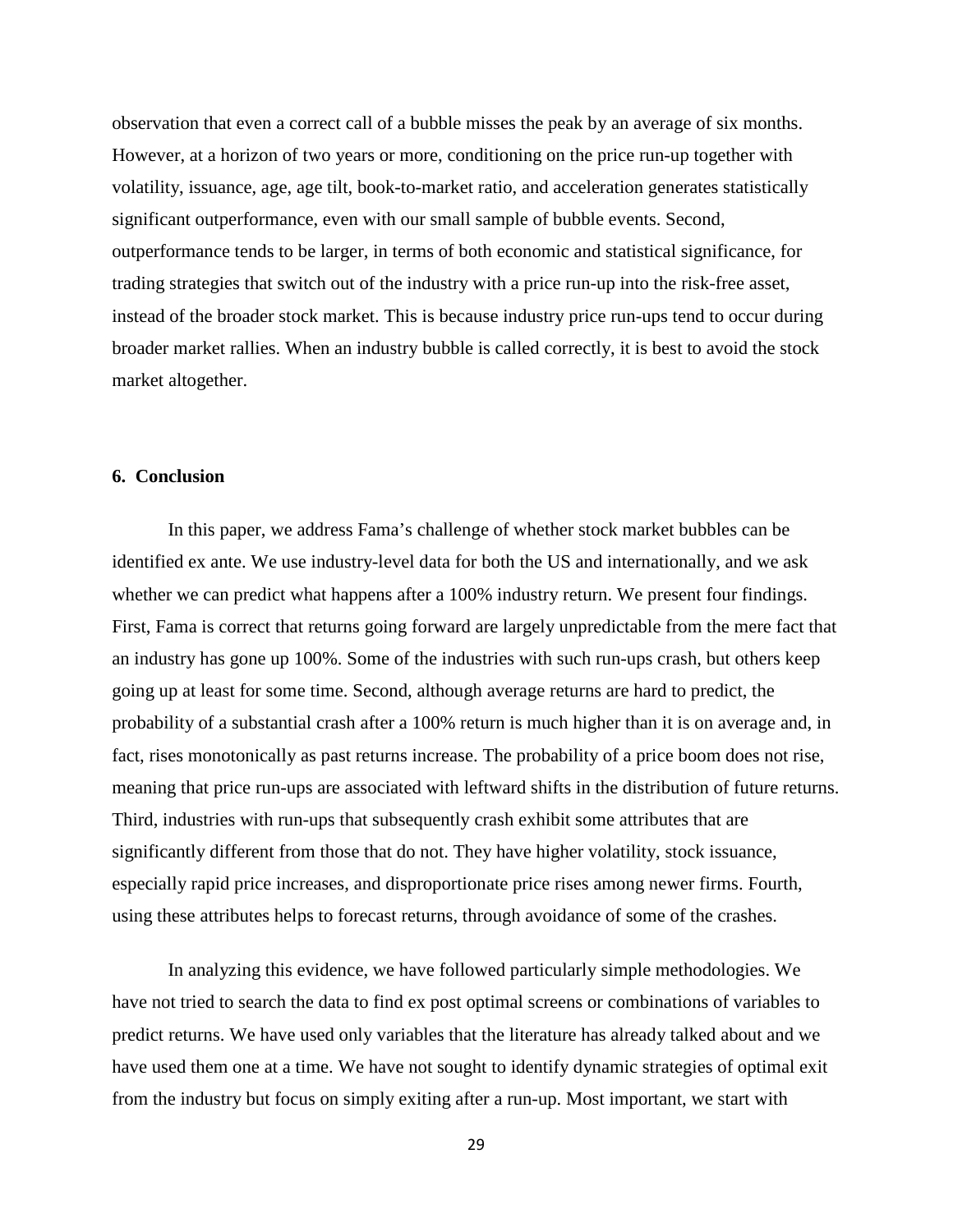industries that have a very large price increase of 100% above market, which has limited our sample to 40 episodes in US data and 107 in international data. All of this can perhaps be changed to use more sophisticated algorithms, and some of these algorithms could increase the reliability and size of abnormal returns. However, considering more complex trading strategies would raise concerns about the lookback bias and data mining that we have tried to avoid.

Even so, this evidence needs to be taken with a grain of salt. By the nature of the question, observations are scarce, very few are in the US, and these are far from independent observations. Choices of two-year run-up window, 100% threshold, and so forth are somewhat arbitrary. We consider a number of potential predictors that, when combined with limited observations, make spurious correlation a concern. We take reasonable steps to mitigate these concerns and, after doing so, continue to find significant predictability, but one would not have to look far to find more conservative corrections.

We should also stress that this paper deals with predicting expected returns and crashes, not with how to make money to take advantage of predictability. The evidence makes it abundantly clear, and we stress throughout, that bubble peaks are extremely hard to call and therefore betting against bubbles, especially by selling short, is risky, particularly for a leveraged investor. An arbitrageur would need to have extremely deep pockets and investors with high tolerance for volatility to make such bets.

To put these points somewhat differently, Fama has set a bar for identifying bubbles. He says that one needs to find evidence that crashes and returns can be predicted. This is a relatively high bar. If assets are overvalued relative to fundamentals but adjust to efficient valuations slowly over time and with some volatility, Fama would not call it a bubble. Nonetheless, we believe that the evidence clears Fama's bar. Several variables predict both crashes and returns at high levels of statistical significance even once we correct for the multiple comparison problem. We have few observations, and history never repeats itself exactly, but we can still identify bubbles in Fama's sense.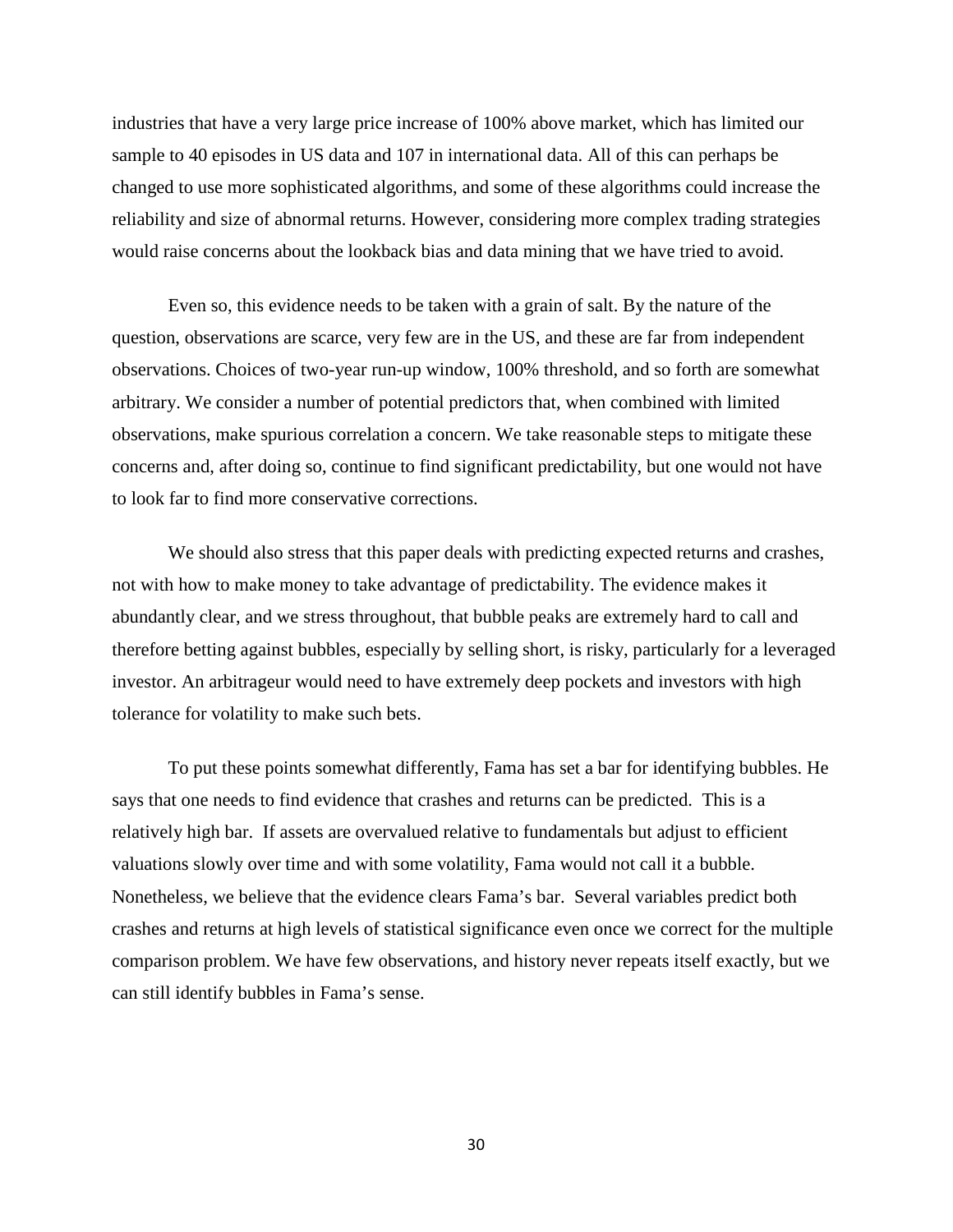#### **References**

- Abreu, D., Brunnermeier M., 2003. Bubbles and crashes. Econometrica 71, 173–204.
- Anderson, A., Dyl, E., 2007. Trading volume: Nasdaq and NYSE. Financial Analysts Journal 63, 79–86.
- Asness, C., Porter, R., Stevens, R., 2000. Predicting stock returns using industry-relative firm characteristics. Unpublished working paper.
- Baker, M., Wurgler, J., 2000. The equity share in new issues and aggregate stock returns. Journal of Finance 55, 2219–2257.
- Barberis, N., Greenwood, R., Jin, L., Shleifer, A., 2017. Extrapolation and bubbles. Journal of Financial Economics, forthcoming.
- Benjamini, Y., Hochberg, Y., 1995. Controlling the false discovery rate: a practical and powerful approach to multiple testing. Journal of the Royal Statistical Society, Series B 57, 289– 300.
- Blanchard, O., Watson, M., 1982. Bubbles, rational expectations, and financial markets. In: Wachtel, P. (Ed.), Crisis in the Economic and Financial Structure. Heath and Company, Lexington, MA, pp. 295–315.
- Bonferroni, C. E., 1936. Teoria statistica delle classi e calcolo delle probabilità. Pubblicazioni del R. Istituto Superiore di Scienze Economiche e Commerciali di Firenze. 8, 3–62.
- Brunnermeier, M., Nagel, S., 2004. Hedge funds and the technology bubble. Journal of Finance 59, 2013–2040.
- Campbell, J., Lettau, M., Malkiel, B., Xu, Y., 2001. Have individual stocks become more volatile? An empirical exploration of idiosyncratic risk. Journal of Finance 56, 1–43.
- Chen, J., Hong, H., Stein, J., 2001. Forecasting crashes: trading volume, past returns, and conditional skewness in stock prices. Journal of Financial Economics 61, 345–381.
- Daniel, K., Klos, A., Rottke, S., 2017. Overpriced winners. Working paper.
- DeLong, B., Shleifer, A., Summers, L., Waldmann, R., 1990. Positive feedback investment strategies and destabilizing rational speculation. Journal of Finance 45, 379–395.
- Dunn, O., 1959. Estimation of the medians for dependent variables. Annals of Mathematical Statistics 30, 192–197.
- Fama, E., 2014. Two pillars of asset pricing. American Economic Review 104, 1467–1485.
- Fama, E., French, K., 1997. Industry costs of equity. Journal of Financial Economics 43, 153– 193.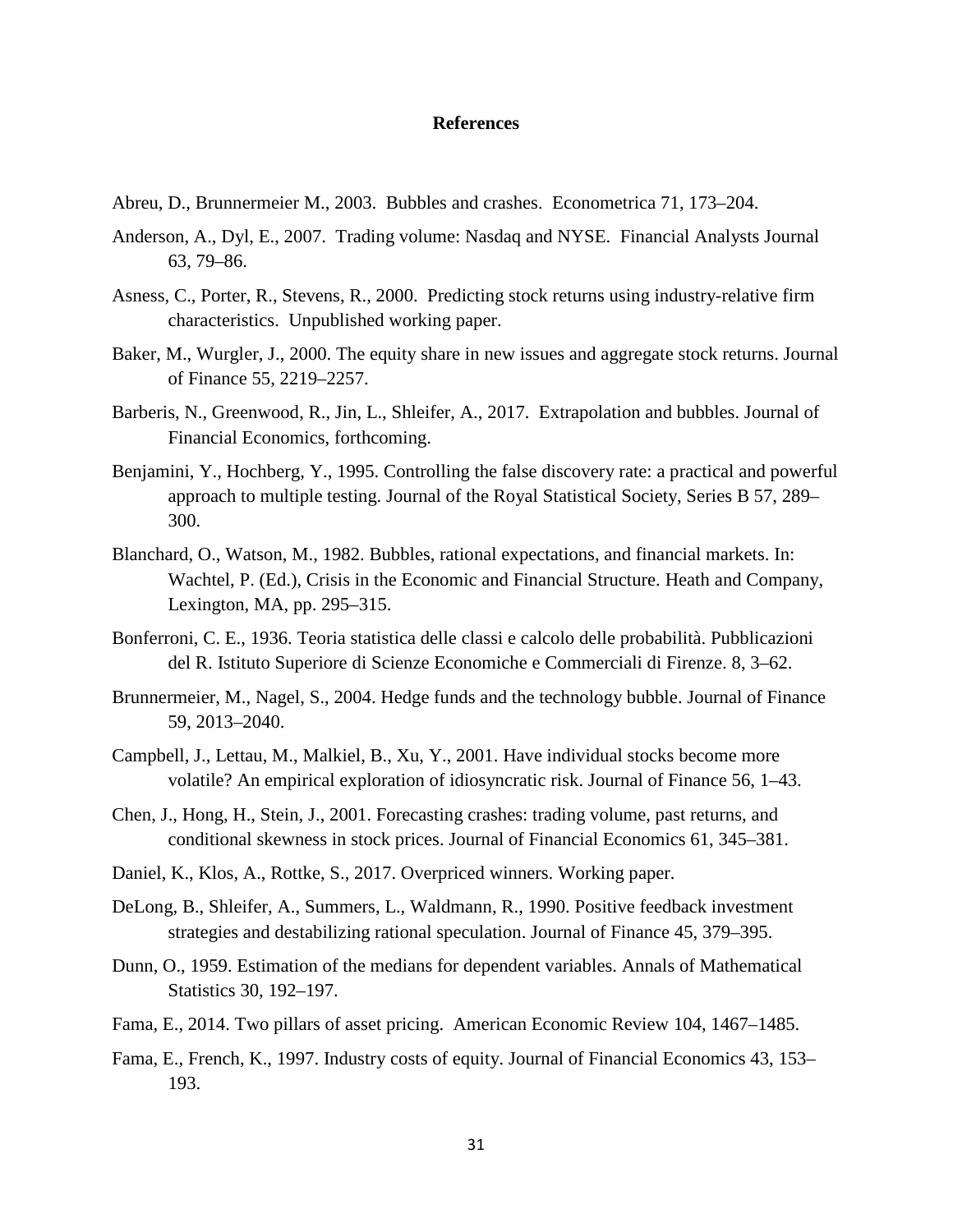- Fama, E., French, K., 1993. Common risk factors in the returns on stocks and bonds. Journal of Financial Economics 33, 3–56.
- Fama, E., French, K., 1992. The cross section of expected stock returns. Journal of Finance 47, 427–465.
- Frehen, R. G. P., Goetzmann, W.N., Rouwenhorst, K.G., 2013. New evidence on the first financial bubble. Journal of Financial Economics 108, 585–607.
- Froot, K., Dabora, E., 1999. How are stock prices affected by the location of trade? Journal of Financial Economics 53, 189–216.
- Galbraith, J., 1954. The Great Crash 1929. Houghton Mifflin, New York.
- Garber, P., 1989. Tulipmania. Journal of Political Economy 97, 535–560.
- Garber, P., 1990. Famous first bubbles. Journal of Economic Perspectives 4, 35–54.
- Giglio, S., Maggiori, M., Stroebel, J., 2016. No-bubble condition: model-free tests in housing markets. Econometrica 84, 1047–1091.
- Goetzmann, W., 2016. Bubble investing: learning from history. CFA Research Foundation 3, 149–168.
- Greenwood, R., Nagel, S., 2009. Inexperienced investors and bubbles. Journal of Financial Economics 93, 239–258.
- Griffin, J., Harris, J., Shu, T., Topaloglu, S., 2011. Who drove and burst the tech bubble? Journal of Finance 66, 1251–1290.
- Grinblatt, M., Moskowitz, T., 1999. Do industries explain momentum? Journal of Finance 54, 1249–1290.
- Hong, H., Stein, J., 2007. Disagreement and the stock market. Journal of Economic Perspectives 21, 109–128.
- Hong, H., Touros, W., Valkanov, R., 2007. Do industries lead stock markets? Journal of Financial Economics 83, 367–396.
- Hou, K., Robinson, D., 2006. Industry concentration and average stock returns. Journal of Finance 61, 1927–1956.
- Kindleberger, C., 1978. Manias, Panics, and Crashes: A History of Financial Crises. Palgrave MacMillan, London, UK.
- Lamont, O., Thaler, R., 2003. Can the market add and subtract? Mispricing in tech stock carveouts. Journal of Political Economy 111, 227–268.
- Lee, C., Shleifer, A., Thaler, R., 1991. Investor sentiment and the closed-end fund puzzle. Journal of Finance 46, 75–109.
- Loughran, T., Ritter, J., 1995. The new issues puzzle. Journal of Finance 50, 23–51.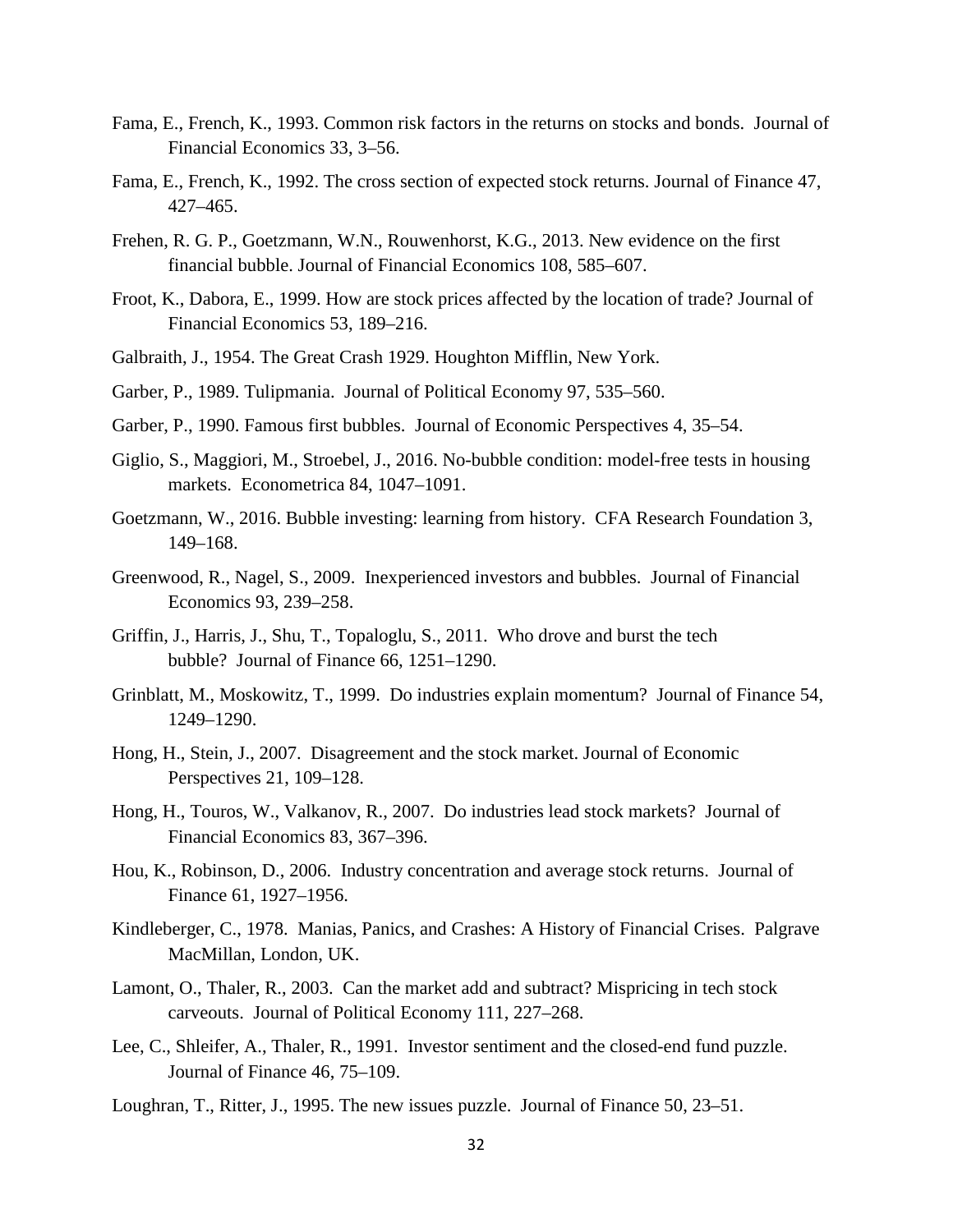- Mackay, C., 1841. Extraordinary Popular Delusions and the Madness of Crowds. Richard Bentley, London, UK.
- Ofek, E., Richardson, M., 2003. DotCom mania: the rise and fall of Internet stock prices. Journal of Finance 58, 1113–1138.
- Pastor, L., Veronesi, P., 2006. Was there a Nasdaq bubble in the late 1990s? Journal of Financial Economics 81, 61–100.
- Pastor, L., Veronesi, P., 2009. Technological revolutions and stock prices. American Economic Review 99, 1713–1757.
- Pontiff, J., Woodgate, A., 2008. Share issuance and cross‐sectional returns. Journal of Finance 63, 921–945.
- Scheinkman, J., Xiong, W., 2003. Overconfidence and speculative bubbles. Journal of Political Economy 111, 1183–1219.
- Shiller, R., 2000. Irrational Exuberance. Princeton University Press, Princeton, NJ.
- Soric, B., 1989. Statistical 'discoveries' and effect size estimation. Journal of American Statistical Association 84, 608–660.
- Tirole, J., 1985. Asset bubbles and overlapping generations. Econometrica 53, 1499–1528.
- White, E., 1990. The stock market boom and crash of 1929 revisited. Journal of Economic Perspectives 4*,* 67–83*.*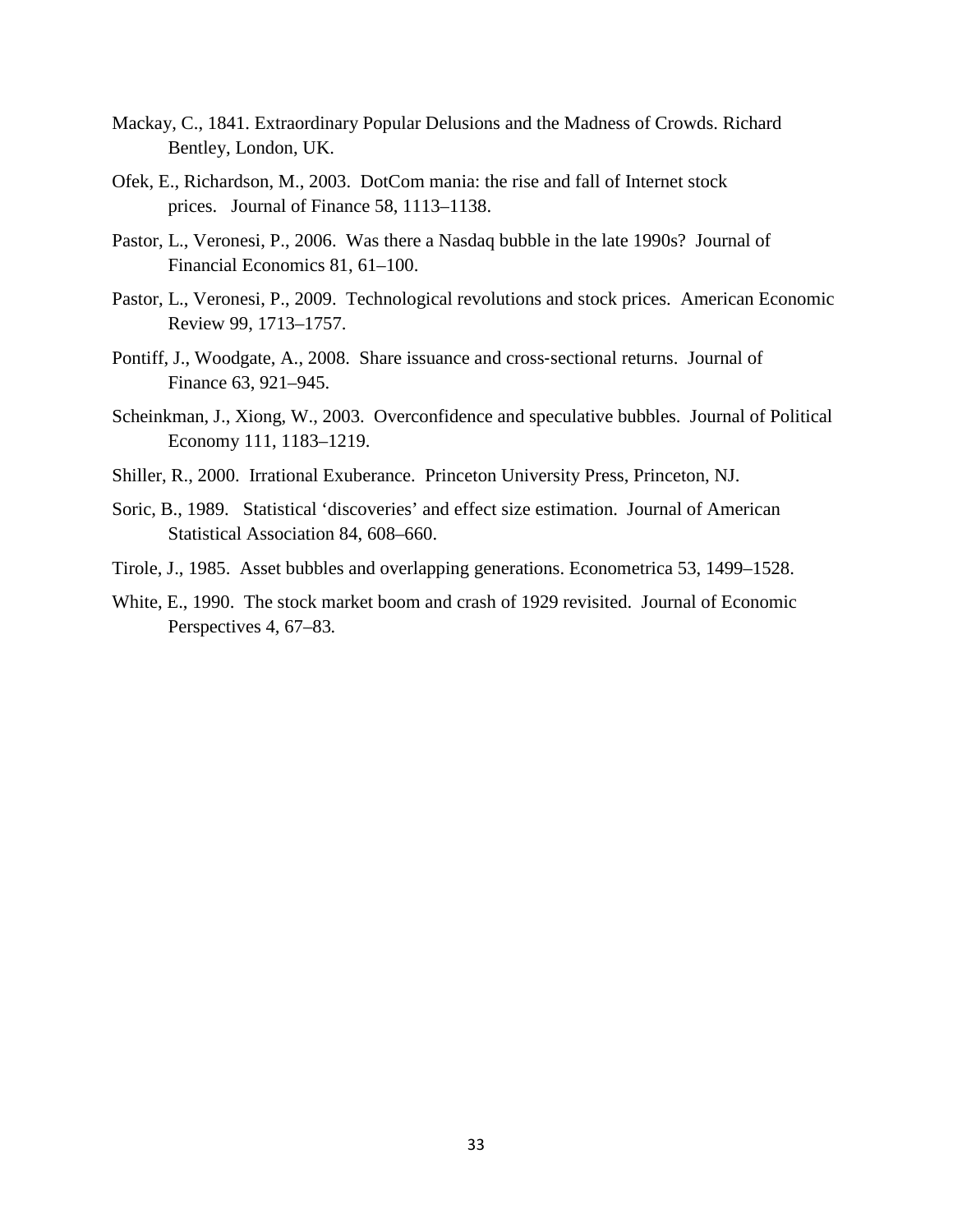

**Fig. 1.** Cumulative returns to all US industries that experienced a large price run-up between month t-24 and t. The sample includes all industries between 1928 and 2012 and is based on Fama and French (1997) 49-industry classifications. We identify 40 episodes in which an industry experiences both a raw and net of market return of 100% in a two-year period and a raw return of 50% or more in a five-year period. Twenty one of these 40 episodes experienced a subsequent crash, and 19 episodes did not. A crash is defined as a 40% drawdown from any point in the two years after the initial price run-up. In the figure's horizontal axis, 0 denotes the period in which an industry first experiences a 100% return as described by our screens.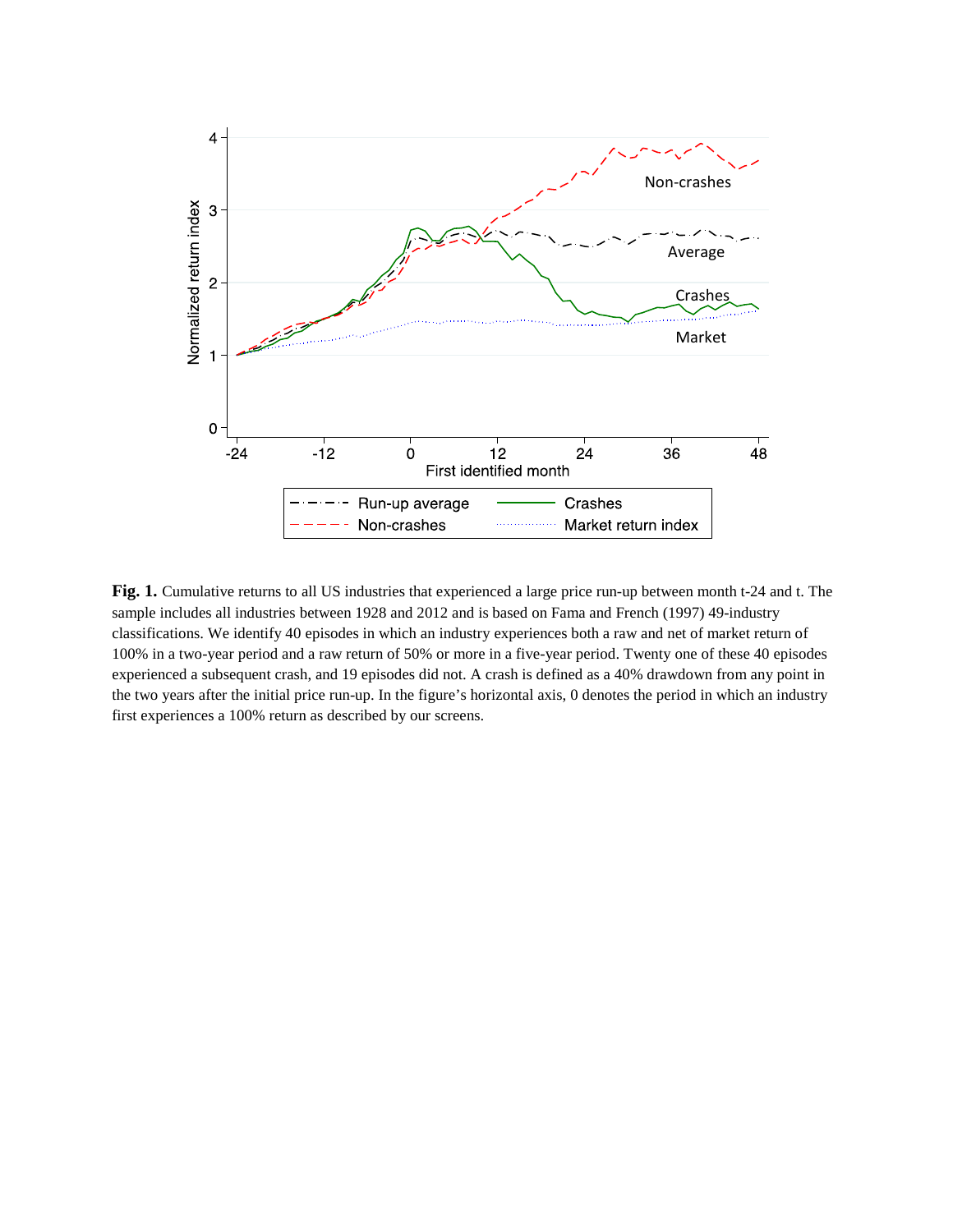

**Fig. 2.** Cumulative returns to all country-sectors that experienced a large price run-up between month t-24 and t. The sample includes all Global Industry Classification Standard (GICS) sectors in 38 countries between 1987 and 2012 and is based on two-digit GICS sector classifications. We identify 107 episodes in which an industry experiences a raw and net of market return of 100% in a two-year period, and a raw return of 50% or more in a five-year period. Fifty four episodes experienced a subsequent crash, and fifty three episodes did not. A crash is defined as a 40% drawdown from any point in the two years after the initial price run-up. In the figure's horizontal axis, 0 denotes the period in which an industry first experiences a 100% return as described by our screens.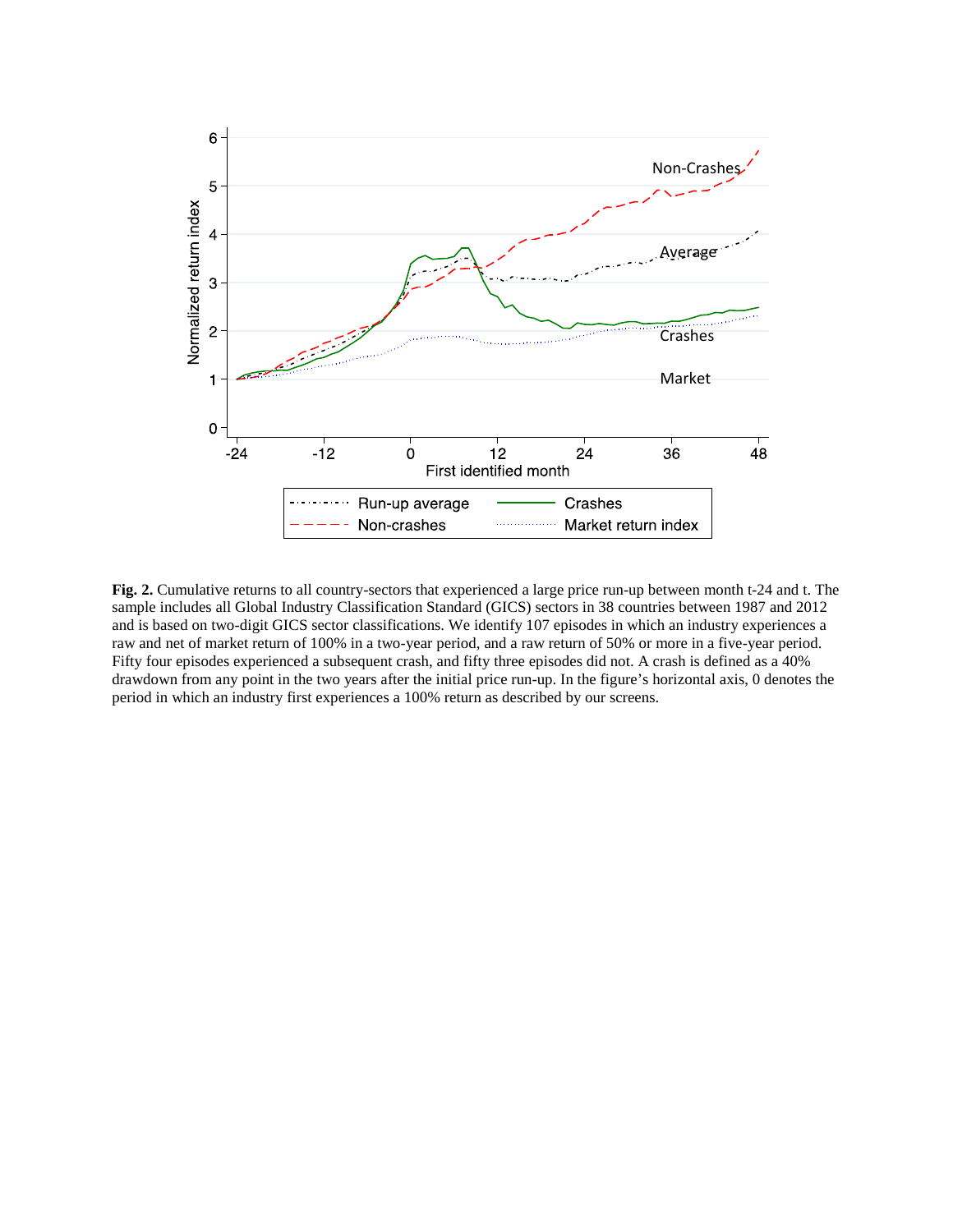*Panel A: US industries, predictor variable: two-year raw past return*

*Panel B: US Industries, predictor variable: two-year net-of-market return*





*Panel C: International sectors, predictor variable: two-year raw past return*

*Panel D: International sectors, predictor variable: two-year net of market return*

mation

mation



**Fig. 3.** Probability of crash as a function of past two-year raw and net of market returns in US industries and international country-sectors. Panels A and B are based on a monthly Fama and French 48 US industry panel data 1926 - 2014 with no fewer than ten firms and positive past 24-month raw or net of market return. Panels C and D are based on monthly country-sector panel data 1985 - 2014 with no fewer than ten firms and positive past raw or net of market return. Crash for any month is defined as a 40% drawdown from any point in the subsequent two years. The shaded area represents the 95% confidence interval.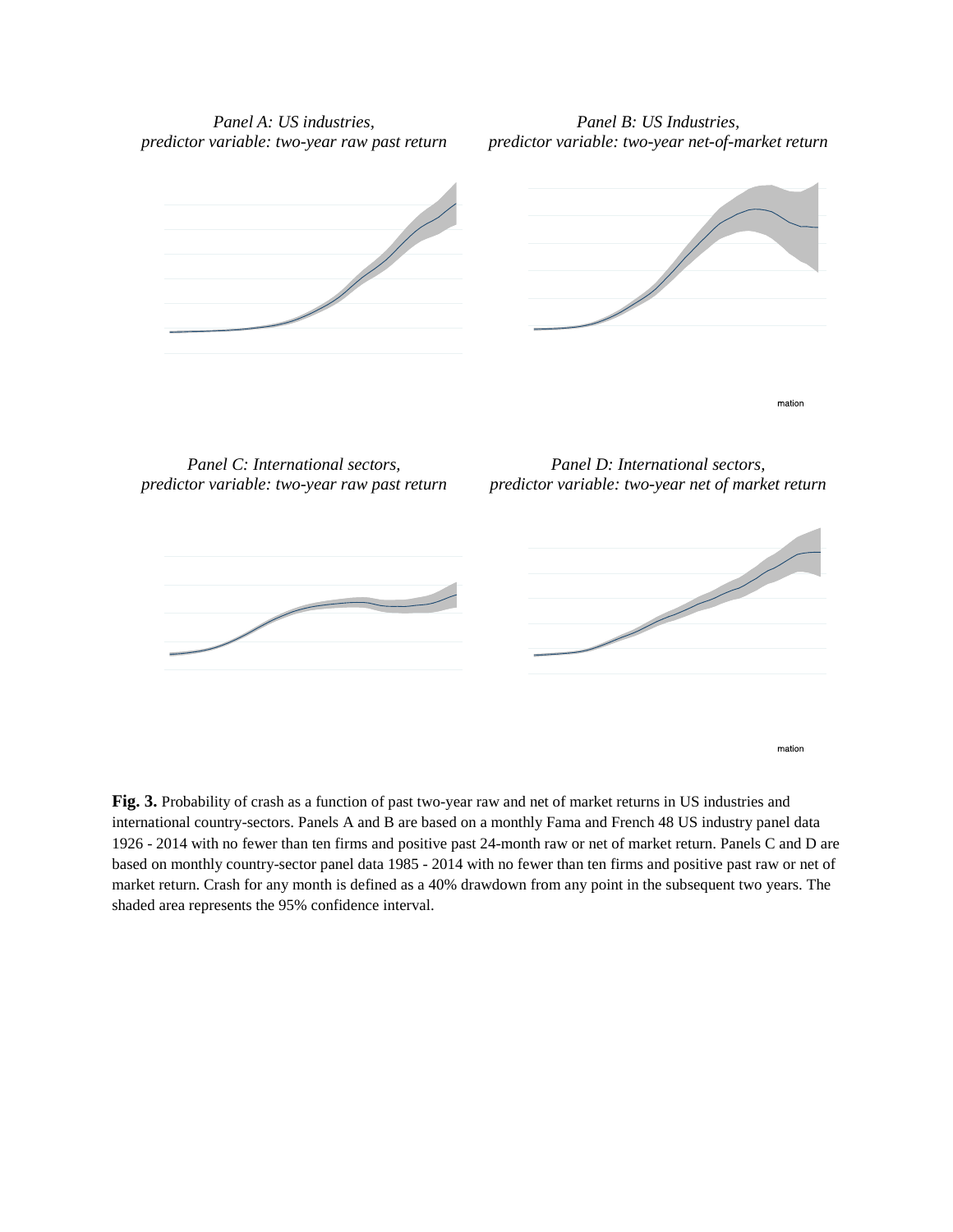

*Panel B: International sectors: distribution of excess returns after a price run-up*



**Fig. 4.** Non-parametric kernel density of24-month net of risk-free rate returns. The sample contains 40 large industry price run-ups in the US and 107 sector price run-ups internationally. Panel A shows the distribution for the US sample; Panel B, the distribution for the international sample.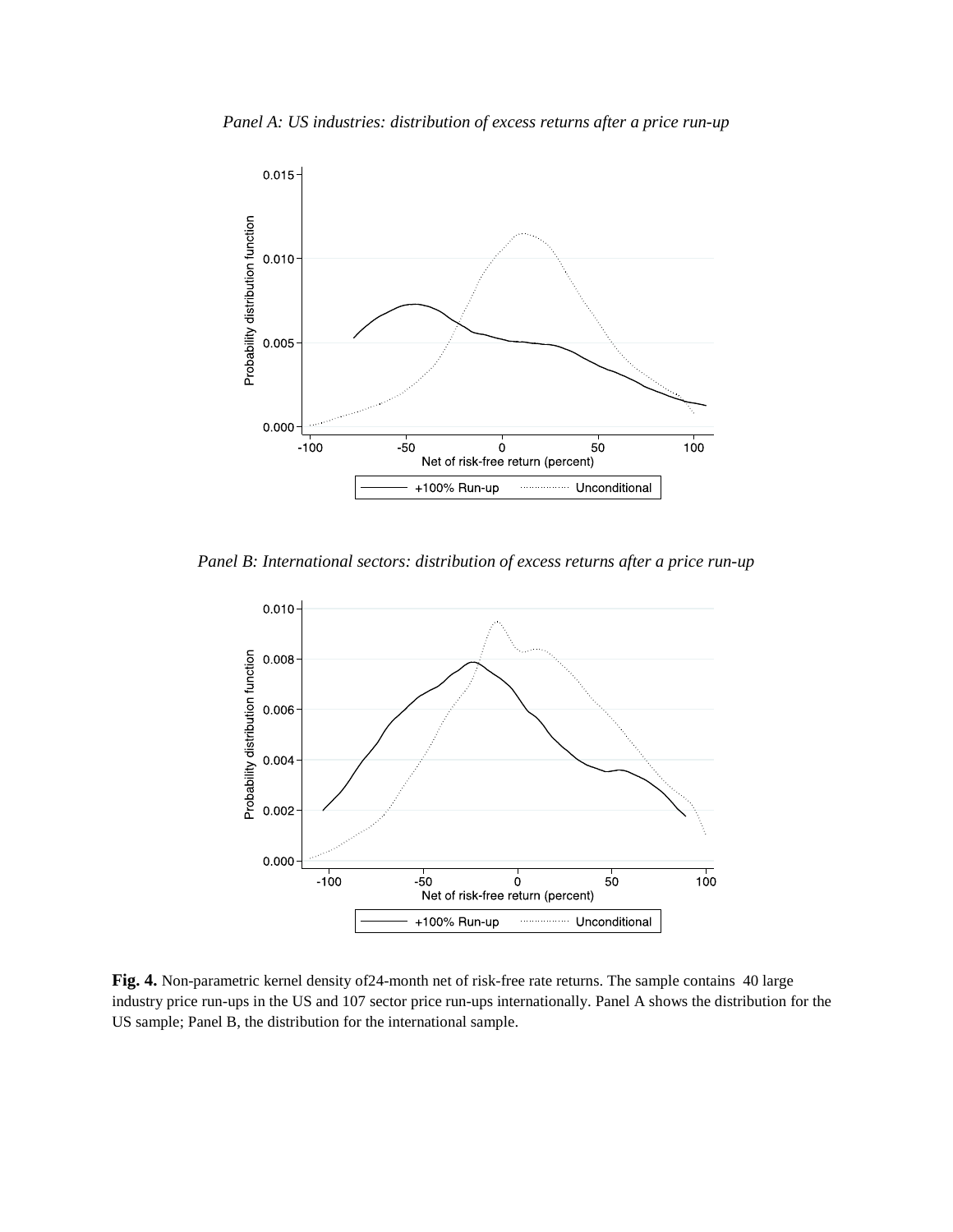

*Panel B. International sectors: crash Probability Conditional on Volatility*



**Fig. 5.** Crash probability conditional on volatility. Using the full industry panel, we plot the unconditional (solid line) and conditional (dashed line) crash probability as a function of the annualized volatility computed from return in the past 12 months. Panel A shows the function for the US sample; Panel B, the function for the international sample. The red lines denote the mean of annualized volatility for US and international industry data.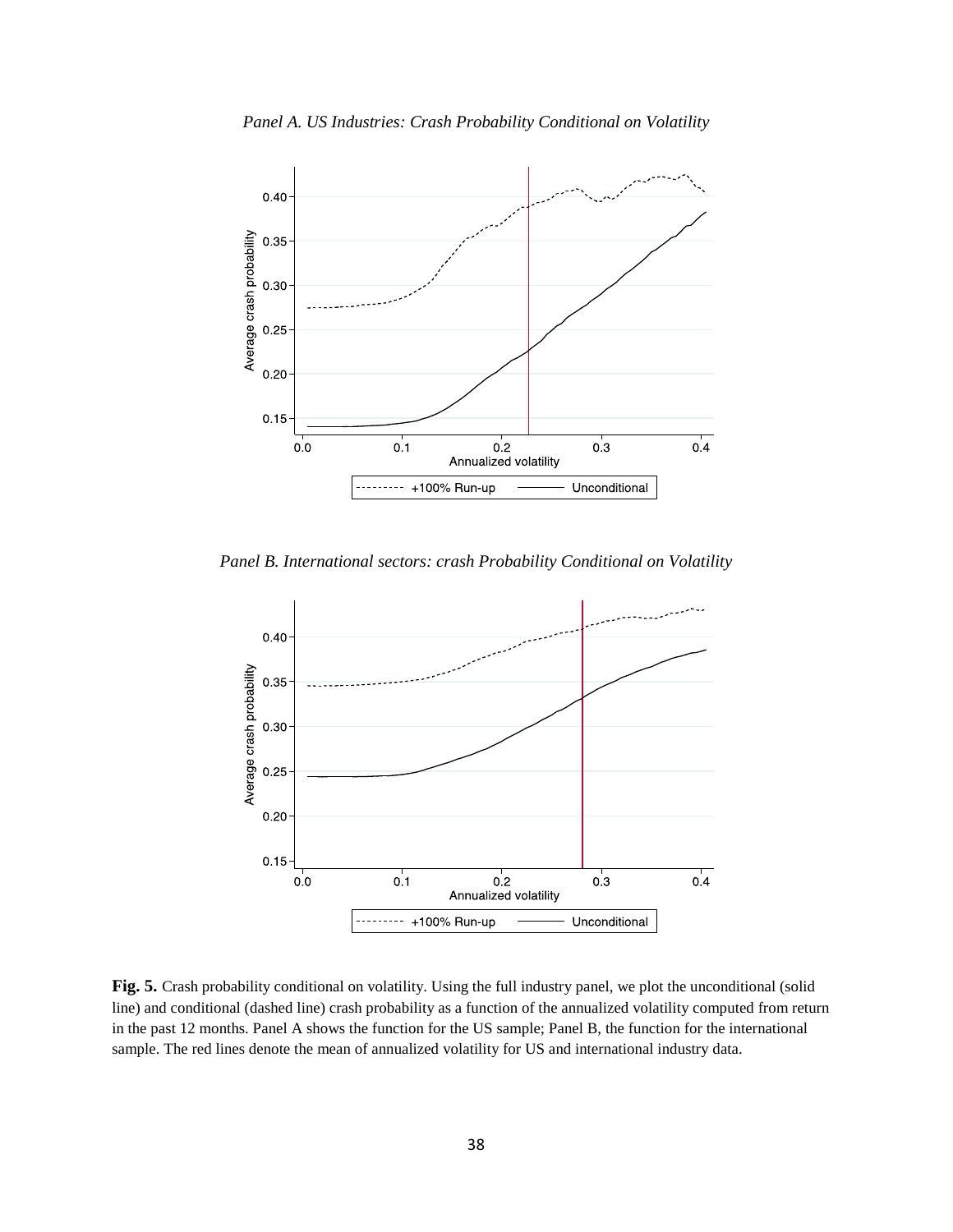

Fig. 6. Price path for crash episodes. The figure shows cumulative returns for the 21 episodes with a subsequent crash following price run-up. Event time 0 denotes the month when price run-up is first identified. The vertical axis denotes a cumulative return index. All price run-ups have been normalized to have a total return index of one at the time 0. We separate the episodes into four figures for visibility.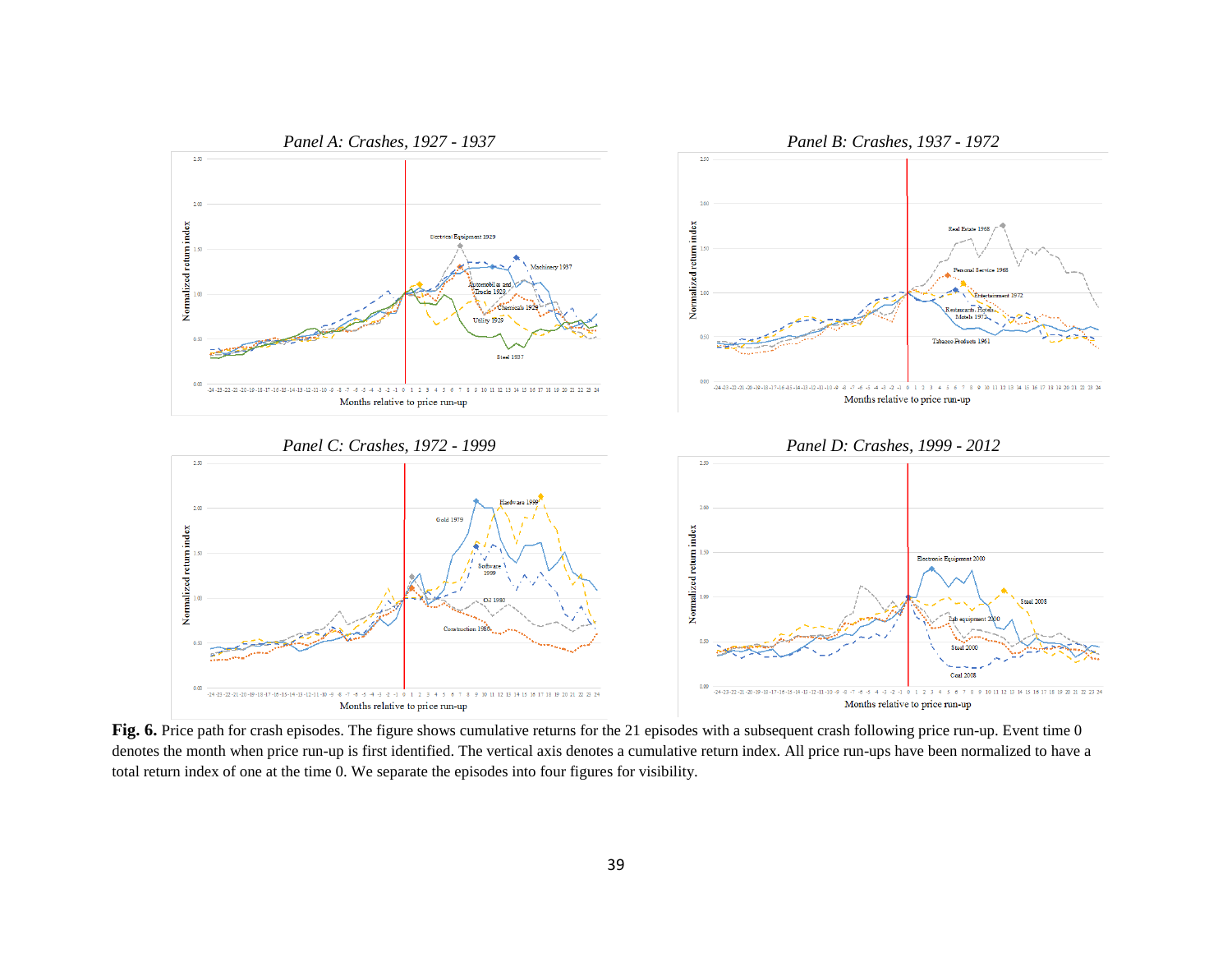





*Panel C: Company age Panel D: Age tilt*





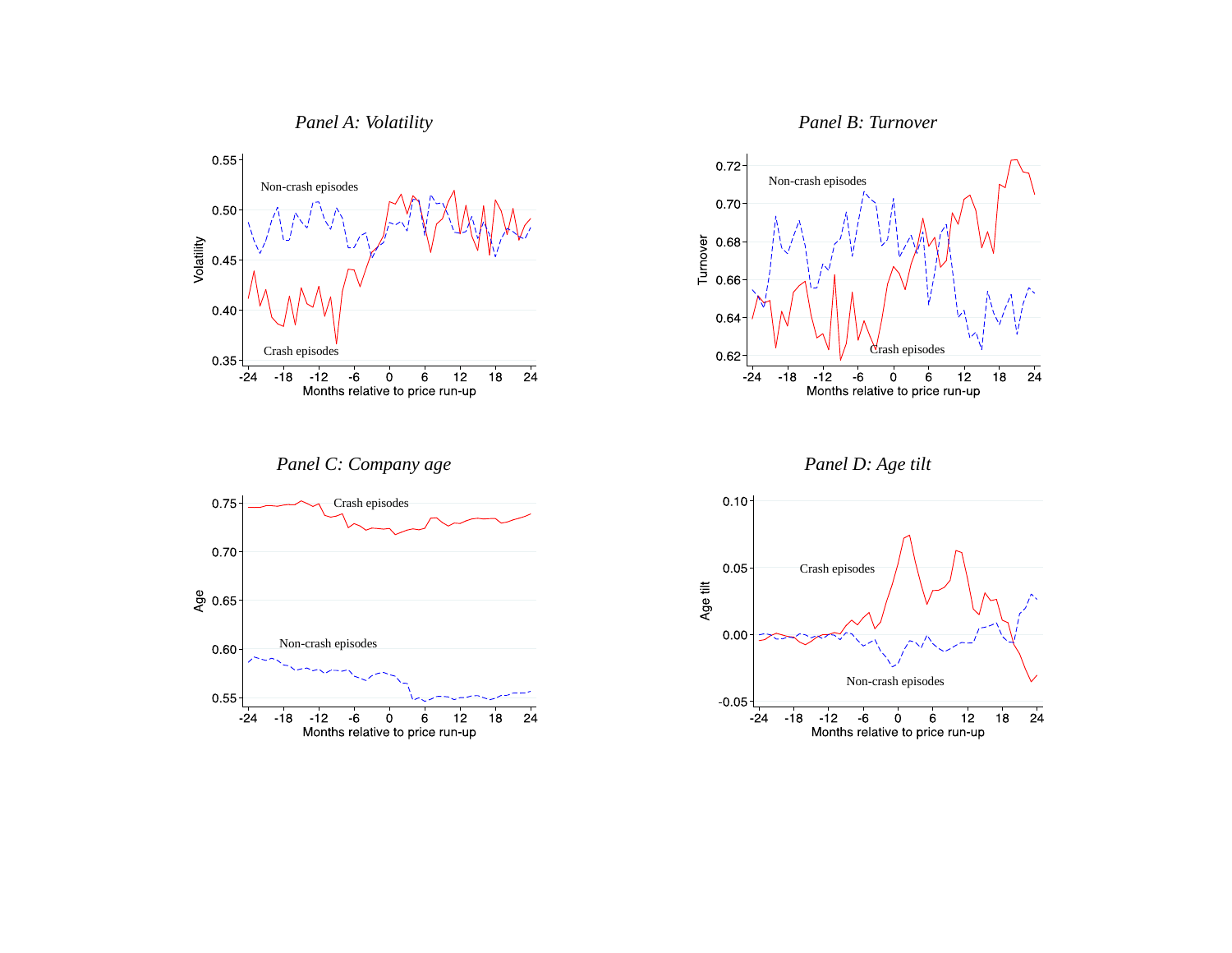

Fig. 7. Characteristics for 40 US industry price run-ups. The figure shows the characteristics separated by those that crash (solid line) and those that do not (dashed). The graphs show event-time plots for volatility, turnover, age, age tilt, issuance, the book-to-market ratio, sales growth, and market cyclically adjusted priceearning ratio (http://www.econ.yale.edu/~shiller/data.htm).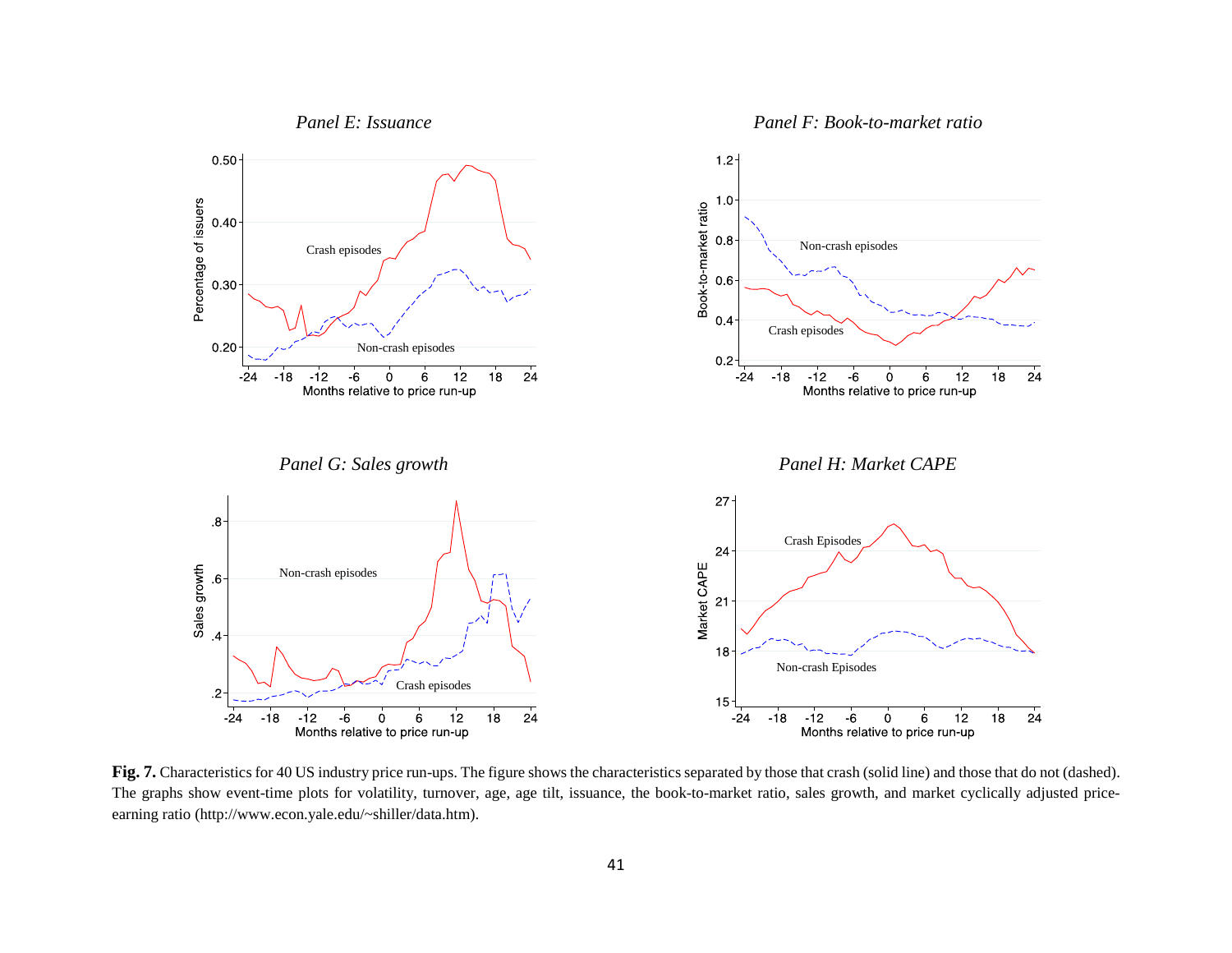### Table 1 Returns after industry price run-ups, US industries 1928 - 2012

We list all price run-ups of Fama and French 49 industries, defined as any incident with 100% raw and value-weighted return over the past two years, 100% net of market returns over the past two years, and 100% raw return over the past five years. A crash is defined as a 40% drawdown from any point in the two years after the initial price run-up. We show subsequent performance for all price run-ups, including raw, net of risk-free, net of market return, maximal price drawdown within 24 months, number of months to price peak (for crashes only), and raw return to price peak (for crashes only). N/A: fill in.

#### *Panel A: Run-ups that subsequently experienced a crash (21 episodes)*

|                               | Subsequent Performance & Maximal Drawdown over next 2-years |           |                  |                  |                |           |           |                |           |                |                  |
|-------------------------------|-------------------------------------------------------------|-----------|------------------|------------------|----------------|-----------|-----------|----------------|-----------|----------------|------------------|
|                               |                                                             |           |                  |                  | $12 -$         | $24 -$    | $12 -$    | $24 -$         |           |                |                  |
|                               |                                                             |           | $12 -$           | $24 -$           | month          | month     | month     | month          |           |                |                  |
|                               |                                                             | Price     | month            | month            | net of         | net of    | net of    | net of         | 24-month  |                |                  |
|                               |                                                             | run-up    | raw              | raw              | risk-free      | risk-free | market    | market         | maximal   | Months         | Return           |
|                               | Number                                                      | first     | return           | return           | return         | return    | return    | return         | drawdown  | to price       | to peak          |
| Industry name                 | of firms                                                    | observed  | (percent)        | (percent)        | (percent)      | (percent) | (percent) | (percent)      | (percent) | peak           | (percent)        |
| <b>Automobiles and Trucks</b> | 42                                                          | 3/1928    | 29               | $-22$            | 25             | $-30$     | $-6$      | $-58$          | $-53$     | 11             | 30               |
| Chemicals                     | 13                                                          | 1/1929    | $-5$             | $-47$            | $-9$           | $-54$     | 4         | $-15$          | $-67$     |                | 54               |
| <b>Electrical Equipment</b>   | 18                                                          | 1/1929    | $-11$            | $-41$            | $-16$          | $-48$     | $-3$      | $-8$           | $-55$     | 7              | 31               |
| <b>Utilities</b>              | 23                                                          | 7/1929    | $-24$            | $-45$            | $-28$          | $-51$     | $\Omega$  | $\overline{4}$ | $-53$     | $\mathfrak{2}$ | 11               |
| Machinery                     | 37                                                          | 5/1936    | 32               | $-34$            | 32             | $-34$     | 15        | $-3$           | $-55$     | 14             | 41               |
| <b>Steel Works</b>            | 61                                                          | 2/1937    | $-44$            | $-35$            | $-44$          | $-36$     | $-9$      | $-11$          | $-63$     |                | 6                |
| <b>Tobacco Products</b>       | 13                                                          | 11/1961   | $-42$            | $-42$            | $-45$          | $-48$     | $-32$     | $-52$          | $-44$     | $\Omega$       | $\boldsymbol{0}$ |
| <b>Real Estate</b>            | 24                                                          | 5/1968    | 76               | $-16$            | 70             | $-29$     | 68        | $\mathbf{1}$   | $-52$     | 12             | 76               |
| <b>Personal Services</b>      | 12                                                          | 5/1968    | $-21$            | $-63$            | $-27$          | $-76$     | $-29$     | $-46$          | $-69$     | 5              | 20               |
| Entertainment                 | 24                                                          | 5/1972    | $-25$            | $-54$            | $-30$          | $-67$     | $-24$     | $-39$          | $-60$     | 7              | 11               |
| <b>Restaurants and Hotels</b> | 40                                                          | 6/1972    | $-39$            | $-53$            | $-44$          | $-67$     | $-39$     | $-39$          | $-55$     | 6              | 4                |
| Precious Metals               | 14                                                          | 12/1979   | 65               | 9                | 54             | $-19$     | 33        | $-17$          | $-48$     | 9              | 108              |
| Petroleum and Natural Gas     | 272                                                         | 10/1980   | $-13$            | $-25$            | $-28$          | $-53$     | $-13$     | $-43$          | $-49$     |                | 24               |
| Construction                  | 51                                                          | 10/1980   | $-40$            | $-40$            | $-55$          | $-68$     | $-41$     | $-57$          | $-64$     |                | 11               |
| <b>Computer Hardware</b>      | 190                                                         | 3/1999    | 103              | $-32$            | 99             | $-43$     | 85        | $-25$          | $-68$     | 17             | 113              |
| <b>Computer Software</b>      | 551                                                         | 3/1999    | 54               | $-36$            | 49             | $-47$     | 36        | $-29$          | $-60$     | 11             | 59               |
| Electronic Equipment          | 347                                                         | 12/1999   | $-37$            | $-56$            | $-43$          | $-66$     | $-28$     | $-37$          | $-75$     | 3              | 31               |
| <b>Steel Works</b>            | 77                                                          | 8/2000    | $-53$            | $-70$            | $-58$          | $-77$     | $-29$     | $-33$          | $-66$     | $\Omega$       | $\theta$         |
| Measuring and Control         | 127                                                         | 2/2000    | $-46$            | $-65$            | $-51$          | $-72$     | $-21$     | $-27$          | $-61$     | $\Omega$       | $\overline{0}$   |
| <b>Steel Works</b>            | 48                                                          | 5/2007    | $\boldsymbol{7}$ | $-59$            | $\overline{4}$ | $-63$     | 14        | $-22$          | $-75$     | 12             | $\overline{7}$   |
| Coal                          | 13                                                          | 6/2008    | $-72$            | $-64$            | $-73$          | $-65$     | $-46$     | $-49$          | $-74$     | $\Omega$       | $\Omega$         |
| Crash mean                    | 95                                                          | N/A       | $-5$             | $-42$            | $-10$          | $-53$     | $-3$      | $-29$          | $-60$     | 6.0            | 30               |
|                               | 68                                                          | <b>NA</b> | 7                | $\boldsymbol{0}$ | 3              | $-10$     | 5         | $\Omega$       | $-41$     | N/A            | N/A              |
| All run-up mean               |                                                             |           |                  |                  |                |           |           |                |           |                |                  |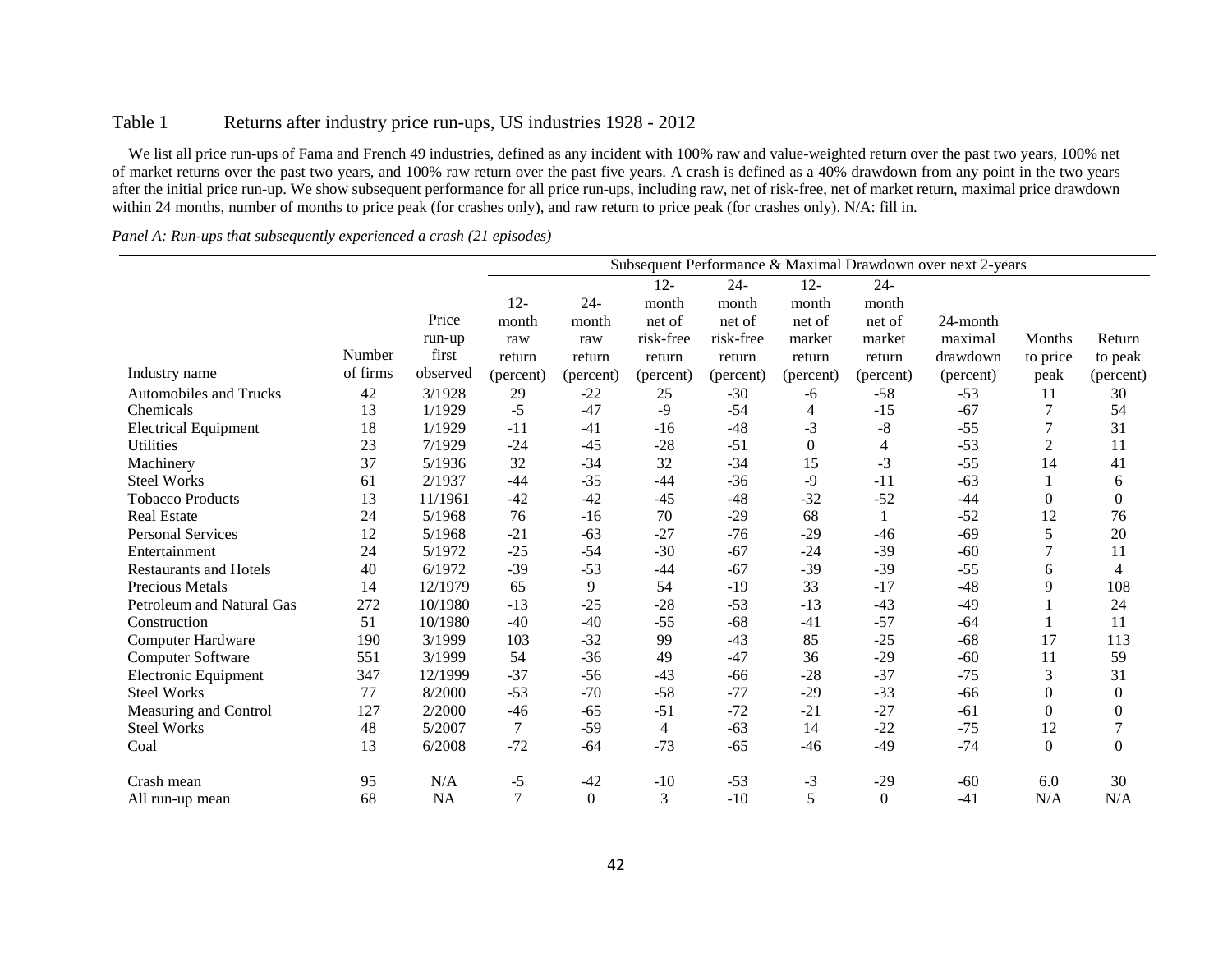|                             | Subsequent Performance & Maximal Drawdown over next 2-years |              |           |                  |                |                |                |                  |           |
|-----------------------------|-------------------------------------------------------------|--------------|-----------|------------------|----------------|----------------|----------------|------------------|-----------|
|                             |                                                             |              |           |                  | $12 -$         | $24 -$         | $12 -$         | $24 -$           |           |
|                             |                                                             |              | $12 -$    | $24 -$           | month          | month          | month          | month            |           |
|                             |                                                             |              | month     | month            | net of         | net of         | net of         | net of           | 24-month  |
|                             |                                                             | Price run-up | raw       | raw              | risk-free      | risk-free      | market         | market           | maximal   |
|                             | Number of                                                   | first        | return    | return           | return         | return         | return         | return           | drawdown  |
| Industry name               | firms                                                       | observed     | (percent) | (percent)        | (percent)      | (percent)      | (percent)      | (percent)        | (percent) |
| Aircraft                    | 12                                                          | 10/1939      | $-11$     | $-8$             | $-11$          | $-8$           | $-2$           | 8                | $-27$     |
| Textile                     | 21                                                          | 5/1946       | $-35$     | $-4$             | $-36$          | $-5$           | $-13$          | 1                | $-32$     |
| Aircraft                    | 21                                                          | 12/1954      | 27        | 50               | 26             | 46             | $-4$           | 11               | $-17$     |
| Pharma. Products            | 17                                                          | 11/1958      | 35        | 31               | 32             | 25             | 20             | 18               | $-14$     |
| Aircraft                    | 31                                                          | 11/1965      | 3         | 48               | $-2$           | 39             | 13             | 37               | $-26$     |
| <b>Industrial Mining</b>    | 31                                                          | 1/1966       | 3         | 32               | $-2$           | 23             | $\overline{7}$ | 26               | $-28$     |
| Meas. and Control Equipment | 28                                                          | 4/1967       | 6         | 14               | $\overline{2}$ | $\overline{4}$ | -1             | $-3$             | $-21$     |
| Construction                | 19                                                          | 6/1967       | 43        | 21               | 38             | 11             | 29             | 7                | $-26$     |
| Entertainment               | 27                                                          | 6/1967       | 56        | 40               | 51             | 30             | 42             | 26               | $-17$     |
| Restaurants & Hotels        | 23                                                          | 11/1967      | 45        | 34               | 41             | 23             | 32             | 19               | $-29$     |
| Aircraft                    | 33                                                          | 9/1976       | 62        | 56               | 57             | 44             | 44             | 50               | $-19$     |
| Healthcare                  | 36                                                          | 4/1978       | 4         | 70               | $-1$           | 58             | 8              | 63               | $-12$     |
| Computer Software           | 14                                                          | 8/1978       | 23        | 128              | 15             | 106            | 16             | 100              | $-25$     |
| Healthcare                  | 35                                                          | 4/1980       | 15        | 124              | 5              | 102            | 3              | 92               | $-28$     |
| <b>Computer Software</b>    | 205                                                         | 10/1992      | 16        | 42               | 13             | 36             | 1              | 23               | $-8$      |
| Textile                     | 49                                                          | 10/1992      | 16        | $-3$             | 13             | $-10$          | $\overline{2}$ | $-23$            | $-21$     |
| Recreation                  | 44                                                          | 10/1992      | 29        | 22               | 26             | 15             | 14             | 3                | $-14$     |
| Construction                | 51                                                          | 10/2003      | 21        | 68               | 20             | 64             | 11             | 49               | $-13$     |
| <b>Industrial Mining</b>    | 14                                                          | 2/2005       | 41        | 110              | 37             | 101            | 32             | 88               | $-12$     |
| Non-crash mean              | 38                                                          | N/A          | 21        | 46               | 17             | 37             | 13             | 31               | $-20$     |
| All run-up mean             | 68                                                          | N/A          | $\tau$    | $\boldsymbol{0}$ | 3              | $-10$          | 5              | $\boldsymbol{0}$ | $-41$     |

### *Panel B: Run-ups without a crash in the next two years (19 episodes)*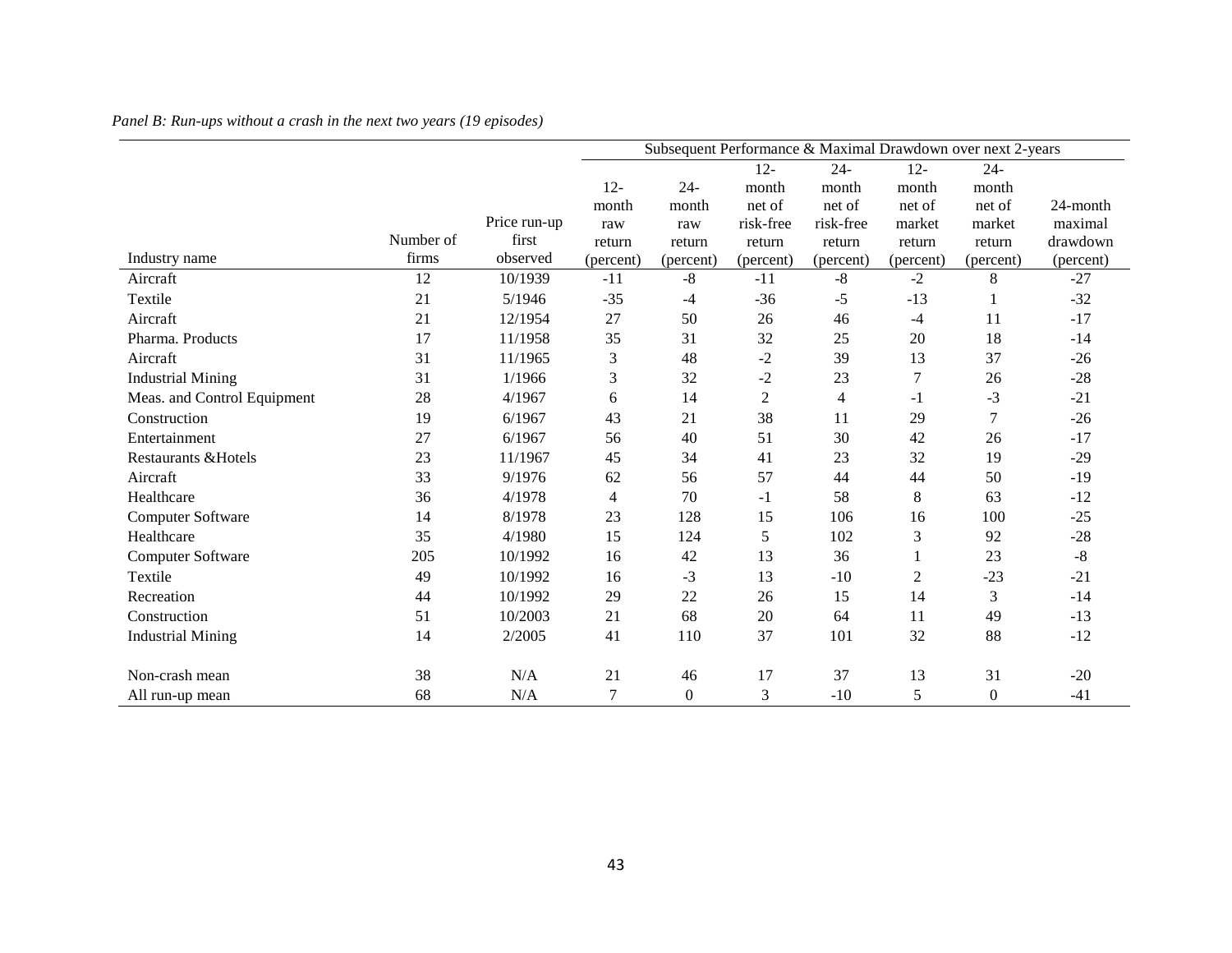### Table 2 Returns after Industry Price Run-ups, International Country Sectors 1987-2012

We list all price run-ups of international sectors, defined as any incident with (1) 100% raw and value-weighted return over the past two years (2) 100% net of market returns over the past two years, and (3) 100% raw return over the past five years. International data cover 38 countries with more than eight years of data available in Compustat. We identify 107 country-sector price run-ups in 31 countries. N/A: fill in.

|                 |                | Country means: subsequent performance and maximal drawdown over next 2-years across all episodes |           |           |           |                |                  |                  |           |                  |                  |
|-----------------|----------------|--------------------------------------------------------------------------------------------------|-----------|-----------|-----------|----------------|------------------|------------------|-----------|------------------|------------------|
|                 |                |                                                                                                  |           |           | 12-month  | 24-month       | 12-month         | 24-month         |           |                  |                  |
|                 |                |                                                                                                  | 12-month  | 24-month  | net of    | net of         | net of           | net of           | 24-month  |                  |                  |
|                 | Number         | Average                                                                                          | raw       | raw       | risk-free | risk-free      | market           | market           | maximal   | Months           | Return to        |
|                 | of             | number                                                                                           | return    | return    | return    | return         | return           | return           | drawdown  | to price         | peak             |
| Country         | episodes       | of firms                                                                                         | (percent) | (percent) | (percent) | (percent)      | (percent)        | (percent)        | (percent) | peak             | (percent)        |
| Australia       |                | 27                                                                                               | $-53$     | $-79$     | $-59$     | $-89$          | $-40$            | $-71$            | $-84$     | 4                | 19               |
| Austria         |                | 17                                                                                               | 46        | 5         | 42        | $-4$           | $-2$             | $-95$            | $-56$     | 12               | 46               |
| Belgium         |                | 13                                                                                               | $-46$     | $-53$     | $-46$     | $-53$          | $-37$            | $-73$            | $-63$     | 5                | 21               |
| <b>Brazil</b>   | $\tau$         | 33                                                                                               | $-19$     | $-53$     | $-23$     | $-59$          | $10\,$           | $\overline{4}$   | $-71$     | $\,8\,$          | 42               |
| Canada          | $\overline{c}$ | 638                                                                                              | $-27$     | $-36$     | $-29$     | $-40$          | $-10$            | $-20$            | $-48$     | $\overline{2}$   | $\overline{7}$   |
| China           | 5              | 175                                                                                              | $-34$     | $-31$     | $-37$     | $-34$          | $-2$             | $-4$             | $-62$     | $\overline{2}$   | 14               |
| France          | $\overline{c}$ | 51                                                                                               | $-41$     | $-55$     | $-45$     | $-61$          | $-12$            | $-25$            | $-69$     | 4                | 5                |
| Germany         |                | 15                                                                                               | $-14$     | 81        | $-19$     | 71             | $-15$            | 45               | $-48$     | 23               | 107              |
| Greece          | 3              | 26                                                                                               | $-3$      | $-48$     | $-8$      | $-58$          | 17               | 3                | $-80$     | 4                | 141              |
| Hong Kong       | 4              | 37                                                                                               | 5         | $-33$     |           | $-38$          | $-11$            | $-15$            | $-65$     | 4                | 48               |
| India           | 3              | 101                                                                                              | 43        | $-18$     | 38        | $-26$          | 58               | 10               | $-68$     | 5                | 155              |
| Italy           | $\overline{c}$ | 38                                                                                               | $-47$     | $-61$     | $-53$     | $-71$          | $-26$            | $-22$            | $-59$     | $\boldsymbol{0}$ | $\boldsymbol{0}$ |
| Japan           | 1              | 350                                                                                              | $-30$     | $-60$     | $-36$     | $-70$          | $-8$             | $-15$            | $-73$     | 3                | 27               |
| South Korea     | 3              | 89                                                                                               | $-44$     | $-36$     | $-45$     | $-38$          | $-8$             | $-13$            | $-59$     |                  | $\overline{4}$   |
| Malaysia        | $\overline{c}$ | 75                                                                                               | $-37$     | $-37$     | $-43$     | $-47$          | $-12$            | $-15$            | $-62$     | $\mathbf{2}$     | 30               |
| Norway          |                | 16                                                                                               | $-37$     | $-11$     | $-37$     | $-11$          | $-38$            | $-22$            | $-52$     | 6                | 25               |
| Portugal        | 1              | 15                                                                                               | $-79$     | $-90$     | $-85$     | $-100$         | $-51$            | $-42$            | $-88$     | $\boldsymbol{0}$ | $\boldsymbol{0}$ |
| Singapore       | $\overline{c}$ | 30                                                                                               | $-66$     | $-15$     | $-68$     | $-17$          | $-20$            | $-3$             | $-69$     | $\mathfrak{Z}$   | $\overline{2}$   |
| Sri Lanka       | $\overline{3}$ | 45                                                                                               | 12        | $-26$     | 12        | $-26$          | $-21$            | $-19$            | $-47$     | 6                | 23               |
| Sweden          |                | 39                                                                                               | $-33$     | $-68$     | $-39$     | $-78$          | $-10$            | $-27$            | $-85$     | $\overline{c}$   | 47               |
| Switzerland     | $\mathbf{2}$   | 14                                                                                               | $-41$     | $-51$     | $-45$     | $-56$          | $-25$            | $-42$            | $-63$     |                  | 9                |
| Thailand        | $\overline{2}$ | 35                                                                                               | $-47$     | $-42$     | $-53$     | $-52$          | $\boldsymbol{0}$ | $\overline{2}$   | $-57$     |                  | 16               |
| Taiwan          | $\overline{c}$ | 52                                                                                               | $-34$     | $-11$     | $-38$     | $-18$          | 4                | 17               | $-46$     | 4                | $\overline{4}$   |
| UK              |                | 137                                                                                              | $-34$     | $-73$     | $-40$     | $-83$          | $-21$            | $-50$            | $-87$     | 3                | 52               |
|                 |                |                                                                                                  |           |           |           |                |                  |                  |           |                  |                  |
| Crash mean      | 2.3            | 85                                                                                               | $-23$     | $-38$     | $-27$     | $-44$          | $-5$             | $-13$            | $-65$     | 4.1              | 38               |
| All run-up mean | 2.3            | 74                                                                                               | 1         | 7         | $-2$      | $\overline{2}$ | $\overline{c}$   | $\boldsymbol{0}$ | $-43$     | N/A              | N/A              |

*Panel A. Run-ups that subsequently experienced a crash (53 episodes)*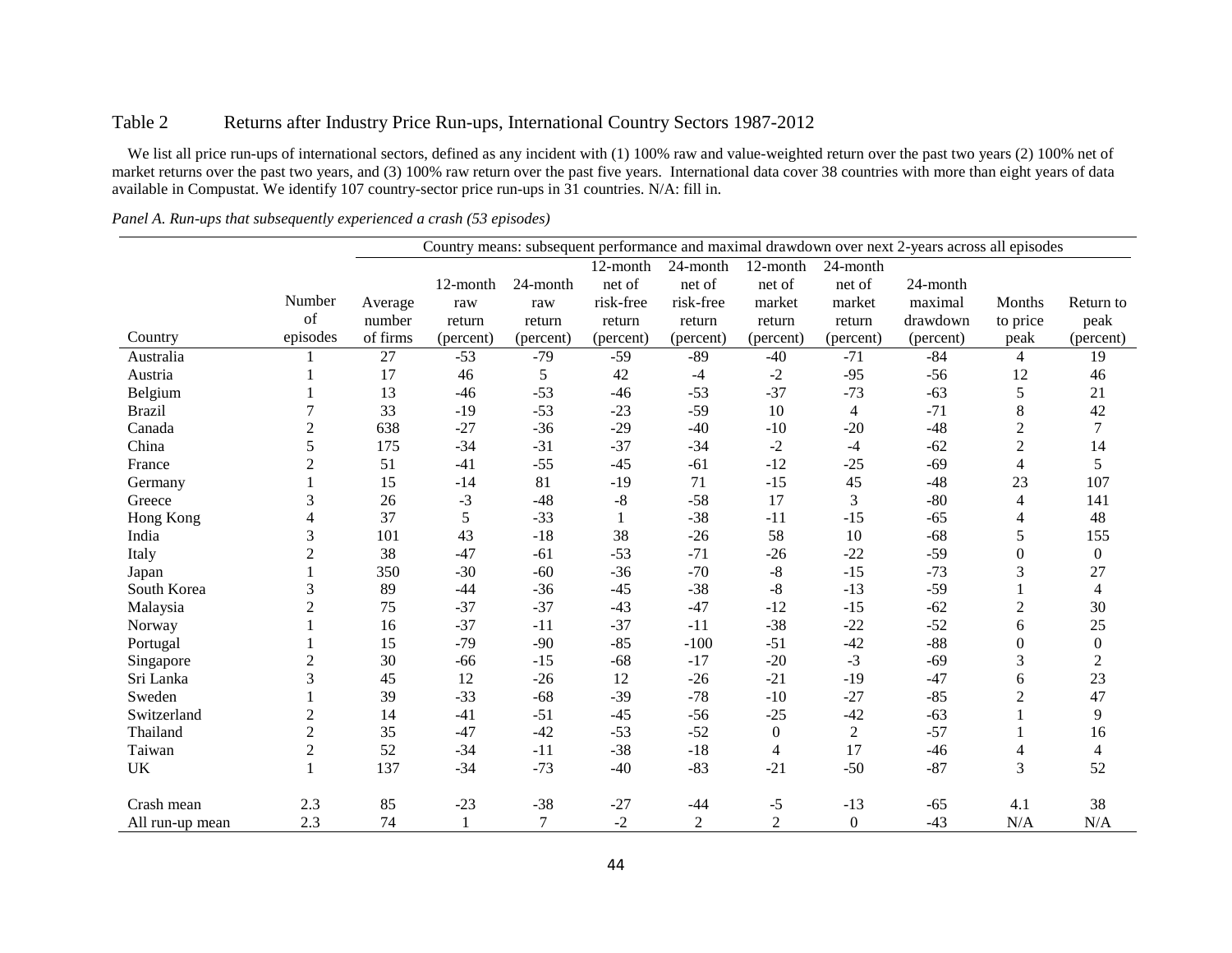|                 |                | Country means: subsequent performance and maximal drawdown over next two years across all episodes |                        |                        |                             |                             |                    |                          |                     |  |
|-----------------|----------------|----------------------------------------------------------------------------------------------------|------------------------|------------------------|-----------------------------|-----------------------------|--------------------|--------------------------|---------------------|--|
|                 |                |                                                                                                    |                        |                        | 12-month                    | 24-month                    | 12-month<br>net of | 24-month<br>net of       | 24-month            |  |
|                 | Number of      | Average<br>number of                                                                               | 12-month<br>raw return | 24-month<br>raw return | net of risk-<br>free return | net of risk-<br>free return | market<br>return   | market<br>return         | maximal<br>drawdown |  |
| Country         | episodes       | firms                                                                                              | (percent)              | (percent)              | (percent)                   | (percent)                   | (percent)          | (percent)                | (percent)           |  |
| Australia       |                | 108                                                                                                | 27                     | 71                     | 22                          | 62                          | 6                  | $\overline{4}$           | $-11$               |  |
| Austria         |                | 15                                                                                                 | 97                     | 156                    | 96                          | 153                         | 23                 | $-1$                     | $-6$                |  |
| Belgium         | $\overline{c}$ | 11                                                                                                 | $-21$                  | $-24$                  | $-23$                       | $-29$                       | $-2$               | $-21$                    | $-35$               |  |
| <b>Brazil</b>   | 2              | 31                                                                                                 | 26                     | 108                    | 23                          | 101                         | 41                 | 87                       | $-25$               |  |
| Canada          |                | 30                                                                                                 | 13                     | 48                     | 11                          | 46                          | 20                 | 32                       | $-4$                |  |
| China           | 2              | 228                                                                                                | $-8$                   | $-24$                  | $-8$                        | $-24$                       | $-3$               | $-3$                     | $-36$               |  |
| Denmark         | 2              | 18                                                                                                 | 10                     | 23                     | 6                           | 17                          | $\boldsymbol{0}$   | $-26$                    | $-22$               |  |
| Finland         | 5              | 26                                                                                                 | 30                     | 66                     | 29                          | 62                          | 28                 | 43                       | $-15$               |  |
| France          |                | 19                                                                                                 | 14                     | 68                     | $\,8\,$                     | 58                          | $\overline{2}$     | 14                       | $-12$               |  |
| Greece          |                | 20                                                                                                 | 71                     | 22                     | 67                          | 12                          | 21                 | $-1$                     | $-40$               |  |
| Hong Kong       | 2              | 232                                                                                                | $-14$                  | $-12$                  | $-14$                       | $-12$                       | $-3$               | $-11$                    | $-30$               |  |
| India           | 5              | 119                                                                                                | 20                     | 69                     | 19                          | 65                          | $\mathfrak{Z}$     | 5                        | $-26$               |  |
| South Korea     | $\overline{c}$ | 177                                                                                                | 24                     | 77                     | 19                          | 67                          | 3                  | 12                       | $-31$               |  |
| Malaysia        | $\overline{c}$ | 64                                                                                                 | 15                     | $-29$                  | 12                          | $-35$                       | $-10$              | $-21$                    | $-11$               |  |
| Mexico          |                | 12                                                                                                 | $-7$                   | 21                     | $-7$                        | 21                          | $-2$               | $\overline{\mathcal{L}}$ | $-26$               |  |
| Netherlands     |                | 40                                                                                                 | 33                     | 53                     | 30                          | 45                          | 13                 | 11                       | $-14$               |  |
| New Zealand     |                | 10                                                                                                 | 40                     | 39                     | 35                          | 32                          | 40                 | 22                       | $-10$               |  |
| Singapore       | 6              | 38                                                                                                 | $\overline{2}$         | 20                     | $\mathbf{1}$                | 18                          | $-1$               | $-9$                     | $-21$               |  |
| South Africa    | $\overline{c}$ | 62                                                                                                 | 46                     | 95                     | 45                          | 92                          | 15                 | $-4$                     | $-17$               |  |
| Spain           |                | 12                                                                                                 | $-19$                  | $-18$                  | $-24$                       | $-28$                       | $-14$              | $-16$                    | $-38$               |  |
| Switzerland     | $\overline{c}$ | 24                                                                                                 | 19                     | 42                     | 18                          | 40                          | 11                 | 11                       | $-20$               |  |
| Thailand        | 9              | 37                                                                                                 | 64                     | 105                    | 63                          | 103                         | 19                 | 43                       | $-20$               |  |
| <b>UK</b>       | $\overline{2}$ | 85                                                                                                 | 5                      | 9                      | 3                           | $\overline{4}$              | 3                  | $-3$                     | $-31$               |  |
| Non-crash mean  | 2.4            | 63                                                                                                 | 24                     | 51                     | 23                          | 46                          | 10                 | 13                       | $-22$               |  |
| All run-up mean | 2.3            | 74                                                                                                 | 1                      | 7                      | $-2$                        | 2                           | $\overline{2}$     | $\overline{0}$           | $-43$               |  |

### *Panel B. Run-ups without a crash in the next 2 years (54 episodes)*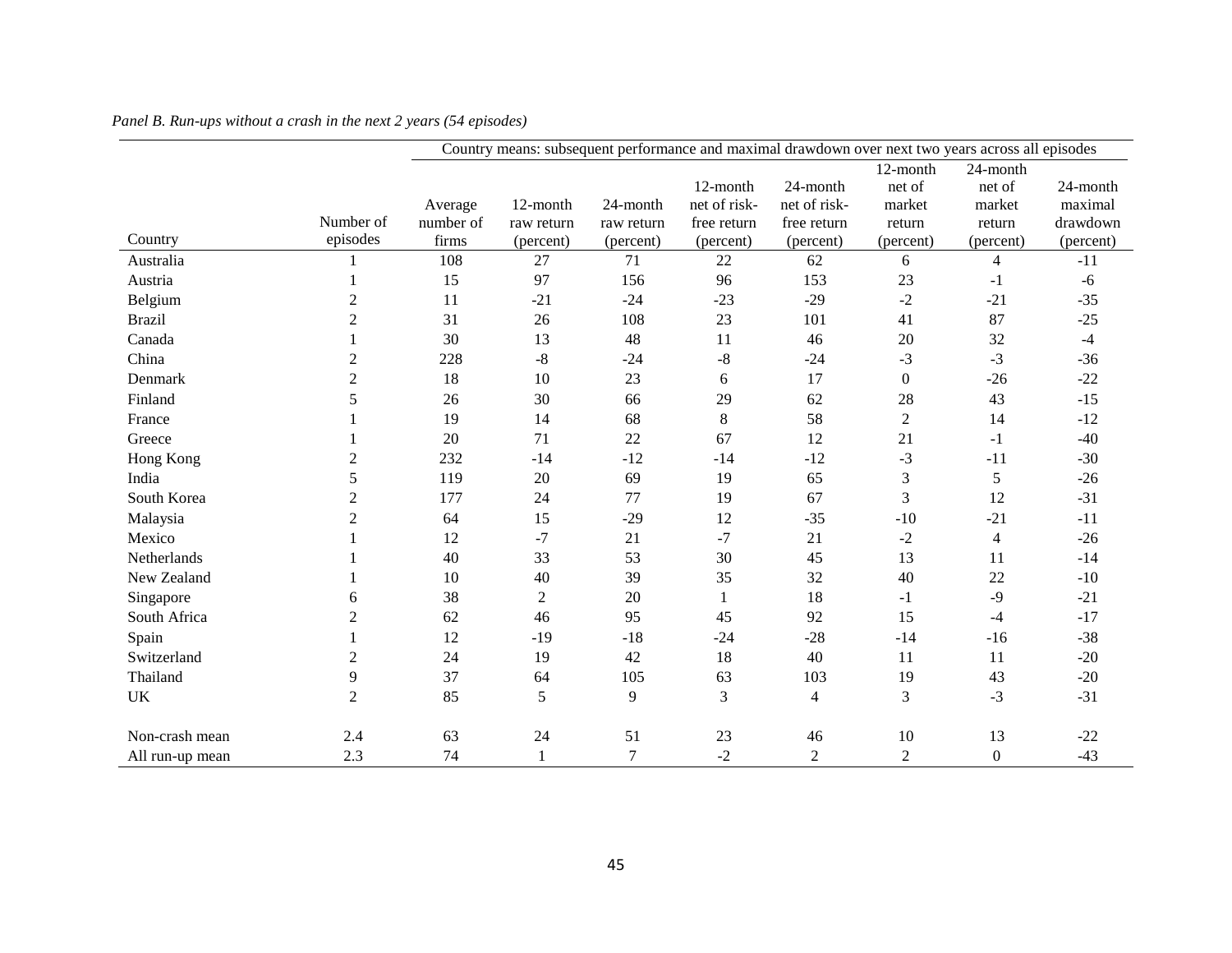### Table 3 Price run-ups and crashes

We identify episodes based on different thresholds of price run-up (50%, 75%, 100%, 125%, and 150%) experienced by US industries and international sectors. We define a price run-up as occurring when an industry or sector experiences a raw and net of market return of X% in a two-year period, and a raw return of 50% or more during a five-year period. A crash is defined as a 40% drawdown from any point in the two years after the initial price run-up. A boom is defined as a 40% net of risk-free return over the subsequent two years. Panel A presents summary statistics on the subsequent returns for each sample of run-ups. Panel B describes the percentage of episodes that experience crashes and the average drawdown experienced during these crashes. Panel C describes the percentage of episodes that experience a subsequent price boom. t-statistics are shown in brackets. Standard errors are clustered by calendar year in Panel A and by sector - calendar year in Panel B. N/A: fill in.

|                                            |                                        |                                                        |                                                        |                                                     | Return statistics                                   |                                                                           |                                                                     |                                                              | Subsequent crashes   |                                     | Subsequent booms          |                                                        |  |
|--------------------------------------------|----------------------------------------|--------------------------------------------------------|--------------------------------------------------------|-----------------------------------------------------|-----------------------------------------------------|---------------------------------------------------------------------------|---------------------------------------------------------------------|--------------------------------------------------------------|----------------------|-------------------------------------|---------------------------|--------------------------------------------------------|--|
| Pick-up<br>threshold                       | Number<br>of run-<br>ups<br>identified | 12-month<br>net of<br>risk-free<br>return<br>(percent) | 24-month<br>net of<br>risk-free<br>return<br>(percent) | 12-month<br>net of<br>market<br>return<br>(percent) | 24-month<br>net of<br>market<br>return<br>(percent) | Standard<br>deviation<br>of 24-<br>month<br>net of<br>risk-Free<br>return | <b>Skewness</b><br>of 24-<br>mont net<br>of risk-<br>Free<br>return | Kurtosis<br>of 24-<br>mont net<br>of risk-<br>free<br>return | Crashes<br>(percent) | Drawdown<br>of crashes<br>(percent) | <b>Booms</b><br>(percent) | 24-month<br>net of<br>risk-free<br>return<br>(percent) |  |
| Panel A: US industries 1926 - 2012         |                                        |                                                        |                                                        |                                                     |                                                     |                                                                           |                                                                     |                                                              |                      |                                     |                           |                                                        |  |
| Unconditional                              | N/A                                    | 10                                                     | 21                                                     | $\mathbf{2}$                                        | 4                                                   | 0.25                                                                      | 2.0                                                                 | 17.9                                                         | N/A                  | N/A                                 | N/A                       | N/A                                                    |  |
| 50%                                        | 168                                    | 7<br>[1.79]                                            | 11<br>[1.89]                                           | $\overline{2}$<br>[0.83]                            | 3<br>[0.63]                                         | 0.21                                                                      | 1.1                                                                 | 5.5                                                          | 20                   | $-53$<br>$[-28.40]$                 | 20                        | 83<br>[12.22]                                          |  |
| 75%                                        | 77                                     | 5<br>[1.10]                                            | $\Omega$<br>[0.04]                                     | 3<br>[0.95]                                         | [0.32]                                              | 0.19                                                                      | 0.6                                                                 | 3.0                                                          | 36                   | $-54$<br>$[-32.87]$                 | 14                        | 78<br>[10.28]                                          |  |
| 100%                                       | 40                                     | 3<br>[0.53]                                            | $-10$<br>$[-0.89]$                                     | 5<br>[0.90]                                         | $\Omega$<br>$[-0.03]$                               | 0.28                                                                      | 0.6                                                                 | 2.4                                                          | 53                   | $-60$<br>$[-31.08]$                 | 18                        | 75<br>[7.14]                                           |  |
| 125%                                       | 21                                     | $-11$<br>$[-1.32]$                                     | $-30$<br>$[-1.72]$                                     | -6<br>$[-1.02]$                                     | $-14$<br>$[-1.04]$                                  | 0.29                                                                      | 1.7                                                                 | 5.2                                                          | 76                   | $-60$<br>$[-17.64]$                 | 10                        | 112<br>[11.97]                                         |  |
| 150%                                       | 15                                     | $-17$<br>$[-2.23]$                                     | $-28$<br>$[-1.22]$                                     | $-9$<br>$[-1.45]$                                   | $-10$<br>$[-0.57]$                                  | 0.40                                                                      | 1.6                                                                 | 4.0                                                          | 80                   | $-62$<br>$[-17.39]$                 | 13                        | 112<br>[11.97]                                         |  |
| Panel B: International sectors 1987 - 2012 |                                        |                                                        |                                                        |                                                     |                                                     |                                                                           |                                                                     |                                                              |                      |                                     |                           |                                                        |  |
| Unconditional                              | N/A                                    | 11                                                     | 24                                                     | $\boldsymbol{2}$                                    | 5                                                   | 0.68                                                                      | 5.9                                                                 | 93.5                                                         | N/A                  | N/A                                 | N/A                       | N/A                                                    |  |
| 50%                                        | 237                                    | 9<br>[2.58]                                            | 15<br>[2.45]                                           | 5<br>[2.67]                                         | 5<br>[1.70]                                         | 0.37                                                                      | 1.0                                                                 | 5.0                                                          | 36                   | $-62$<br>$[-25.16]$                 | 29                        | 90<br>[15.20]                                          |  |
| 75%                                        | 153                                    | $\overline{4}$<br>[0.90]                               | 9<br>[1.34]                                            | $\overline{4}$<br>[1.55]                            | 4<br>$[1.21]$                                       | 0.42                                                                      | 1.2                                                                 | 5.4                                                          | 42                   | $-62$<br>$[-25.20]$                 | 26                        | 95<br>[10.88]                                          |  |
| 100%                                       | 107                                    | $-2$<br>$[-0.31]$                                      | 2<br>[0.20]                                            | 2<br>[0.82]                                         | 0%<br>$[-0.00]$                                     | 0.49                                                                      | 1.3                                                                 | 5.5                                                          | 50                   | $-65$<br>$[-22.95]$                 | 26                        | 96<br>[8.52]                                           |  |
| 125%                                       | 74                                     | $-6$                                                   | -6                                                     | $-1$                                                | $-6$                                                | 0.50                                                                      | 1.3                                                                 | 4.9                                                          | 53                   | $-68$                               | 23                        | 97                                                     |  |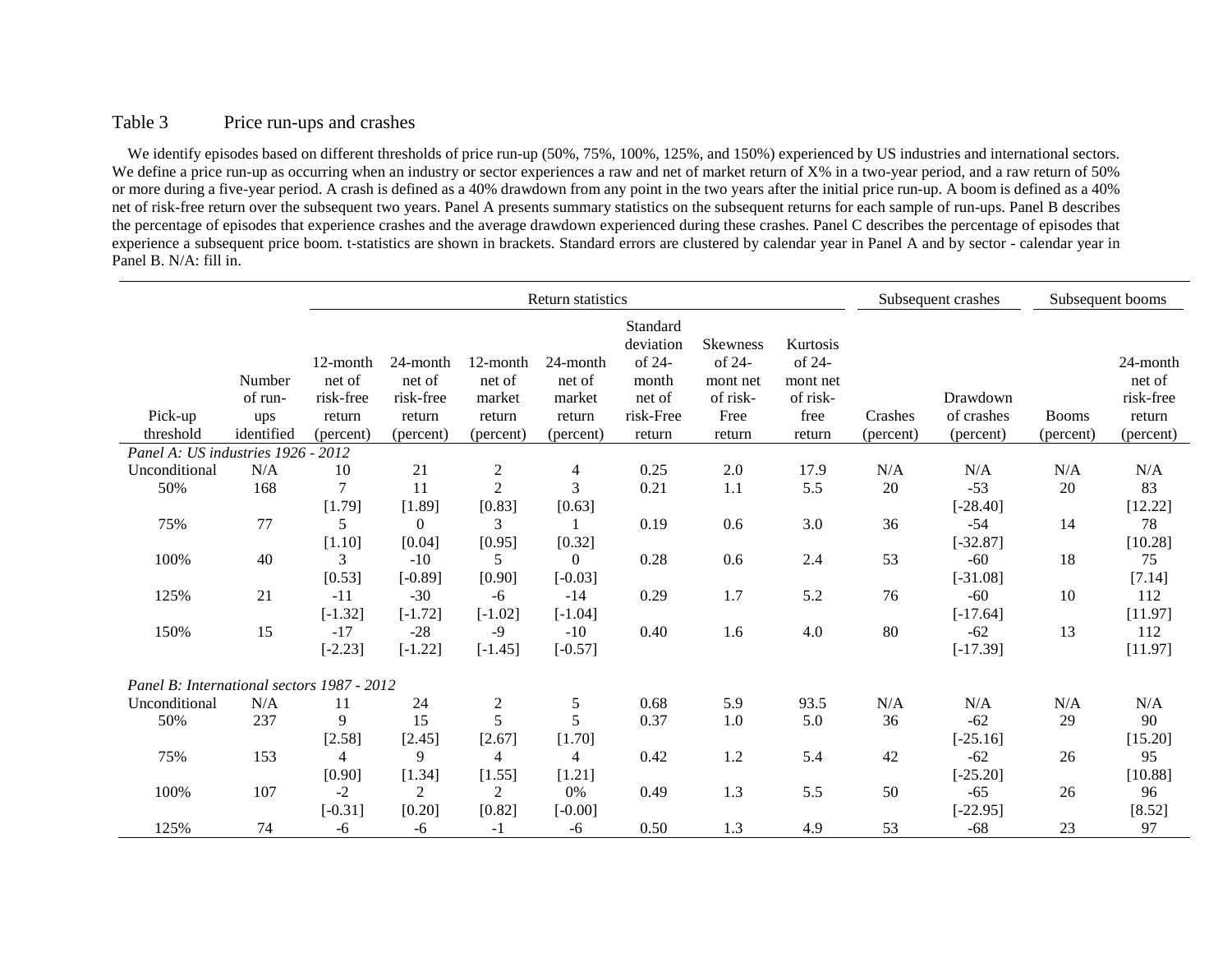|      |          | $-0.99]$    | $\bigcap$ $\bigcap$<br>-0.64 | $-0.44$         | 1.221<br>53. L  |      |                                                             |                      | $-23.39$<br>ر ر. ر. به      |    | [6.50] |
|------|----------|-------------|------------------------------|-----------------|-----------------|------|-------------------------------------------------------------|----------------------|-----------------------------|----|--------|
| 150% | $\sim$ 1 | 10<br>$-10$ | $\bigcap$<br>م کے س          |                 | ∙ 1 4           | 0.48 | <br>$\boldsymbol{\mathcal{S}}$ . $\boldsymbol{\mathcal{L}}$ | --<br>$\mathbf{o}$ , | $-70$                       | 10 | 103    |
|      |          | $-2.55$ ]   | $1.94$ <sup>1</sup>          | $1.48$ ]<br>- 1 | 2.271<br>$-2.4$ |      |                                                             |                      | 22.21<br>. .<br><i>__</i> . |    | [4.40] |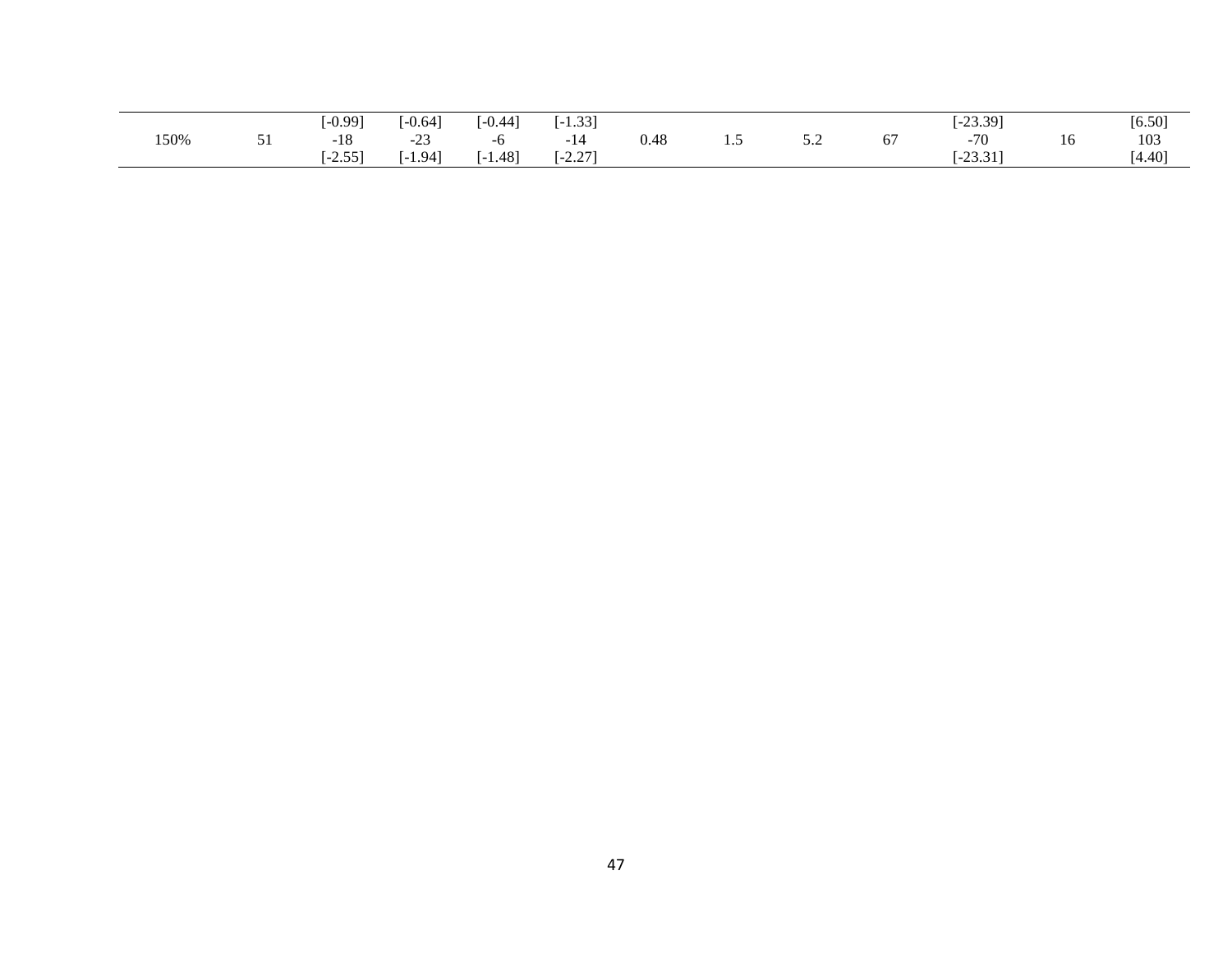### Table 4 Features of price run-ups and crashes: US industries

 The table summarizes features of price run-ups of US industries in the first-identified month, all industry-month average of the features and the difference between the run-ups with subsequent crash and run-ups without. A crash is defined as a 40% drawdown from any point in the two years after the initial price runup. The features are value-weighted volatility and its one-year change, value-weighted percentile ranked turnover and its one-year change, value-weighted percentile ranked firm age, age tilt (equal-weight one-year gross return minus age-weighted one-year gross return), percentage of issuers and its one-year change. An issuer is defined as a company that issued 5% or more shares or initial public offering within one year, value-weighted book to market ratio, value-weighted percentile ranked sales growth, market cyclically adjusted price-earnings ratio, and acceleration (two-year gross return minus first half one-year gross return). tstatistics are based on standard errors clustered by calendar year. Seemly unrelated regression (SUR) tests the joint significance of all bubble features. We report the joint F-statistic and its corresponding p-value. N/A: fill in.

|                               |          | All industry-months   |        | Run-ups with crash<br>Run-ups |        | Run-ups with no crash |          | Crash minus no crash  |            |             |
|-------------------------------|----------|-----------------------|--------|-------------------------------|--------|-----------------------|----------|-----------------------|------------|-------------|
| Features                      | Mean     | Standard<br>deviation | Mean   | Standard<br>deviation         | Mean   | Standard<br>deviation | Mean     | Standard<br>deviation | Difference | t-statistic |
| Past two-year return          | 0.272    | (0.42)                | 1.574  | (0.33)                        | 1.722  | (0.34)                | 1.411    | (0.22)                | 0.311      | [3.14]      |
| Excess past two-year return   | 0.023    | (0.32)                | 1.123  | (0.15)                        | 1.138  | (0.17)                | 1.108    | (0.13)                | 0.030      | [0.64]      |
| Turnover and volatility       |          |                       |        |                               |        |                       |          |                       |            |             |
| Volatility (VW)               | 0.328    | (0.14)                | 0.498  | (0.12)                        | 0.508  | (0.12)                | 0.487    | (0.12)                | 0.021      | [0.46]      |
| Volatility (VW)-1yr- $\Delta$ | $-0.002$ | (0.10)                | 0.039  | (0.14)                        | 0.093  | (0.16)                | $-0.028$ | (0.07)                | 0.113      | [2.61]      |
| Turnover (VW)                 | 0.545    | (0.19)                | 0.684  | (0.16)                        | 0.667  | (0.17)                | 0.703    | (0.14)                | $-0.036$   | $[-0.67]$   |
| Turnover (VW)-1yr- $\Delta$   | 0.002    | (0.09)                | 0.032  | (0.10)                        | 0.029  | (0.10)                | 0.034    | (0.10)                | $-0.005$   | $[-0.15]$   |
| Age                           |          |                       |        |                               |        |                       |          |                       |            |             |
| Firm age (VW)                 | 0.740    | (0.17)                | 0.652  | (0.21)                        | 0.724  | (0.21)                | 0.574    | (0.17)                | 0.150      | [2.30]      |
| Age tilt                      | $-0.002$ | (0.06)                | 0.017  | (0.12)                        | 0.053  | (0.14)                | $-0.022$ | (0.08)                | 0.075      | [2.46]      |
| Issuance                      |          |                       |        |                               |        |                       |          |                       |            |             |
| Percentage of issuers         | 0.245    | (0.18)                | 0.285  | (0.17)                        | 0.343  | (0.18)                | 0.221    | (0.14)                | 0.122      | [2.17]      |
| Fundamentals versus price     |          |                       |        |                               |        |                       |          |                       |            |             |
| Book to market (VW)           | 0.603    | (0.65)                | 0.367  | (0.21)                        | 0.291  | (0.19)                | 0.439    | (0.20)                | $-0.148$   | $[-1.75]$   |
| Sales growth                  | 0.197    | (0.41)                | 0.257  | (0.15)                        | 0.289  | (0.18)                | 0.229    | (0.12)                | 0.061      | [1.04]      |
| <b>CAPE</b>                   | 18.272   | (7.56)                | 22.438 | (9.34)                        | 25.454 | (11.32)               | 19.104   | (4.90)                | 6.350      | $[1.87]$    |
| Acceleration                  | N/A      | N/A                   | 1.074  | (0.34)                        | 1.228  | (0.26)                | 0.905    | (0.33)                | 0.323      | [2.99]      |
| Joint F-statistic             |          |                       |        |                               |        |                       |          |                       |            | [3.62]      |
| p-value (Probability $>$ F)   |          |                       |        |                               |        |                       |          |                       |            | 0.000       |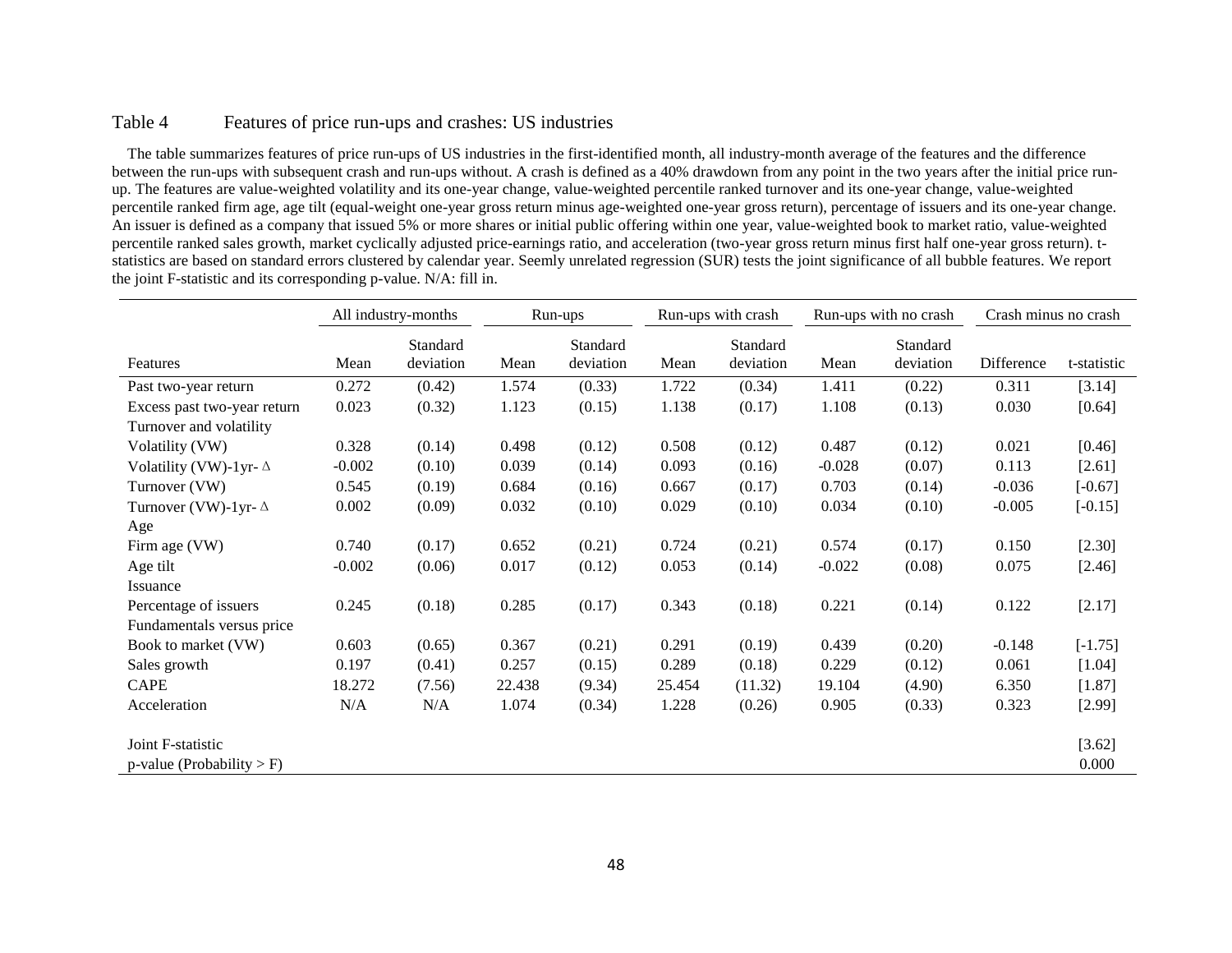### Table 5 Features of price run-ups and crashes: international sectors

 The table summarizes features of price run-ups of international sectors. We compare means across crashes and non-crash episodes. A crash is defined as a 40% drawdown from any point in the two years after the initial price run-up. The features are value-weighted volatility and its one-year change, value-weighted percentile ranked turnover and its one-year change, value-weighted percentile ranked firm age, age tilt (equal-weight one-year gross return minus age-weighted one-year gross return), percentage of issuers (an issuer is defined as a company with more than 5% share issuance within one year), value-weighted book to market ratio, value-weighted percentile ranked sales growth, market cyclically adjusted price-earnings ratio, and acceleration (two-year gross return minus first half one-year gross return). t-statistics are based on standard errors clustered by sector and calendar year. The seemingly unrelated regression (SUR) tests the joint significance of all bubble features. We report the F-statistic and its corresponding p-value. N/A: fill in.

|                               | All industry-months<br>Run-ups |                       |        |                       | Run-ups with crash | Run-ups with no Crash |        |                       | Crash minus no Crash |             |
|-------------------------------|--------------------------------|-----------------------|--------|-----------------------|--------------------|-----------------------|--------|-----------------------|----------------------|-------------|
| Feature                       | Mean                           | Standard<br>deviation | Mean   | Standard<br>deviation | Mean               | Standard<br>deviation | Mean   | Standard<br>deviation | Difference           | t-statistic |
| Past two-year return          | 0.264                          | (0.65)                | 2.119  | (0.94)                | 2.388              | (1.16)                | 1.856  | (0.54)                | 0.532                | [2.98]      |
| Excess past two-year return   | 0.040                          | (0.44)                | 1.297  | (0.54)                | 1.439              | (0.74)                | 1.157  | (0.13)                | 0.282                | [2.80]      |
| Turnover and volatility       |                                |                       |        |                       |                    |                       |        |                       |                      |             |
| Volatility (VW)               | 0.367                          | (0.16)                | 0.500  | (0.16)                | 0.577              | (0.15)                | 0.423  | (0.13)                | 0.154                | [5.50]      |
| Volatility (VW)-1yr- $\Delta$ | $-0.003$                       | (0.16)                | 0.059  | (0.17)                | 0.089              | (0.17)                | 0.029  | (0.16)                | 0.060                | [1.77]      |
| Turnover (VW)                 | 0.609                          | (0.16)                | 0.580  | (0.16)                | 0.587              | (0.17)                | 0.572  | (0.15)                | 0.015                | [0.44]      |
| Turnover (VW)-1yr- $\Delta$   | 0.004                          | (0.10)                | 0.029  | (0.12)                | 0.040              | (0.12)                | 0.019  | (0.11)                | 0.021                | [1.03]      |
| Age                           |                                |                       |        |                       |                    |                       |        |                       |                      |             |
| Firm age (VW)                 | 0.585                          | (0.18)                | 0.588  | (0.20)                | 0.544              | (0.21)                | 0.630  | (0.17)                | $-0.087$             | $[-2.25]$   |
| Age tilt                      | $-0.009$                       | (0.45)                | 0.486  | (1.95)                | 0.906              | (2.22)                | 0.058  | (1.55)                | 0.848                | [2.25]      |
| Issuance                      |                                |                       |        |                       |                    |                       |        |                       |                      |             |
| Percentage of issuers         | 0.459                          | (0.41)                | 0.500  | (0.50)                | 0.575              | (0.59)                | 0.427  | (0.39)                | 0.147                | [1.57]      |
| Fundamentals versus price     |                                |                       |        |                       |                    |                       |        |                       |                      |             |
| Book to market (VW)           | 0.659                          | (1.19)                | 0.346  | (0.24)                | 0.258              | (0.16)                | 0.432  | (0.27)                | $-0.174$             | $[-4.02]$   |
| Sales growth                  | 0.537                          | (0.15)                | 0.582  | (0.15)                | 0.598              | (0.14)                | 0.566  | (0.16)                | 0.032                | $[1.10]$    |
| <b>CAPE</b>                   | 20.185                         | (8.79)                | 25.366 | (12.49)               | 30.863             | (14.10)               | 19.981 | (7.59)                | 10.882               | [4.63]      |
| Acceleration                  | N/A                            | N/A                   | 1.529  | (0.91)                | 1.936              | (1.07)                | 1.130  | (0.45)                | 0.806                | [5.18]      |
| Joint F-statistic             |                                |                       |        |                       |                    |                       |        |                       |                      | [5.74]      |
| $p$ -value (Probability > F)  |                                |                       |        |                       |                    |                       |        |                       |                      | 0.000       |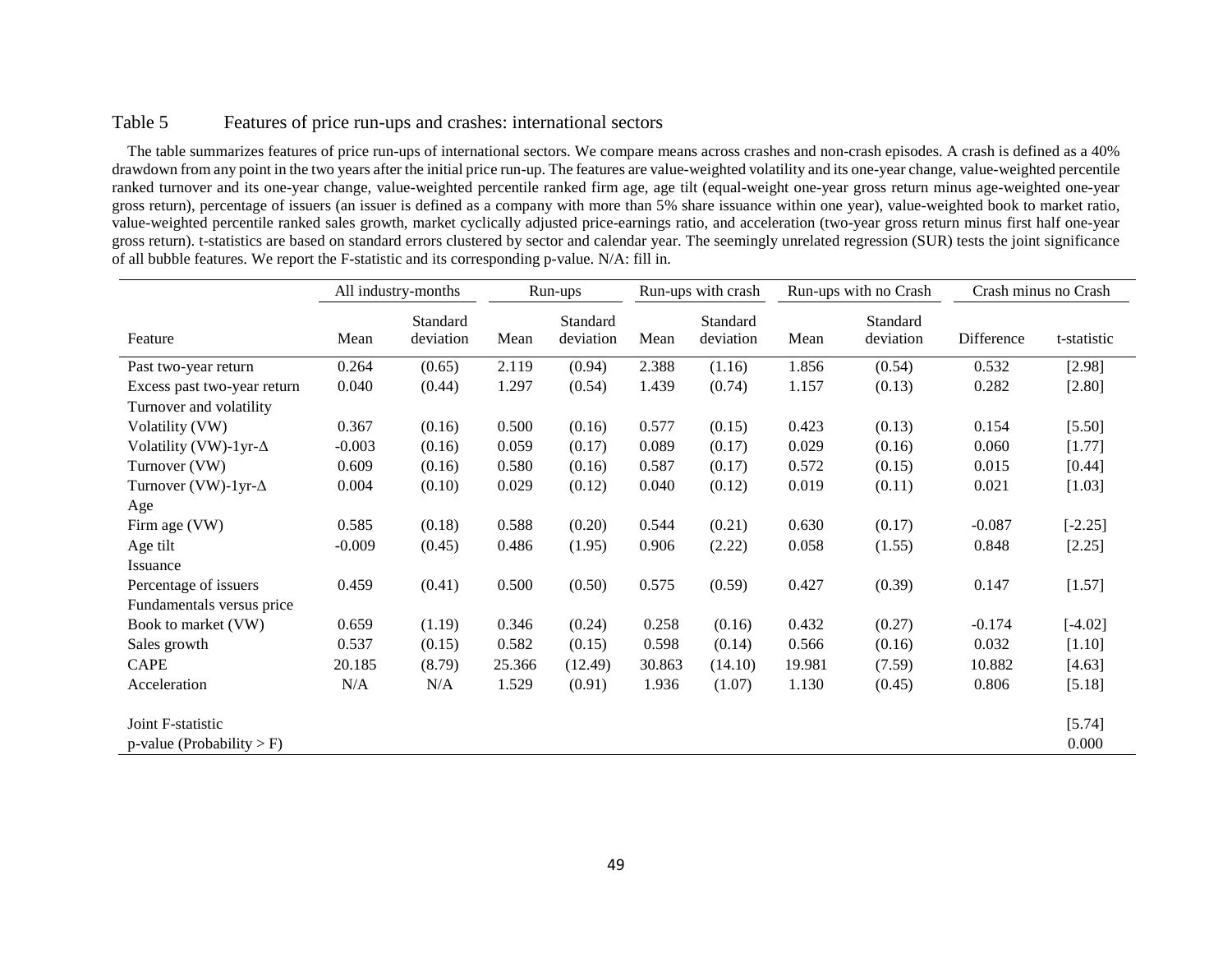#### Table 6 Return predictability and bubble characteristics

 Univariate regressions predict future 24-month returns using characteristics of the price run-ups. We predict 24-month raw return, net of risk-free return, and net of market return:

$$
R_{it \to t+24} = a + b \cdot Char_{it} + u_i
$$

Panel A shows results for US industry price run-ups. Panel B show results for international data. To evaluate joint significance, the stacked ordinary least square regressions test the joint significance of all bubble characteristics and output the F-statistics and the corresponding p-values. t-statistics and one-sided F-statistics are based on robust standard errors clustered by calendar year in Panel A and standard errors clustered by sector - calendar year in Panel B. VW: value-weighted; CAPE: cyclically adjusted price-earnings ratio.

|                                    |          | 24-month raw return |           |          | 24-month net of risk-free return |           | 24-month net of market return |               |           |
|------------------------------------|----------|---------------------|-----------|----------|----------------------------------|-----------|-------------------------------|---------------|-----------|
| Characteristic                     | b        | [t-statistic]       | R-squared | b        | [t-statistic]                    | R-squared | b                             | [t-statistic] | R-squared |
| Panel A: US industries 1926 - 2012 |          |                     |           |          |                                  |           |                               |               |           |
| Volatility (VW)                    | 0.012    | [0.02]              | 0.000     | $-0.140$ | $[-0.18]$                        | 0.001     | $-0.167$                      | $[-0.29]$     | 0.002     |
| Volatility (VW)-1yr- $\Delta$      | $-1.288$ | $[-3.67]$           | 0.106     | $-1.346$ | $[-3.87]$                        | 0.120     | $-0.832$                      | $[-2.13]$     | 0.078     |
| Turnover (VW)                      | 0.764    | [1.12]              | 0.049     | 0.777    | $[1.20]$                         | 0.052     | 0.580                         | [1.15]        | 0.050     |
| Turnover (VW)-1yr- $\Delta$        | 0.824    | [0.64]              | 0.022     | 0.743    | [0.62]                           | 0.019     | 1.007                         | [1.40]        | 0.058     |
| Firm age (VW)                      | $-0.758$ | $[-1.37]$           | 0.084     | $-0.748$ | $[-1.43]$                        | 0.084     | $-0.541$                      | $[-1.31]$     | 0.076     |
| Age tilt                           | $-1.651$ | $[-2.26]$           | 0.129     | $-1.765$ | $[-2.70]$                        | 0.152     | $-1.336$                      | $[-2.55]$     | 0.150     |
| Percentage of issuers              | $-1.058$ | $[-2.42]$           | 0.110     | $-0.994$ | $[-2.37]$                        | 0.101     | $-0.585$                      | $[-1.77]$     | 0.060     |
| Book-to-market (VW)                | 1.151    | [2.37]              | 0.165     | 1.017    | [1.90]                           | 0.131     | 0.696                         | [1.49]        | 0.104     |
| Sales growth                       | 0.642    | [0.83]              | 0.027     | 0.429    | [0.56]                           | 0.012     | 0.283                         | [0.47]        | 0.009     |
| <b>CAPE</b>                        | $-0.025$ | $[-2.54]$           | 0.192     | $-0.022$ | $[-2.19]$                        | 0.156     | $-0.011$                      | $[-1.29]$     | 0.068     |
| Acceleration                       | $-0.434$ | $[-1.71]$           | 0.074     | $-0.463$ | $[-1.85]$                        | 0.087     | $-0.259$                      | $[-1.37]$     | 0.047     |
|                                    |          |                     |           |          |                                  |           |                               |               |           |
| Joint F-statistic                  |          | [3.43]              |           |          | [4.00]                           |           |                               | [1.84]        |           |
| $p$ -value (Probability > F)       |          | 0.006               |           |          | 0.002                            |           |                               | 0.103         |           |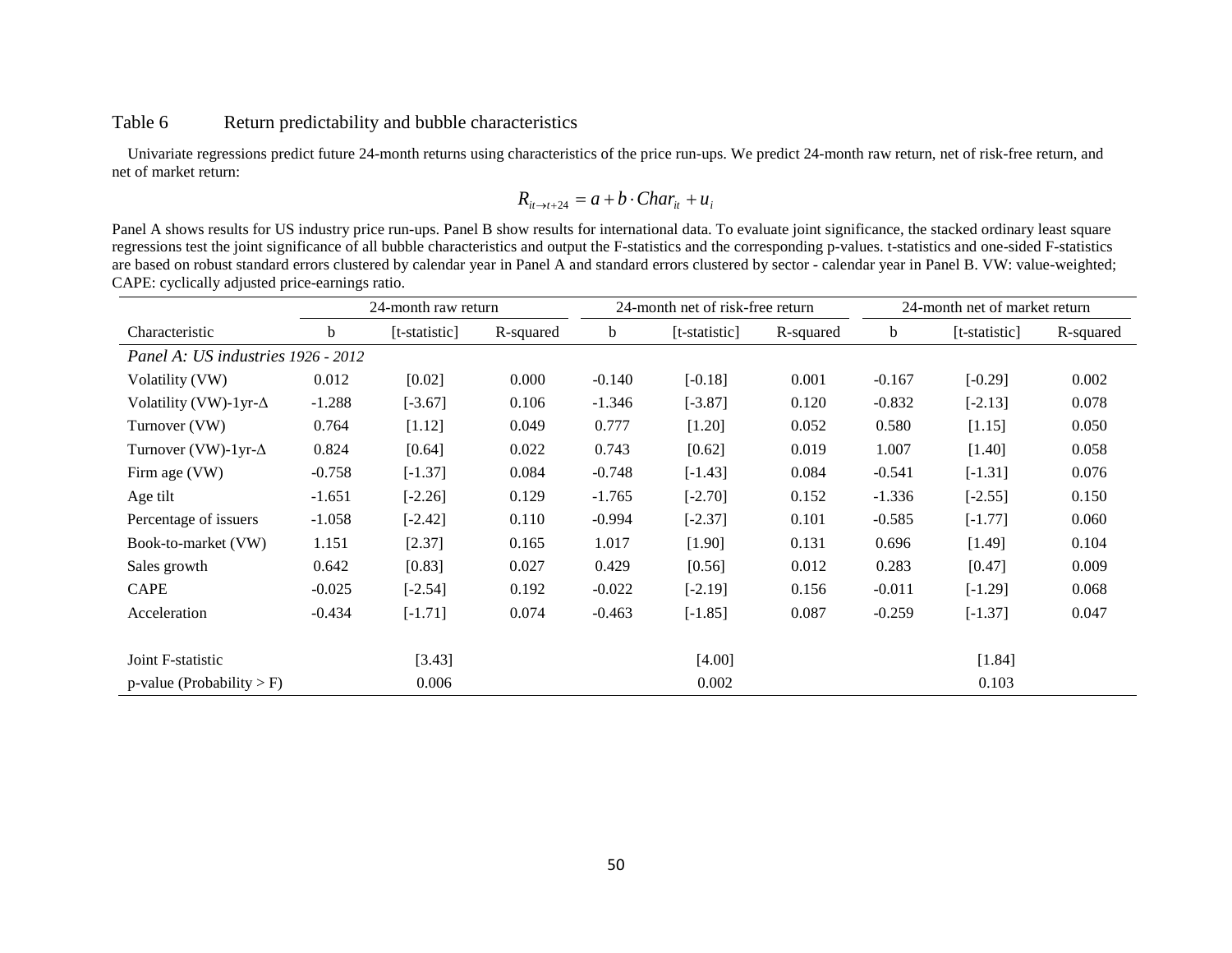| Panel B: International sectors 1987 - 2012 |          |           |       |          |           |       |          |           |       |
|--------------------------------------------|----------|-----------|-------|----------|-----------|-------|----------|-----------|-------|
| Volatility (VW)                            | $-1.677$ | $[-5.36]$ | 0.146 | $-1.722$ | $[-5.43]$ | 0.152 | $-0.746$ | $[-3.98]$ | 0.085 |
| Volatility (VW)-1yr- $\Delta$              | $-0.646$ | $[-1.39]$ | 0.025 | $-0.641$ | $[-1.34]$ | 0.024 | $-0.757$ | $[-3.20]$ | 0.100 |
| Turnover (VW)                              | $-0.651$ | $[-1.58]$ | 0.023 | $-0.698$ | $[-1.67]$ | 0.026 | $-0.547$ | $[-2.23]$ | 0.048 |
| Turnover (VW)-1yr- $\Delta$                | 0.113    | [0.16]    | 0.000 | 0.080    | [0.11]    | 0.000 | $-0.054$ | $[-0.13]$ | 0.000 |
| Firm age (VW)                              | 0.994    | [2.47]    | 0.080 | 1.026    | [2.50]    | 0.084 | 0.525    | [2.13]    | 0.061 |
| Age tilt                                   | $-0.055$ | $[-1.72]$ | 0.024 | $-0.059$ | $[-1.84]$ | 0.028 | $-0.035$ | $[-1.46]$ | 0.028 |
| Percentage of issuers                      | $-0.261$ | $[-2.81]$ | 0.035 | $-0.261$ | $[-2.76]$ | 0.035 | $-0.135$ | $[-2.31]$ | 0.028 |
| Book-to-market (VW)                        | 1.176    | [3.071]   | 0.163 | 1.220    | [3.16]    | 0.173 | 0.311    | [1.31]    | 0.034 |
| Sales growth                               | 0.321    | [0.71]    | 0.005 | 0.307    | [0.67]    | 0.004 | 0.397    | [1.64]    | 0.021 |
| <b>CAPE</b>                                | $-0.026$ | $[-4.92]$ | 0.206 | $-0.027$ | $[-5.04]$ | 0.219 | $-0.007$ | $[-2.38]$ | 0.052 |
| Acceleration                               | $-0.201$ | $[-4.65]$ | 0.068 | $-0.210$ | $[-4.79]$ | 0.073 | $-0.068$ | $[-2.67]$ | 0.023 |
|                                            |          |           |       |          |           |       |          |           |       |
| Joint F-statistic                          |          | [6.17]    |       |          | [6.75]    |       |          | [2.05]    |       |
| $p$ -value (Probability > F)               |          | 0.000     |       |          | 0.000     |       |          | 0.039     |       |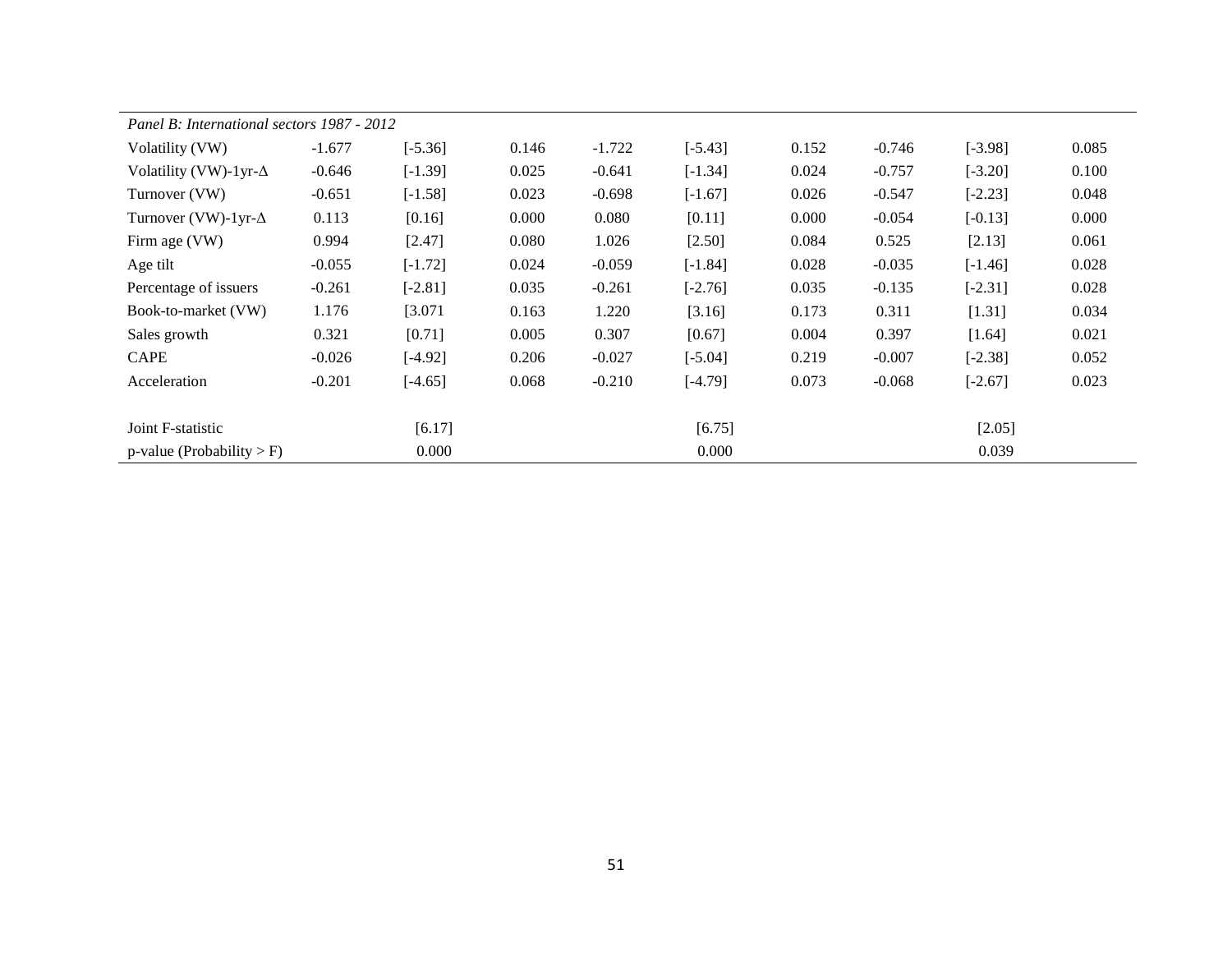#### Table 7 False discovery tests

 The table tests the joint significance of the bubble features in Table 4, Table 5, and Table 6 allowing for a maximal false discovery rate of 10%. In the spirit of Bonferroni correction (Dunn, 1959), we adopt the maximal false discovery rate procedure from Soric (1989) and Benjamini and Hochberg (1995) to compute the probability of false discovery. We rank all variables by their p-values. Panel A tabulates bubble features sorted ascending in order by p-values. Columns (1) and (2) present the t-statistics and corresponding p-values for the last column in Tables 4 and 5. Column (3) displays the p-value thresholds for 10%, and Column (4) reports whether the bubble features can pass the false discovery test. Panel A shows the results of false discovery tests for Tables 4 and 5. The variables with \* show the opposite sign with prespecified directions and are assigned with 0.5 p-value in the one-sided test. In Panel B and Panel C, we report the joint false discovery tests for all regressions in Table 6. "True" in the "10% significance" column represents that the bubble characteristic jointly passes the false discovery test at 10% significance. Numbers in bold represent that the bubble characteristic individually passes the Bonferroni test at 10% significance. CAPE: cyclically adjusted price-earnings ratio.

| Feature                                              | [t-statistic] | p-value | 10% threshold | 10% significance |
|------------------------------------------------------|---------------|---------|---------------|------------------|
|                                                      | (1)           | (2)     | (3)           | (4)              |
| US industries $1926 - 2012$                          |               |         |               |                  |
| Acceleration                                         | [2.99]        | 0.002   | 0.009         | True             |
| Volatility (VW)- 1yr- $\Delta$                       | [2.61]        | 0.005   | 0.018         | True             |
| Age tilt                                             | [2.46]        | 0.008   | 0.027         | True             |
| Percentage of issuers                                | [2.17]        | 0.016   | 0.036         | True             |
| <b>CAPE</b>                                          | [1.87]        | 0.032   | 0.045         | True             |
| Book-to-market (VW)                                  | $[-1.75]$     | 0.042   | 0.055         | True             |
| Volatility (VW)                                      | [0.46]        | 0.323   | 0.064         | False            |
| Turnover (VW)-1yr- $\Delta^*$                        | $[-0.67]$     | 0.500   | 0.073         | False            |
| Turnover $(VW)$ *                                    | $[-0.15]$     | 0.500   | 0.082         | False            |
| Sales growth*                                        | [2.30]        | 0.500   | 0.091         | False            |
| Firm age $(VW)^*$                                    | [1.04]        | 0.500   | 0.100         | False            |
|                                                      |               |         |               |                  |
| International sectors 1987 - 2012<br>Volatility (VW) | [5.50]        | 0.000   | 0.009         | True             |
| Acceleration                                         | [5.18]        | 0.000   | 0.018         | True             |
| <b>CAPE</b>                                          |               |         | 0.027         | True             |
|                                                      | [4.63]        | 0.000   |               | True             |
| Book-to-market (VW)                                  | $[-4.02]$     | 0.000   | 0.036         | True             |
| Firm age (VW)                                        | $[-2.25]$     | 0.013   | 0.045         | True             |
| Age tilt                                             | [2.25]        | 0.013   | 0.055         |                  |
| Volatility (VW)-1yr- $\Delta$                        | [1.77]        | 0.040   | 0.064         | True             |
| Percentage of issuers                                | [1.57]        | 0.060   | 0.073         | True             |
| Turnover (VW)-1yr- $\Delta$                          | [1.03]        | 0.153   | 0.082         | False            |
| Turnover (VW)                                        | [0.44]        | 0.330   | 0.091         | False            |
| Sales growth*                                        | [1.10]        | 0.500   | 0.100         | False            |

*Panel A: Tests for Tables 4 and 5*